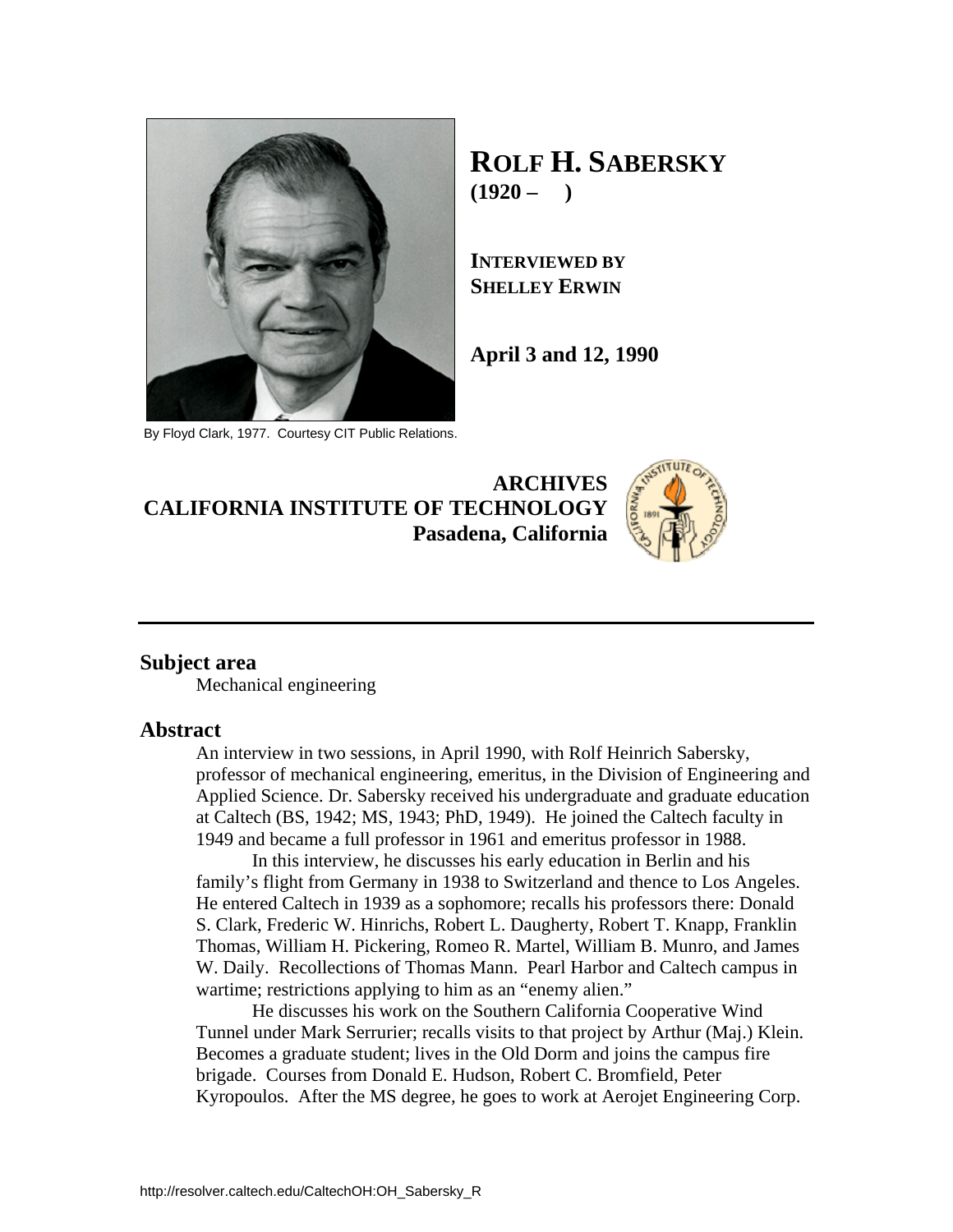at invitation of A.M.O. Smith; works with Martin Summerfield on sustainedduration liquid rocket engines.

 Recollections of Theodore von Kármán, Clark B. Millikan. Guggenheim Jet Propulsion Center and H. S. Tsien. Recollections of Fritz Zwicky in his Aerojet days. The influence of Aerojet's William E. Zisch. Becomes acquainted with James Van Allen in early 1946, at Applied Physics Lab, Johns Hopkins; their work together on the Aerobee rocket.

 Back to Caltech for the PhD; comments on advent of Frederick C. Lindvall and changes in the engineering division. Recalls his work with Duncan Rannie on axial flow compressors. Courses with Carl Anderson, H. Victor Neher, Charles Lauritsen. Receives his PhD, joins the faculty; consults for Aerojet. Comments on changes in engineering curriculum, drop in engineering enrollment in the late 1950s, the rise of environmental engineering. He discusses division problems with accreditation; assesses student quality and effect of the admission of women. Comments on increasingly cumbersome process of faculty recruitment.

 He discusses his work on boiling heat transfer, on fluids near the critical point, on fluid flow in rough tubes, on polymer solutions and non-Newtonian fluids, on flowing granular material. Talks about his "extracurricular" research on indoor pollution with Frederic Shair. He concludes with an assessment of current prospects facing graduating engineers.

## **Administrative information**

### **Access**

The interview is unrestricted.

#### **Copyright**

 Copyright has been assigned to the California Institute of Technology © 1992, 2007. All requests for permission to publish or quote from the transcript must be submitted in writing to the University Archivist.

### **Preferred citation**

 Sabersky, Rolf H. Interview by Shelley Erwin. Pasadena, California, April 3 and 12, 1990. Oral History Project, California Institute of Technology Archives. Retrieved [supply date of retrieval] from the World Wide Web: http://resolver.caltech.edu/CaltechOH:OH\_Sabersky\_R

### **Contact information**

 Archives, California Institute of Technology Mail Code 015A-74 Pasadena, CA 91125 Phone: (626)395-2704 Fax: (626)793-8756 Email: archives@caltech.edu

Graphics and content © 2007 California Institute of Technology.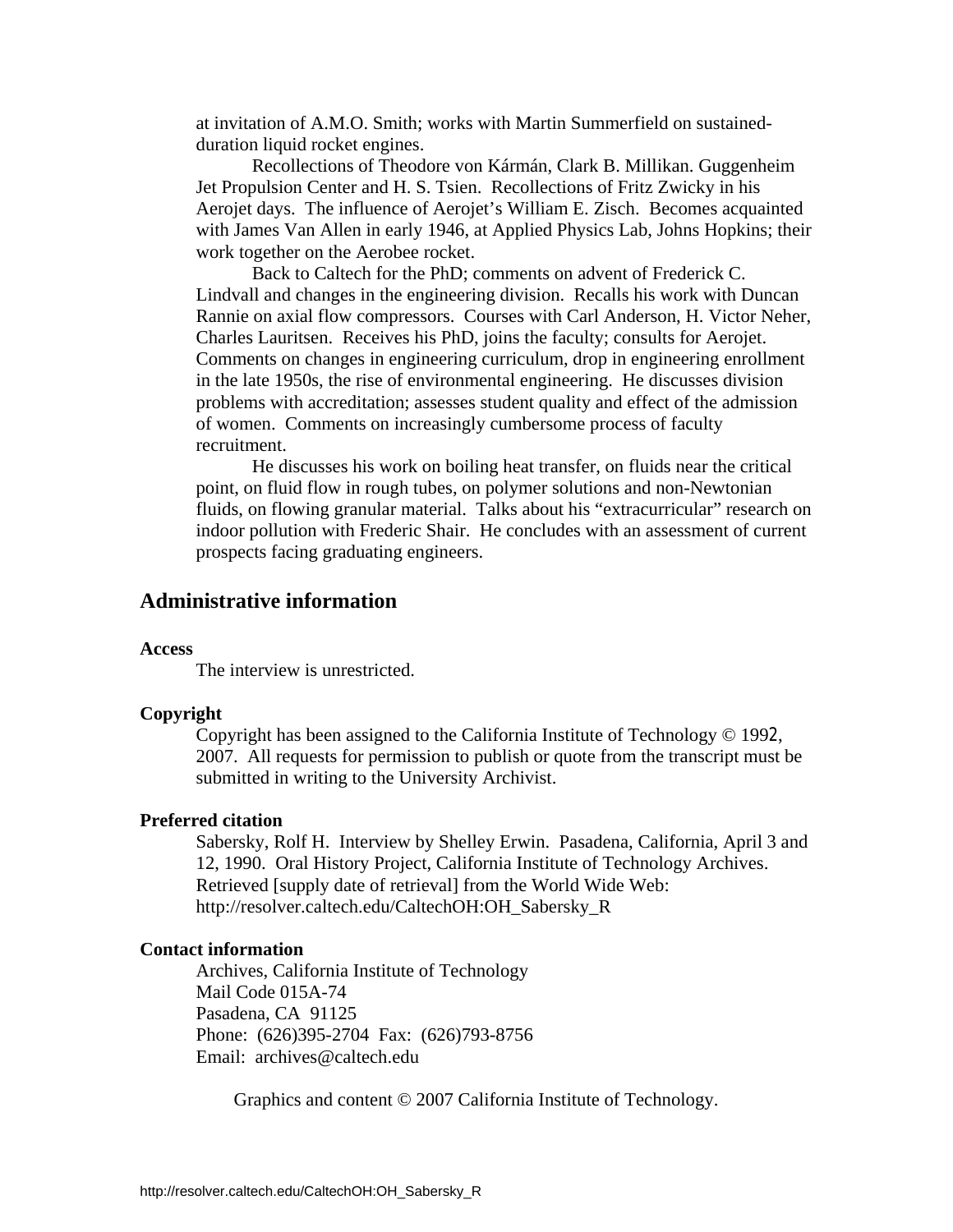

Rolf Sabersky (top right) demonstrates elements of granular flow to Caltech students in 1981 in a new attempt to understand the flow of non-fluid materials. His faculty colleague Christopher Brennen looks on (left). As sand flows down the chute, it is partially backed up behind a gate, while a layer of sand continues flowing over the top—a phenomenon known as hydraulic jump when it occurs in water. Photo courtesy of *Engineering & Science*, April 1981.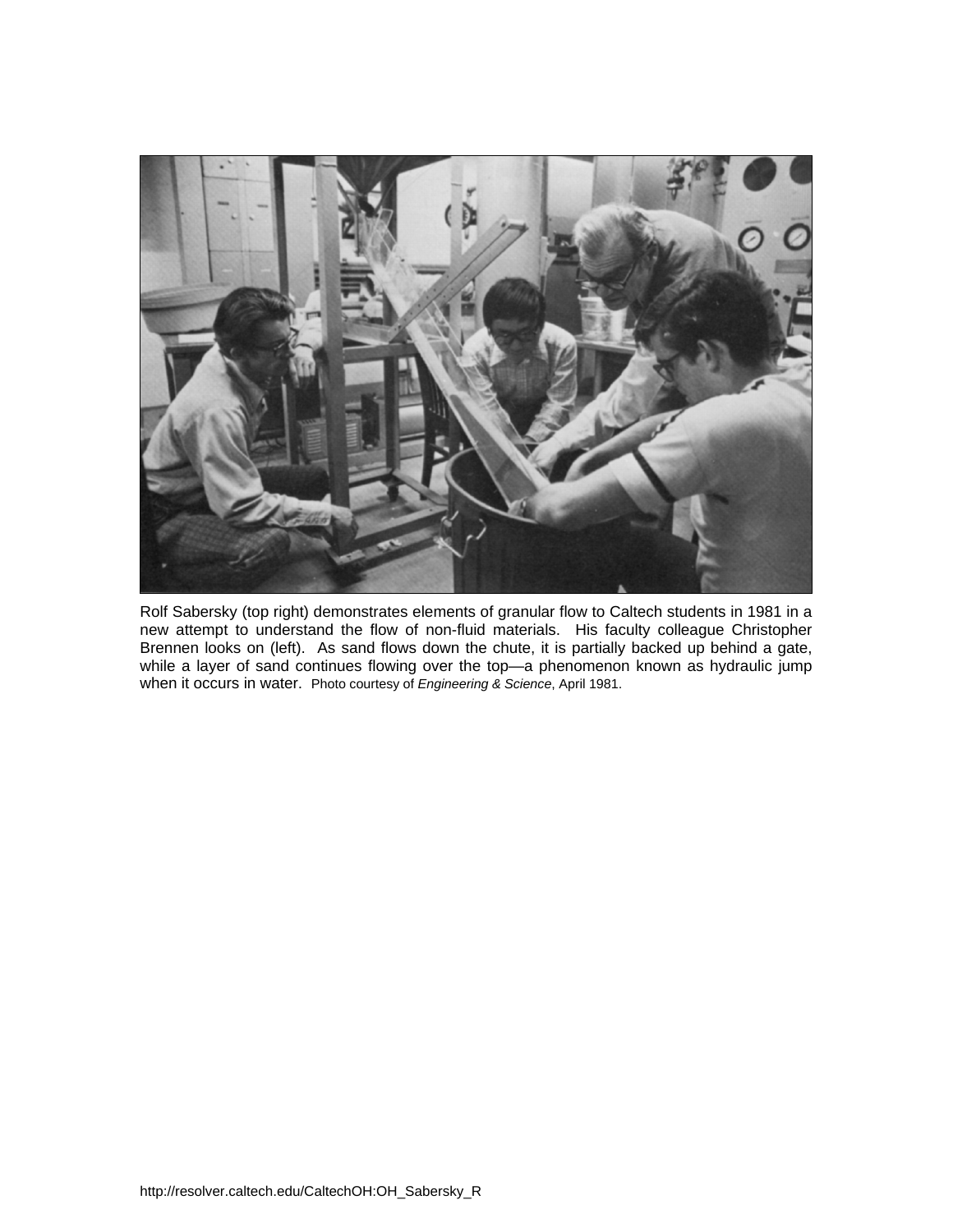# **CALIFORNIA INSTITUTE OF TECHNOLOGY ARCHIVES**

**ORAL HISTORY PROJECT**

# **INTERVIEW WITH ROLF H. SABERSKY**

# **BY SHELLEY ERWIN**

**PASADENA, CALIFORNIA**

**Caltech Archives, 1992 Copyright © 1992, 2007 by the California Institute of Technology**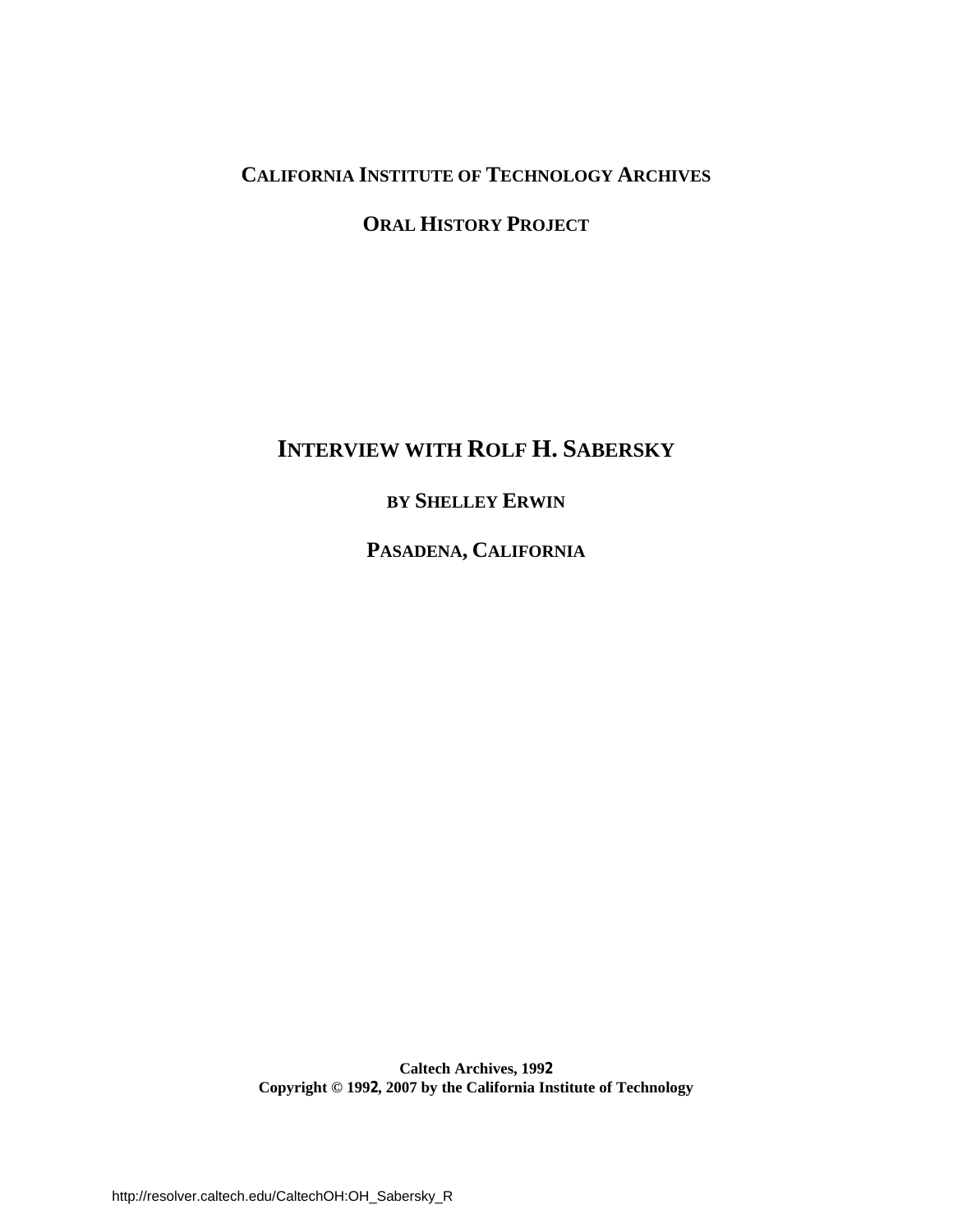### **TABLE OF CONTENTS**

### **INTERVIEW WITH ROLF H. SABERSKY**

1-5

[Birth and early education in Berlin. Flight from Germany in 1938, first to Switzerland, then the](#page-5-0)  U.S. Entering Caltech in 1939 as a sophomore.

5-14

Undergraduate years: reminiscences of D. S. Clark, F. W. Hinrichs, R. L. Daugherty, R. T. Knapp, F. Thomas, W. H. Pickering, R. R. Martel, W. B. Munro, J. W. Daily. The undergraduate curriculum in mechanical engineering. Westside émigré community. Pearl Harbor and student life; Sabersky.'s status as enemy alien. Graduate years: work with "Maj." [Klein and others on Southern California Cooperative Wind Tunnel. Professors D. E. Hudson, R.](#page-9-0)  C. Bromfield, A. Zarem, P. Kyropoulos. MS degree.

14-21 Aerojet, 1943-46: recruitment through A. M. O. Smith. T. von Kármán; M. Summerfield. Work on sustained duration liquid-fueled rocket engines. Early JPL. Caltech's aeronautics [group; GALCIT; Guggenheim Jet Propulsion Center. H. S. Tsien; F. Zwicky; W. Zisch. J. Van](#page-18-0)  Allen and the design for the Aerobee rocket.

### 21-35

Return to Caltech for PhD, 1946. D. Rannie. Work on axial flow compressors. C. Anderson, V. [Neher, C. C. Lauritsen, C. Millikan, H. Liepmann. PhD 1949. Begins appointment as instructor;](#page-25-0)  continues consulting at Aerojet. Teaching and engineering curriculum. Changes of the mid-1950s: engineering loses students, physics gains them; curricular revision, creation of Engineering and Applied Science Division; more flexibility in options; example of nuclear engineering; new options and traditional associations within engineering division. Problems with accreditation. Quality of students; impact of women undergraduates. Faculty appointments then and now; tenure.

35-45

[Interest in heat transfer in undergraduate years. Early work on boiling liquids; liquids in rough](#page-39-0)  tubes; dilute polymer solutions; non-Newtonian fluids; tomato-juice project; flowing granular material. Environmental work, indoor smog. ME degree. Engineering education.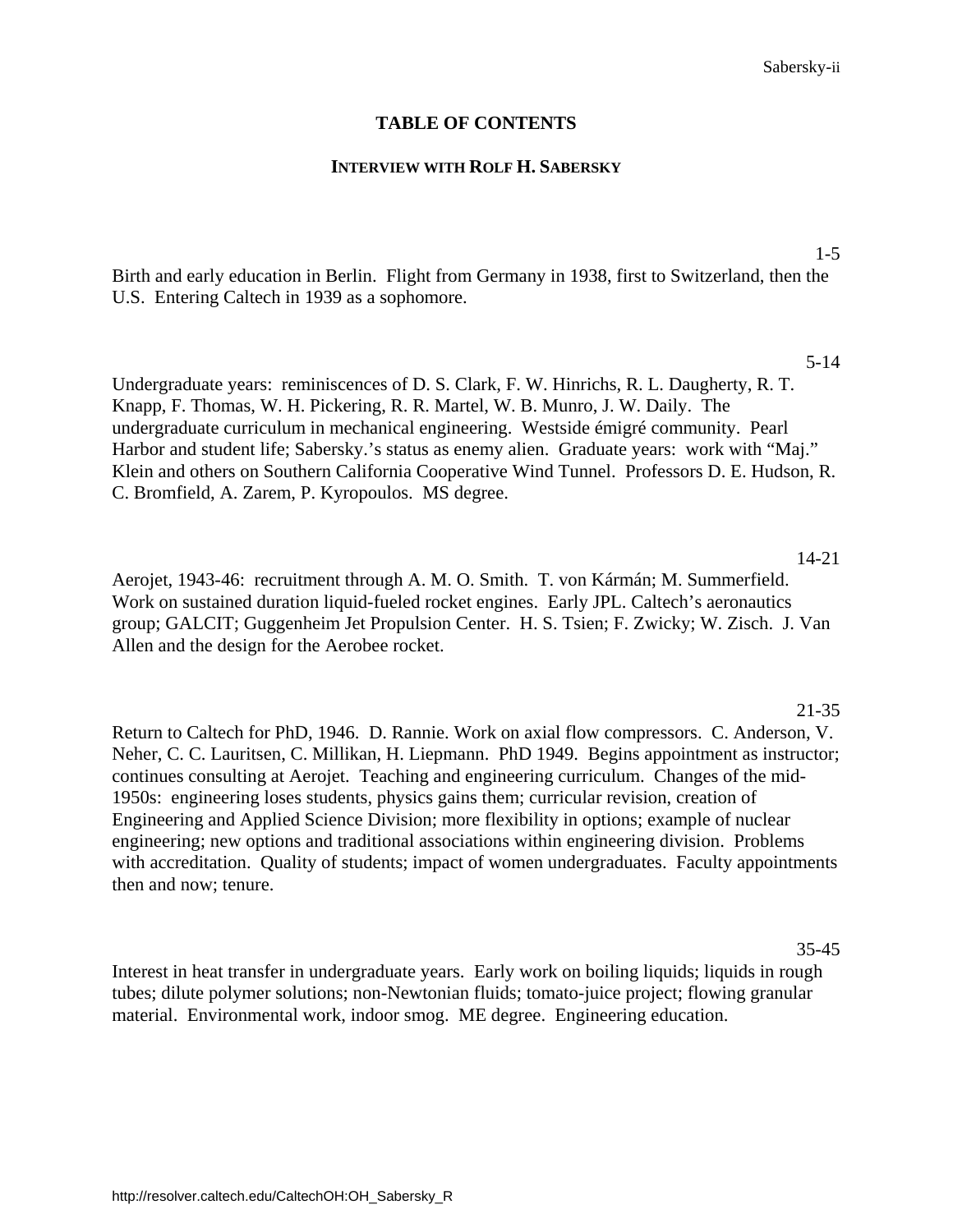# **CALIFORNIA INSTITUTE OF TECHNOLOGY ARCHIVES ORAL HISTORY PROJECT**

## <span id="page-5-0"></span>**Interview with Rolf H. Sabersky by Shelley Erwin Pasadena, California**

| Session 1 | April 3, 1990  |
|-----------|----------------|
| Session 2 | April 12, 1990 |

### **Begin Tape 1, Side 1**

SABERSKY: I was born in Berlin, and I went to high school there, that is, kind of an unusual high school. It still exists. It was founded in 1685. I remember the year because they just had their 300th birthday. I have to correct that: Actually it was three years later, 1688; 1685 is when the Huguenots had to leave France, and the Grand Elector, the *Grosse Kurfurst* in Germany, accepted them with open arms. A lot of institutions were founded by the Huguenots, and one of them was this school, the so-called *Franzosisches Gymnasium*, the French High School. It kept up the tradition that practically all the courses were taught in French, and that is still true today. Actually, it turns out that it's even more traditional, in the sense of teaching things in French, now than it has been before, because there's a rather large group of French so-called occupation forces still in Berlin. This is probably going to be changed any day now, because of the unification. Up to now a number of French officers and troops are stationed in Berlin, and their children go to this school. So even more than it was at my time, the curriculum is designed to teach French and to actually give the French students the opportunity to take the French high school exam, the baccalauréat.

ERWIN: How did you come to go to that school?

SABERSKY: Well, that was a school that was, at my time, open to everybody. It was considered a good school, so quite a few people from the center of Berlin went there. It's well known but actually quite small. The present director happens to be interested in the history of the school,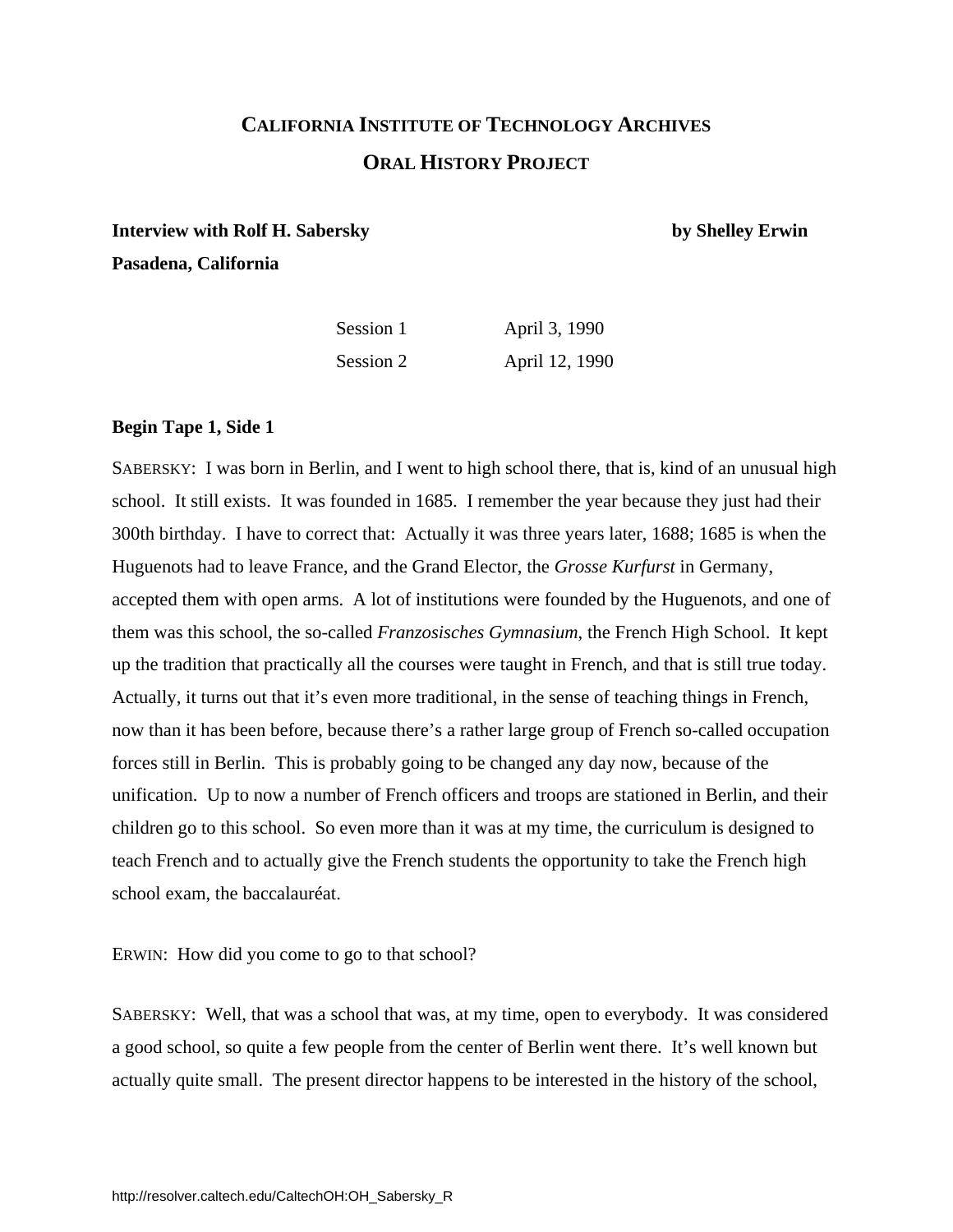and he prepared a thick book on it. He has shown that up to 1945, right after the Second World War, the total number of graduates was two thousand—only two tousand, in all those years, from 1688 to 1945. Because of the situation with the French students that I mentioned, there are some more now; I think another thousand has been added since 1945.

 The school was really not at all designed for people interested in technical things. But it seemed to me, from a later perspective, that that didn't really matter so much. What counted was that you learned to work systematically. It didn't really matter whether you studied Latin or Greek or mathematics. The most important thing was to learn how to get things organized, how to work hard, and how to study something systematically, and that served me very well.

ERWIN: When you say high school, what year was that?

SABERSKY: From ten years old to seventeen years old. And I still finished there, despite all the happenings. I graduated with the so-called *Abitur* in 1938. We didn't realize how late it was. I left Germany on July 3, 1938, and my parents left a couple of months later. Soon thereafter, in November '38, the so-called *Kristallnacht* took place.

ERWIN: Your family didn't suffer?

SABERSKY: We all were able to leave, and we all were able to come here together: that is, my parents and a brother and a sister. We all came, after a short stay in New York, to Los Angeles, and I started at Caltech in September '39.

ERWIN: So you lost a year of schooling.

SABERSKY: Yes. I'll come back to that. I did want to mention something about the high school. There's something that's kind of interesting, because it has a connection to the honor system here. The situation there was in some sense quite different. There was close fellowship between the students, and you would do pretty much anything for each other. It was you against the teachers, essentially. [Laughter] And in the cases of exams, it was a matter of honor that whatever you knew you would pass on to your fellow students. So, in that sense, it was quite different from the honor system here.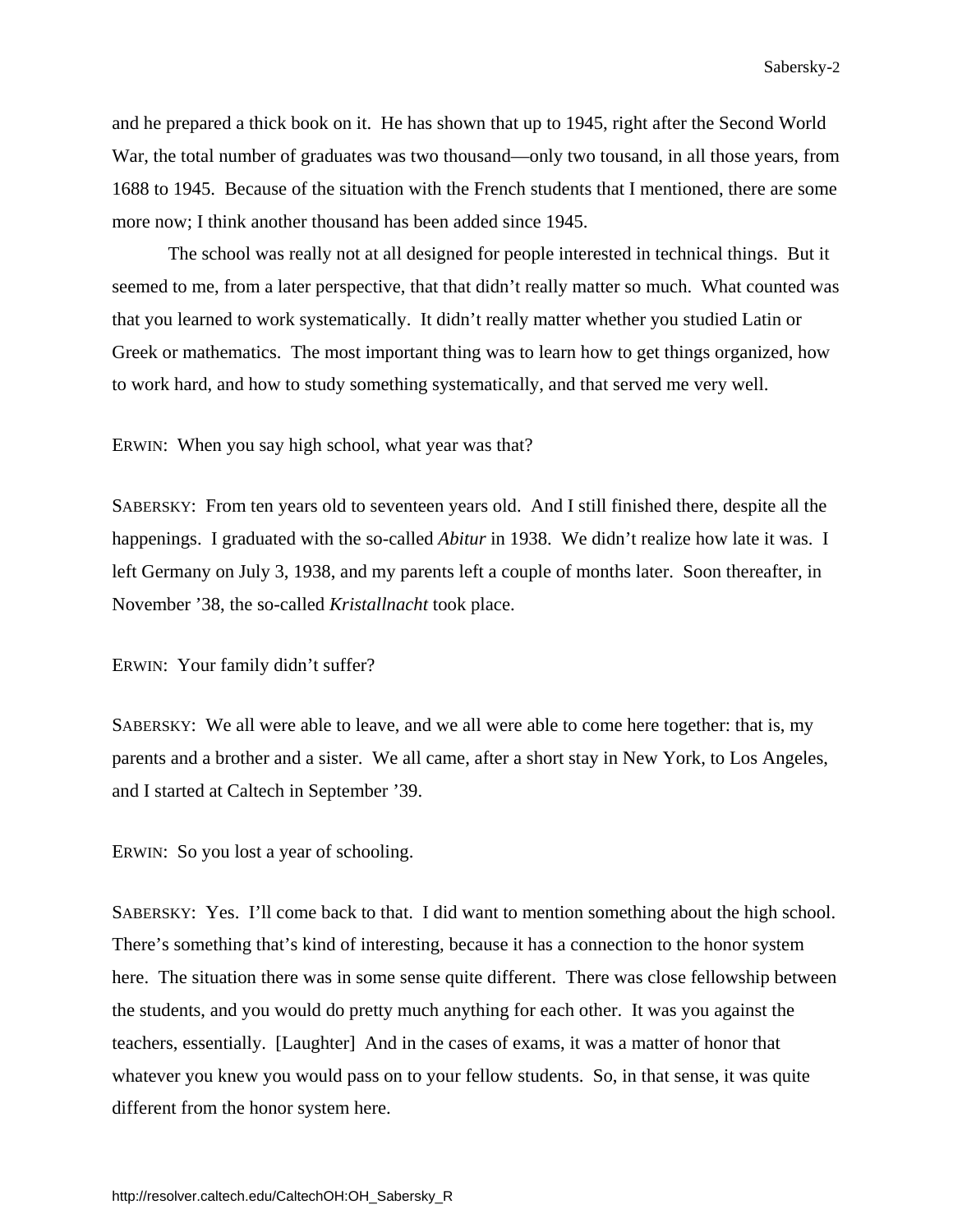ERWIN: Was this common in German schools?

SABERSKY: Probably. My experience is limited to this one school, but I think this was a common thing. This attitude really made a rather close-knit group out of the students in the class and close friendships resulted from it.

ERWIN: Just boys, by the way?

SABERSKY: Well, there were two girls. And, of course, the class wasn't large; the graduating class was eleven. And by then, there was one girl in that class. I am still in contact with quite a number of the students. Quite a few are here, including [Alexander] Ringer, now professor of music at the University of Illinois, and there are some in Germany. I still have some old class pictures, and now that they all are coming up for their seventieth birthdays, I send them copies of these pictures, which make a good birthday card. [Laughter]

 This way of looking at things and helping each other and having these close-knit friendships—that was kind of ingrained. Fortunately, I never came up against the problem here to have to report somebody in class who may have cheated. But I don't think I would have been able to do that. And that's something in the honor system that I find difficult to stomach, to actually report somebody in your class for having done something. It does happen here, and I see that it is part of the mechanism that makes this honor system work. But it is kind of a difficult thing for me to accept. Otherwise, the honor system here works fine, of course, and the fact that you have exams which are not proctored, that's very nice. We certainly didn't have that. There were always one or two teachers who would monitor exams.

 As I already mentioned, I left in July of '38 and then went to Zurich and spent a couple months going to a school which prepared you for the entrance exam at the ETH [Swiss Federal Institute of Technology]. I had to make up for the math and physics and so on that I didn't have in high school. I subsequently passed that entrance exam and then actually attended the Swiss Federal Institute for about a month or so.

ERWIN: That's where Einstein had been.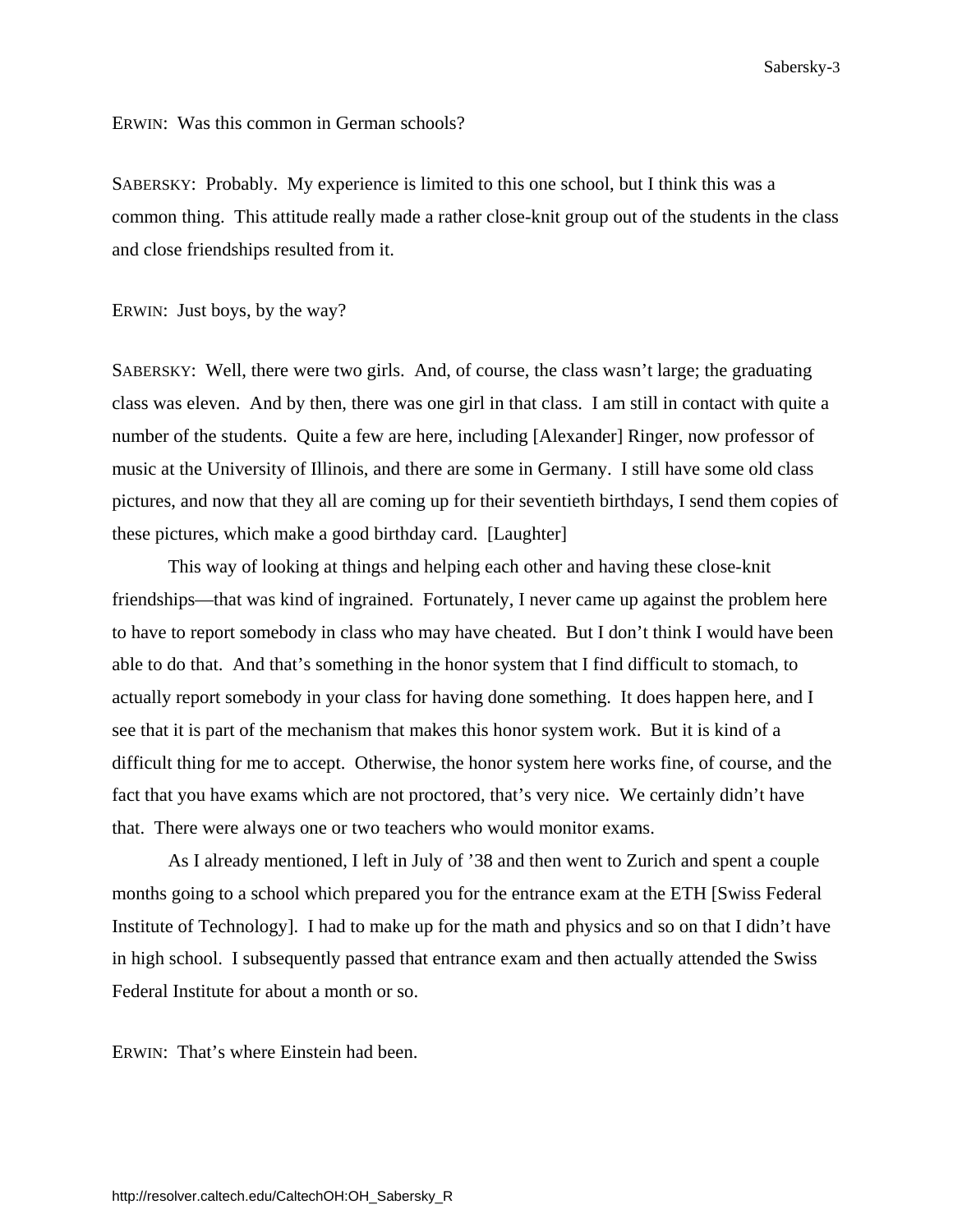SABERSKY: Yes, he wasn't there then, but that's the same institute. Now, [Hans W.] Liepmann [Theodore von Kármán Professor of Aeronautics, emeritus] was also in Zurich, but he was at the university there, not at the Swiss Federal Institute. They are within a few blocks of each other, but they're different organizations. I passed the entrance exam, which was a difficult one. I mention it here because among the examiners was one man who also shortly afterwards left Europe and came to Stanford, George Polya, and he was quite a famous mathematician who also wrote several popular books, and I think he made quite an impact at Stanford. He was my examiner for mathematics.

Then I came to New York first.

ERWIN: What was the reason for leaving Switzerland?

SABERSKY: The stay in Switzerland was just a transition period while we were waiting for the visa to come to the United States. We couldn't have stayed in Switzerland; they wouldn't have given us permission to stay, let alone work. So coming to the U.S. certainly was the plan. We arrived in the U.S. in December '38, the day before Christmas Eve, the 23rd. I guess during this part of your life you have to take lots of exams, and so the next thing was to get the freshman entrance exam for Caltech done.

ERWIN: How did you know about Caltech?

SABERSKY: Well, we really didn't know very much at all about the American system or the American universities. The only thing we knew was that MIT and CIT were two of the technical universities, and we didn't want to stay on the East Coast. So CIT was the one. [Laughter] And I must admit, I didn't really know much more than that. So it was a selection that wasn't really based on very much information.

 I passed the entrance exam. I think I still did that in New York. Caltech had the system where you could take the exam anywhere in the country. And then we came out here. I studied during the summer, and then it must have been during the summer of '39 that I took the entrance exam to go into the sophomore year. So I started here as a sophomore. By now we are at September '39, and from then on, not much happens. From '39 on, I've been here ever since,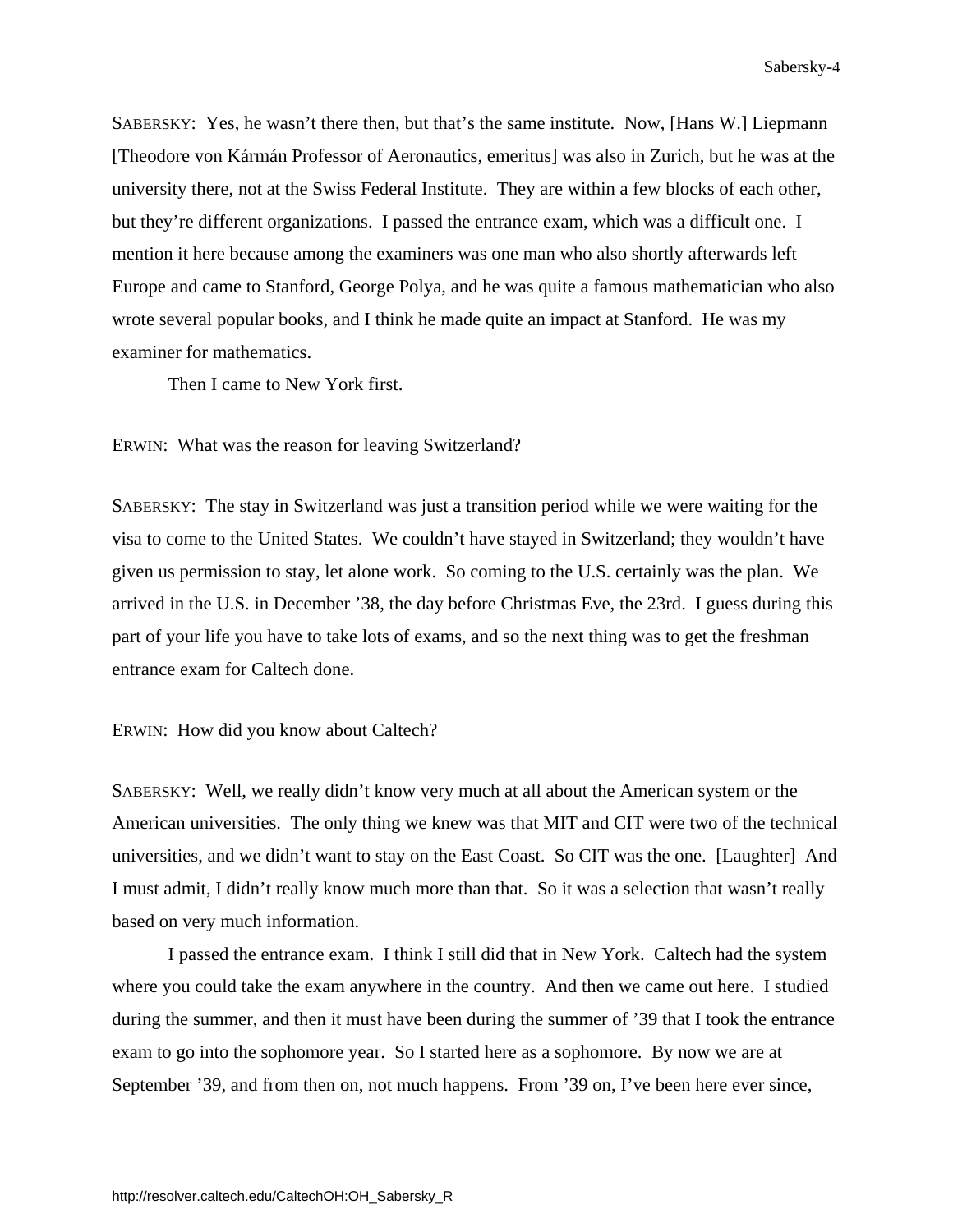<span id="page-9-0"></span>every day. [Laughter] Pretty much every day of my life, I've been on the campus since that day.

ERWIN: It's slightly ironic that you say that from September '39 nothing happened. That was the beginning of World War II.

SABERSKY: I came here and started to study here. I lived in Dabney; I was a member of Dabney House. I still have a membership card. That was a very orderly house. At the time, Caltech had resident associates, and these resident associates had a lot of influence and power. Our house was run by Dr. Donald S. Clark.

ERWIN: He was an engineer.

SABERSKY: Yes, in material science—metallurgy, as it was called at that time. He was a very strong, authoritarian personality, and he ran that house in a very orderly fashion.

ERWIN: Where were your parents at this time?

SABERSKY: They were here, on the west end of town, in Brentwood. So I stayed here. I would go there maybe during the weekend, but I lived in Dabney. Over the years, I had three different rooms. Just as now, there was room choice at the beginning of each year.

 I might mention some of the teachers I had at the time. There was Dr. Clark, of course, and he had his famous course, ME3 [Mechanical Engineering 3]. You had to know exactly what was in his book [*Physical Metallurgy for Engineers*, Pasadena, CIT, 1935]. Then there was [Frederic W.] Hinrichs, the one the prize is named after. Incidentally, I notice every once in a while, at commencement, that it is called the Heinrichs Prize, which would have upset Colonel Hinrichs greatly as he was very particular about the pronunciation of his name. In fact when meeting a new class, he would introduce himself with the statement, "My name is Hinrichs, not Henricks, not Heinrichs, but Hinrichs. If I mispronounce your name, I wish you would let me know." He had been a colonel before he came to Caltech, and he served as dean of students for a portion of the time, as I remember. I always found it interesting that his son later on became a general.

So there was Hinrichs; and Professor [Robert L.] Daugherty, of course, who was the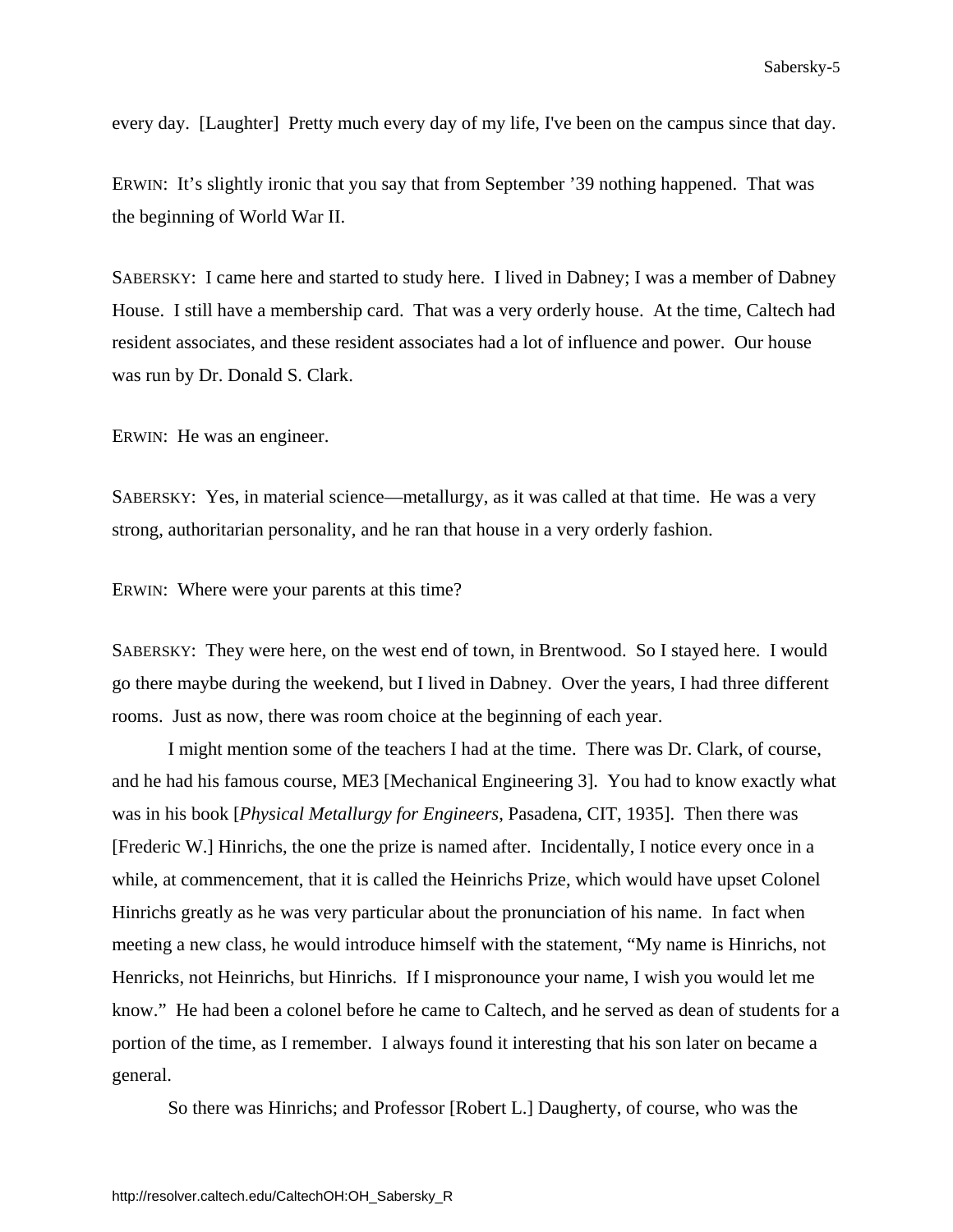senior professor in mechanical engineering for many years. He had written a book on hydraulics that is still being used; I think it's the sixth edition now. One of his students, who is now a professor at Stanford, Joseph Franzini, is the latest one who coauthored the new edition with him. It is still quite popular.

 Professor [Robert T.] Knapp [professor of hydraulics, d. 1957], I don't know if you've heard much about him. A very fine engineer and excellent experimenter; he founded, or was one of the principal founders and designers of, the pump lab, which later became the Hydro Lab [Hydrodynamics Laboratory], which is still over there, in the basement of the Guggenheim-Kármán complex.

 I took a course from [Franklin] Thomas. And [Frederick J.] Converse [professor of soil mechanics, 1933-1962, d. 1987]. Converse was one of the few who had a company on the side. That wasn't all that usual at that time. He had a soil foundation company, which is still in existence. He is not living anymore, but he got to be well over ninety. He taught a course in what would be called applied mechanics now.

 I took a course from [William H.] Pickering [professor of electrical engineering, d. 2004] on electricity and magnetism, which included several lectures on the design of electric motors. Charlie [Charles C.] Lauritsen [professor of physics & director of Kellogg Radiation Laboratory, 1930-1962, d. 1968] was my instructor in a physics course when I was a sophomore. He taught one of the sections; these were sections of about twenty. Later I had another course from him, when I came back to school for the master's degree; it was a first-year graduate course in physics.

### ERWIN: What was Franklin Thomas like?

SABERSKY: I had only one course from him. He was a very low-key person. He taught a highly organized course on civil engineering, with emphasis on the design of structures. A very friendly, low-key, reserved person. I think he was the one who appointed me to my first assistantship. I vaguely remember I was supposed to help in the drafting course, or descriptive geometry course. I mentioned to him that I really knew nothing about it and was ill equipped to assist, let alone teach, such a course. He brushed away my objections by saying something like, "Well, you don't know anything about it. Neither do they. You go and teach the course and if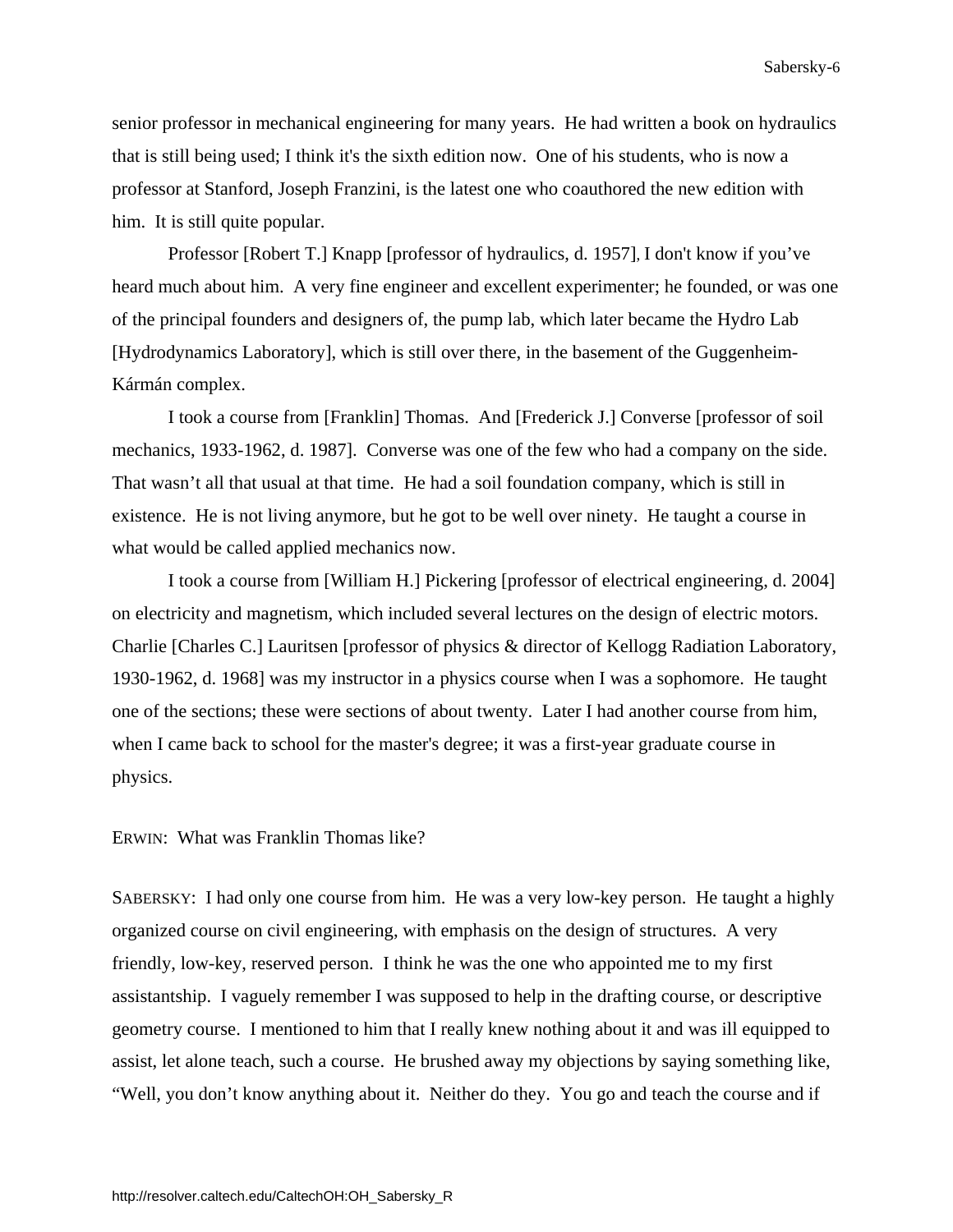you're honest, you'll learn a lot." [Laughter]

ERWIN: Was he the chairman of the division then?

SABERSKY: Well, I can't answer that. I don't know if we had a formal chairman or not. [At that time, Franklin Thomas was chairman of what was called the Division of Civil and Mechanical Engineering, Aeronautics, and Meteorology.—ed.] I was not really aware of it, if there was. The structure was not quite clear—to me, anyway. He certainly was one of the senior people. But of course there was also [Romeo R.] Martel; and, in the mechanical engineering area, Daugherty. Thomas is now thought of as the chairman during that period, and this is why this building [Franklin Thomas Laboratory of Engineering] is named after him. If he had that title formally, I don't know.

ERWIN: It's interesting that you should say that, because it seems to indicate that there wasn't the same sense of the presence of an administrator.

SABERSKY: Right. And, of course, the administration still maintains a relatively low profile, but it was lower still then. Our senior man—by "our" I mean the mechanical engineering area—was Daugherty, and I knew he didn't formally have the title of chairman, but he was considered to be the chairman for all practical purposes. Also, I don't think anybody was called executive officer, either.

ERWIN: Things seemed to get done in a pretty collegial manner?

SABERSKY: Yes. And, you know, it's not all that different now. It varies a little from division to division, but things are fortunately still fairly informal, although there's certainly a little more structure now.

ERWIN: Did you know that you were going to start off in mechanical engineering when you came?

SABERSKY: Pretty much, yes. I had started in mechanical engineering in Zurich already. I have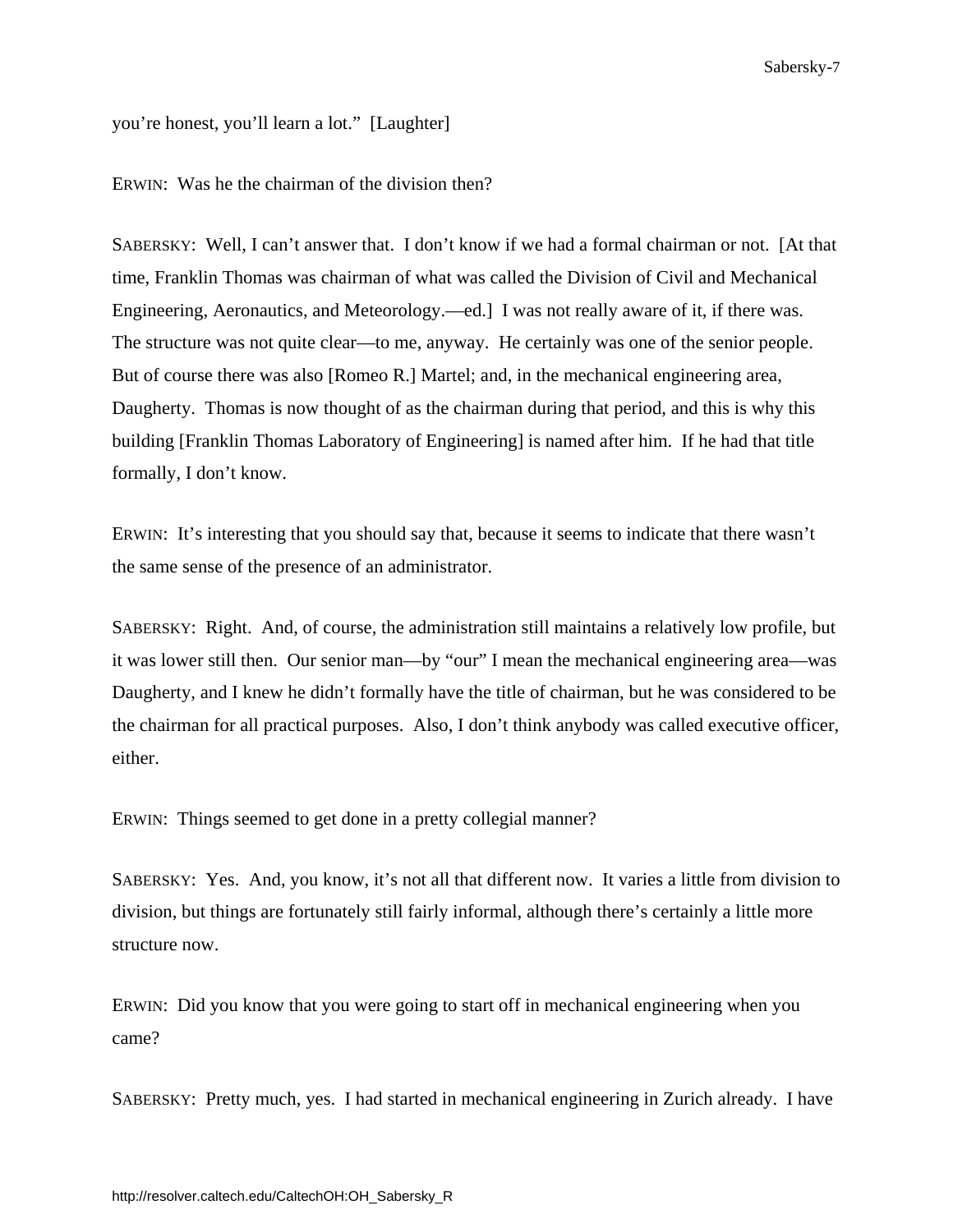to admit, however, that I really didn't know what it was, and I was very pleased, in later years, to find out that the kind of thing that was called mechanical engineering here was exactly what I enjoyed doing. Particularly in Europe and in some schools here, it was a much narrower, more limited type of engineering—much more handbook engineering, which I wouldn't have liked at all. So it was a selection that turned out well.

 Of course, mechanical engineering underwent changes here too, and I'll try to indicate that a little bit as we go along.

 I might mention a couple of other things. We had public physics lectures. We had a physics course, similar to Ph1 or Ph2, and the students were grouped into sections. We would have these sections and we would learn everything we needed to learn in those sections. But then there was kind of a general physics lecture once a week, intended more for general culture rather than for learning a specific subject.

ERWIN: Were these the demonstration lectures—what became the Friday evening lectures?

SABERSKY: No, it was selected to fit in with the course material a little more, but not too closely. It was a lecture that had, in general, something to do with the area we might study, but it was not something where you would take notes and then be asked questions. I remember one lecture where one of the well-known physicists, and I don't remember exactly who it was, explained in detail that atomic fission as a sustained process for energy release wouldn't be possible. You would always have to put in more energy than you get out. Of course, it was only a few years later that the first atomic bomb went off. But that was the attitude at the time, of at least some of the physics staff.

 I want to mention a few other people I had contact with during my undergraduate years. There was [William B.] Munro [professor of history, d. 1957]. "Three-button Benny," he was called, because he was very formal and always had three buttons of his coat buttoned. He taught history, and one term was devoted particularly to the Constitution of the United States. That was a required course for graduation. For some unknown reason, that course was given in the last term of the senior year, and if you didn't pass it, you couldn't graduate. [Laughter] It was never clear to me why they waited that long and why there was all this dramatic kind of a thing that somebody hadn't passed and had to be called back and redo the exam just in time to still be able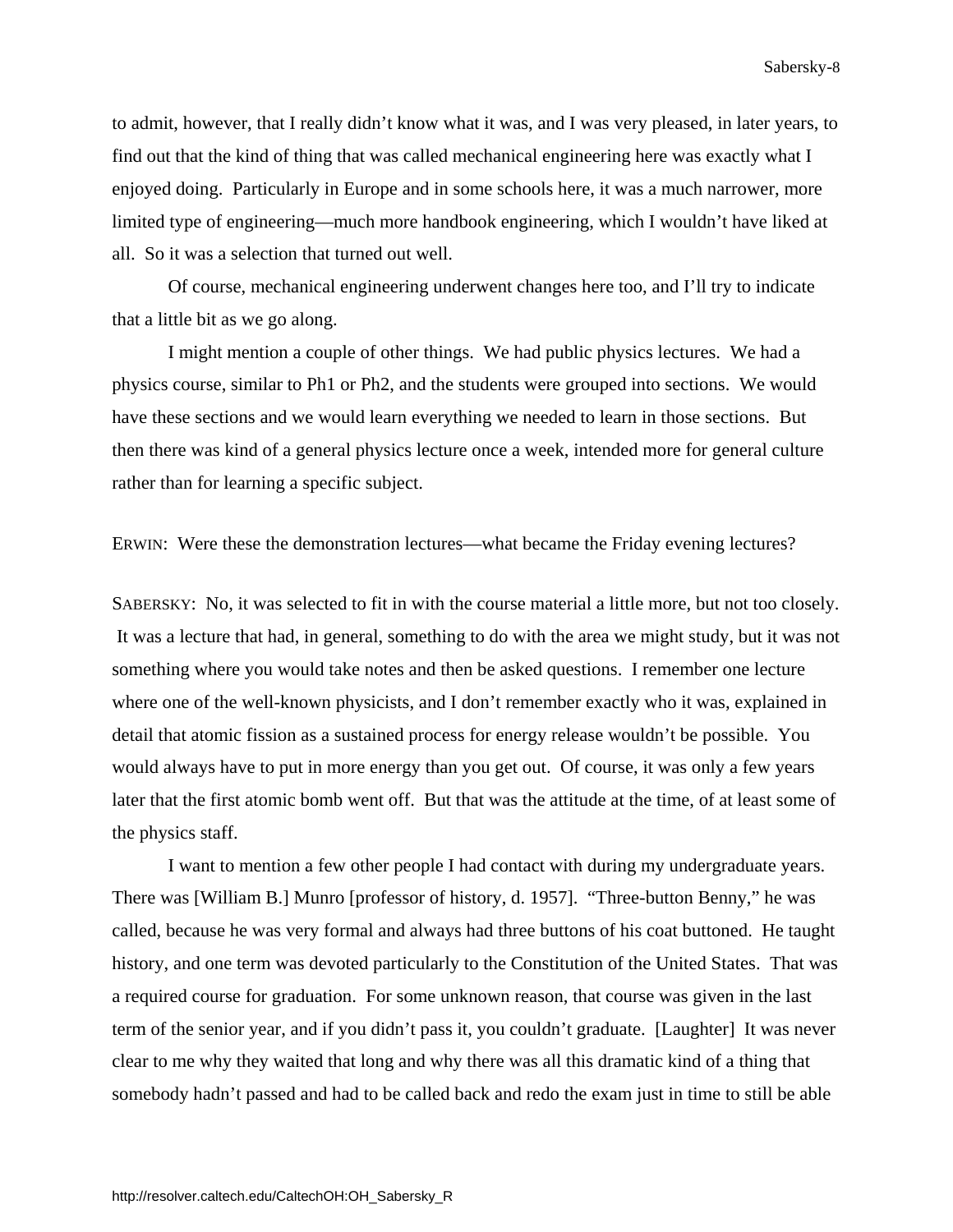to graduate.

 For lectures in economics, they would often ask some prominent member of the financial community to teach. I remember particularly a very fine man, Cosgrove, who came and taught a course. Another teacher from whom I learned a lot was Jim [James W.] Daily, who now lives here in Pasadena. He was interested in thermodynamics and fluid mechanics, and he was working with Knapp and Daugherty in designing and operating the pump lab.

ERWIN: Was he a staff member?

SABERSKY: I don't think he had a permanent appointment. He was maybe a postdoc or lecturer, or something of this nature.

ERWIN: [Reading from Caltech bulletin] James Daily, teaching fellow in 1938.

SABERSKY: Now, a few words about the curriculum. The curriculum here was very structured. By that, I mean most of the courses were required and there really wasn't much leeway, but neither I nor my classmates objected to that. We had full faith in the wisdom of the faculty. And things did work out pretty well that way, but there wasn't much flexibility in what you could take. That is quite different from what it is now. Also, there was emphasis on breadth. For example, students in mechanical engineering would have to take a course in electrical engineering, a basic course in civil engineering, and so on. That's why I took a course in electrical engineering from Pickering, and the electrical engineers in turn had to take a course in thermodynamics. That requirement persisted throughout the war and up to the fifties. I still remember that Carver Mead [Gordon and Betty Moore Professor of Engineering and Applied Science, emeritus], who was also a Caltech undergraduate—he was in electrical engineering had to take a course in thermo. I was teaching at the time, and he is very kind and generous enough to occasionally mention this fact. Again, to repeat, there was this requirement of breadth, and everybody in a particular engineering area had to take courses in other engineering disciplines.

ERWIN: There was breadth, in the sense that you were taking courses in the humanities.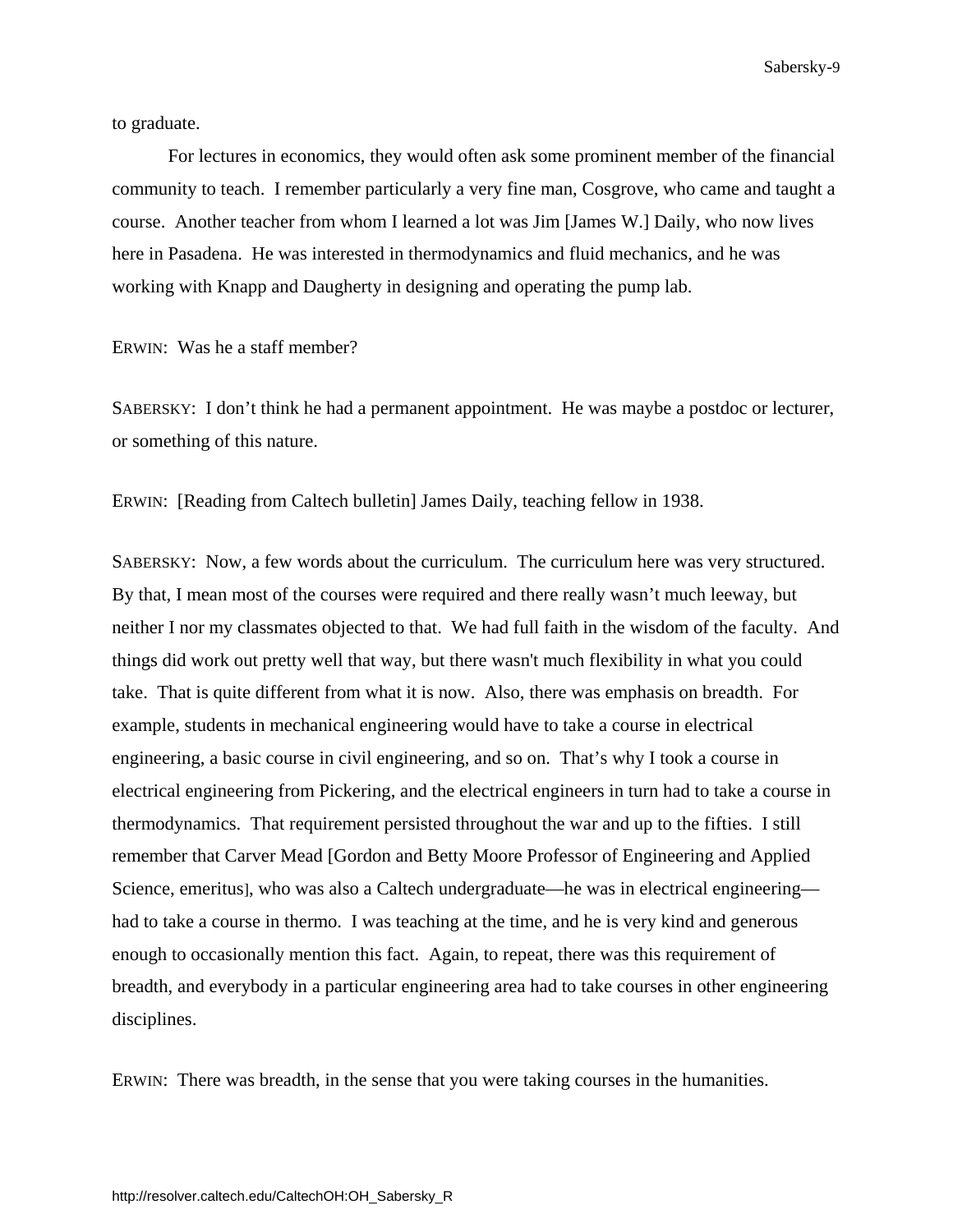SABERSKY: That was always true at Caltech, and a fairly large percentage, I think it was almost always something like a quarter of the curriculum, had to be devoted to humanities.

### ERWIN: Did people balk at that?

SABERSKY: Not really. It was very surprising to me, because certainly in Zurich there wasn't any requirement like that. It was assumed that you had had plenty of humanities in high school and that when you were finished with that, you would specialize. But there wasn't any major objection [here] to the high percentage of humanities courses.

 My second summer, I think it was between sophomore and junior year, I worked in the pump lab, particularly for Daily. That was a very fine experience and an exposure to real engineering. I enjoyed that very much and learned a lot. I also got paid and, you know, pay is important. But we very often remember much more something unexpected, and I remember once we were working through the lunch hour, and it got late, because we tried to finish something; I think it was calibrating a Venturi meter. Suddenly Jim Daily came with hamburgers for everybody, which he himself had bought for us. That did a lot for our morale, and I remember that more than how much I got paid for the summer work. [Laughter]

 That's the undergraduate part. You mentioned something about the Westside [émigré] community, and I tried to think about something, but I didn't have an awful lot of contact there. A lot of famous people had accumulated there, but I really didn't have much contact with anybody. I do remember two talks that were given, one by Thomas Mann and one by Sholem Asch. There was a little synagogue on Fairfax that I didn't belong to but I went there at times, and they had, every so often, an evening lecture. They would draw on speakers from the community, and I remember very well Thomas Mann reading one of his short stories. That lecture made a real impression on me, and ever since then, when I read something by him, I can almost hear his voice reading the lines.

### ERWIN: Was the idea to give a rather formal presentation?

SABERSKY: Well, he just read one of the things that he had written. In fact, it got translated into English; I think it's called "The Law." [The story is titled "The Tables of the Law"—ed.] It's a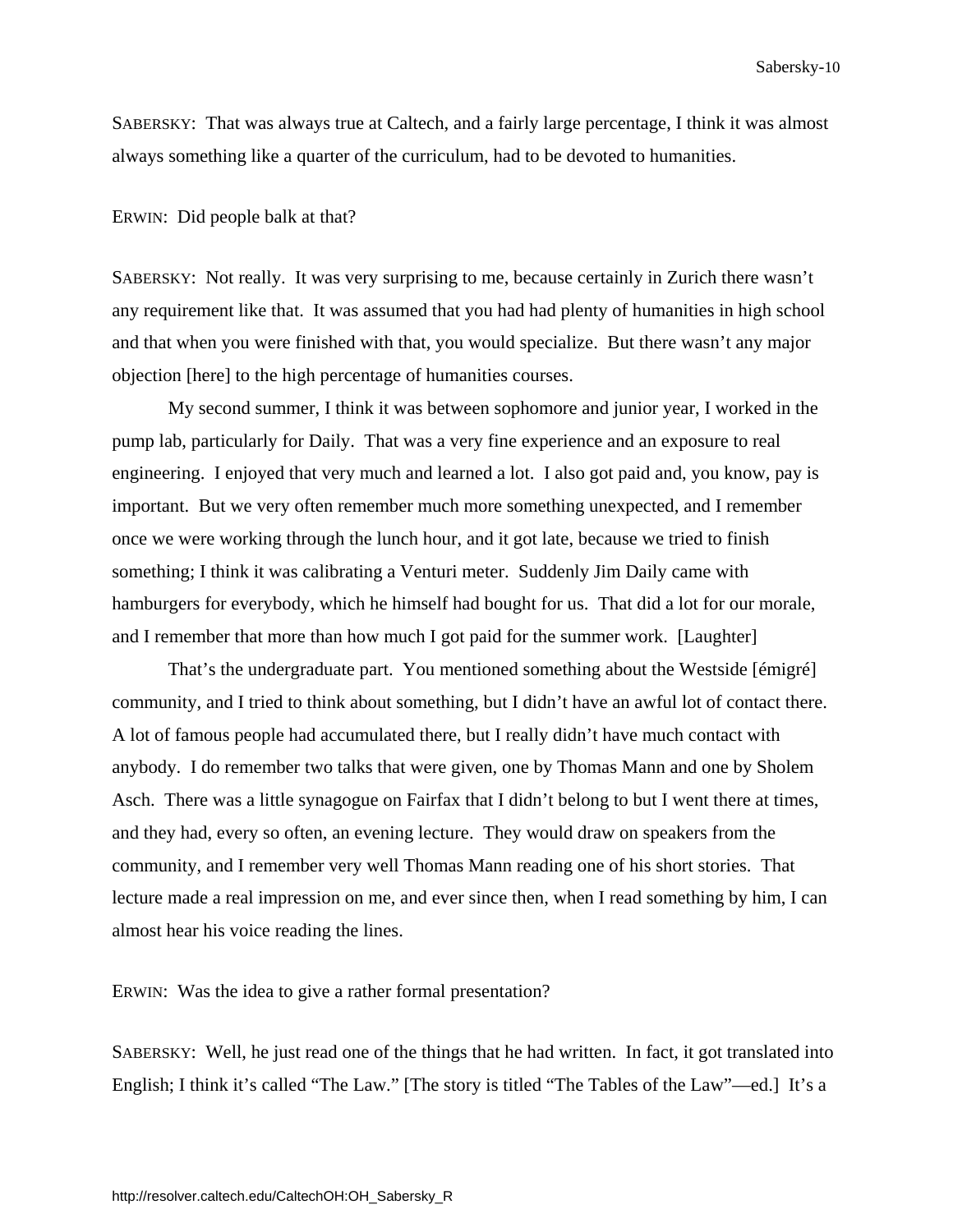very nice little essay on Moses and is very charmingly written. I also mentioned Sholem Asch because he was a very strong, impressive personality. He wrote several novels, which are very readable, but he's hardly known anymore. I don't know if he was born in New York or not, but he lived most of his life in New York. He wrote, among other books, *Three Cities*, and *The Nazarene*, and *The Apostle.* Very readable, very fine books.

 Pearl Harbor occurred during my senior year. Of course, you would certainly remember that. There was a Professor [W. Howard] Clapp [professor of mechanism and machine design, 1918-1943]; I haven't mentioned him yet. He was a machine-design professor, a very good designer and a fine person. He would invite small groups of students to his house. It was a Sunday evening, and we were at his house when the news came through. As is often the case, you are kind of thunderstruck but don't quite grasp the full meaning of the event.

 For the first few days, things on campus didn't change very much. But pretty soon we tried to guard the campus. There was this group of students who were organized to guard the campus.

ERWIN: What were you guarding the campus from?

SABERSKY: There was defense work going on in various buildings. There was the Hydro Lab, for one thing; they were testing torpedoes. And in [Charles C.] Lauritsen's lab they worked on several war-related projects. The students organized some kind of a guard. I was still an enemy alien, so I couldn't be a guard, but I was the secretary for the outfit. We had an office in lower Throop. I kept records on who was standing where and how long, and so on. [Laughter]

ERWIN: Was that just because you weren't a U.S. citizen at that time?

SABERSKY: I wasn't a U.S. citizen, and, of course, the last citizenship that I had had was that of an enemy country. So that made me an enemy alien.

ERWIN: And you were legally of that status?

SABERSKY: Yes. Well, the guards were soon replaced by professional guards. We continued our studies fairly normally. Because of being an enemy alien, there were certain restrictions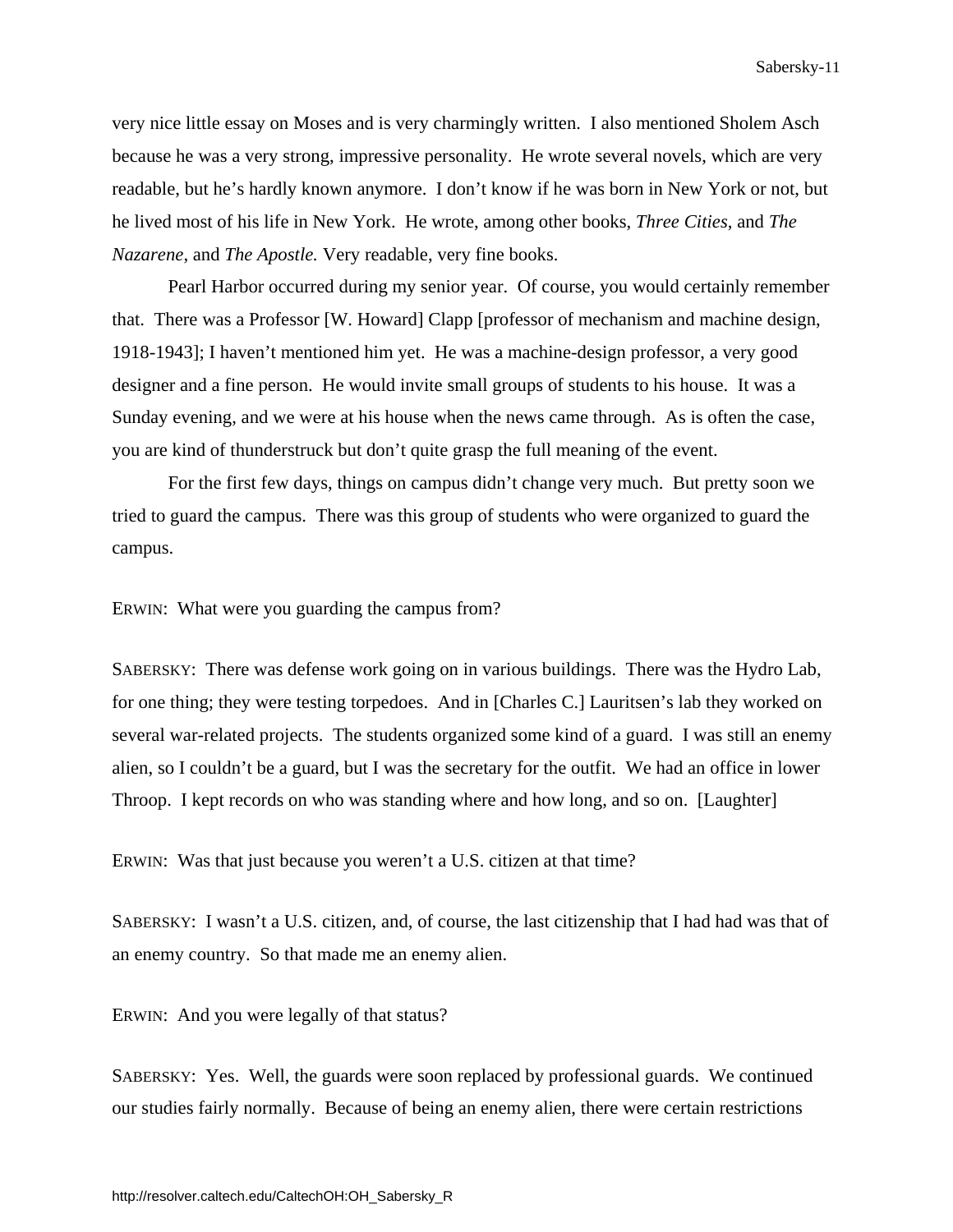about moving around. At night, I wasn't supposed to leave the place where I lived. The restrictions were all very manageable, and the government was certainly very reasonable.

ERWIN: You didn't feel in any kind of personal jeopardy or danger?

SABERSKY: No, not at all. There were some of these general rules, and they were enforced in a very reasonable way. But you were supposed to be at home after dark. Also, in order to go to West Lost Angeles, where my parents lived, I had to have a special permit. But as I say, that was all very minor.

ERWIN: Would that have applied to your parents as well? Were their movements restricted?

SABERSKY: Yes. I think it was ten miles from the house and, again, to be at home at night.

ERWIN: What were your parents doing at this point?

SABERSKY: Well, my father was essentially retired by then. He got involved in a little business here and there but did not really have a regular job.

 After my senior year, I got a job with the group that was designing the Co-op Tunnel [Southern California Cooperative Wind Tunnel]. The design office was over here in Guggenheim. I got a little exposure to mechanical design. The man in charge of it was [Mark] Serrurier; he became a distinguished alumnus, a few years ago [1981]. He was in charge of the overall design, and another Caltech graduate, Hap Richards, headed a subsection. Maj. [Arthur L.] Klein [professor of aeronautics, 1929-1968, d. 1974] would come by every once in a while and consult on the design. He was professor of aeronautics and one of the very bright people on campus.

ERWIN: What did you call him, the first name?

SABERSKY: Well, people always called him "Major." And I don't know where it came from. He had been a major somewhere. [Laughter] His true name was Arthur, but "Maj. Klein" is how he was referred to here.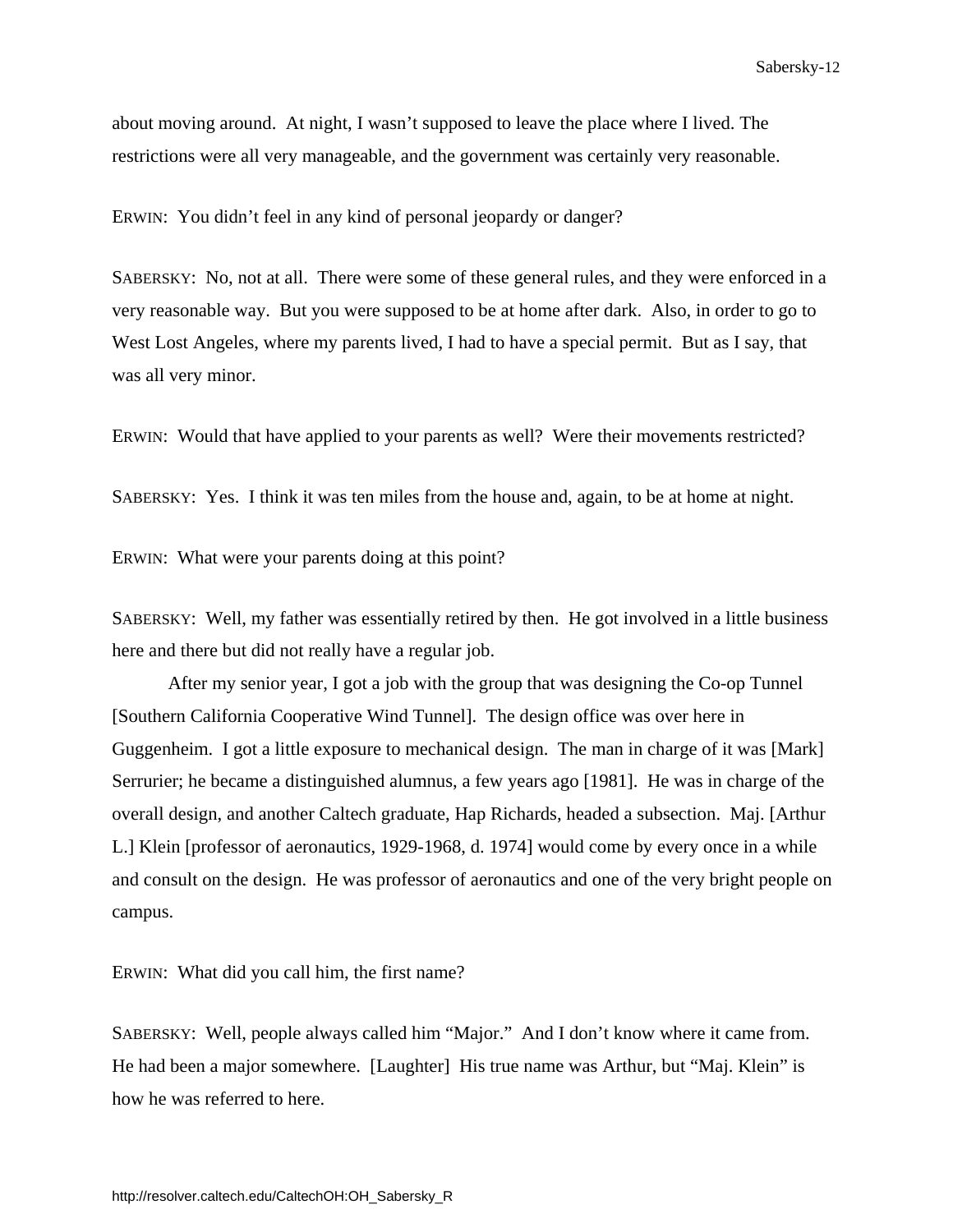There was always concern about the draft, and people started to register for the draft. The studies, however, went on more or less normally.

 Then after the summer, I started graduate work, and I lived in the Old Dorm. There was really quite a change between being an undergraduate and a graduate student. The undergraduates were still pretty much treated like high school students, and in the graduate work, you really felt that you were more or less a professional, and you studied, because that's what you needed in order to advance your knowledge. You became much more in charge of your own life.

 The campus, of course, was very much aware of the war. We added a civil defense unit, among other things. I was a member of the campus fire brigade. One of my fellow members was [J. E.] Wallace Sterling, who later became the director of the Huntington and then president of Stanford. The member of the brigade who knew most about fire-fighting, however, was the head of our mechanical-engineering machine shop, [Ray] Kingan. He had been a regular fireman before he came to Caltech.

ERWIN: Did you maintain your own equipment and keep special hours?

SABERSKY: No. We were mainly on alert. There was a little rig, and we knew where to go and how to pull off the hose and put on the nozzle. Sterling was very good at that, and he and I often pulled the hose off the truck. The fire chief at that time, incidentally, was Edmundson. You may have seen, around town, tire stores called Stanyer and Edmundson Goodyear tire stores. Well, that was a brother of the fire chief of Pasadena.

 As to the academic part, it was mainly a matter of taking courses. The teachers from that time I remember very well. Dr. [Donald E.] Hudson [professor of mechanical engineering and applied mechanics, emeritus], in particular. He was one of the first that I felt taught a really sound, scientifically based course. It was a course in vibrations. That was kind of an eyeopener. He made things very clear; he was an excellent lecturer. We got to know each other, and we are still close friends. Dr. Clark also taught courses. Then I took one course from [Robert C.] Bromfield. He was a Caltech graduate, and he later founded various companies. He is a very enterprising kind of a fellow; he comes and visits once in a while. I also took a math course from [Abe M.] Zarem. He founded Electro-Optical Systems in Pasadena, which he then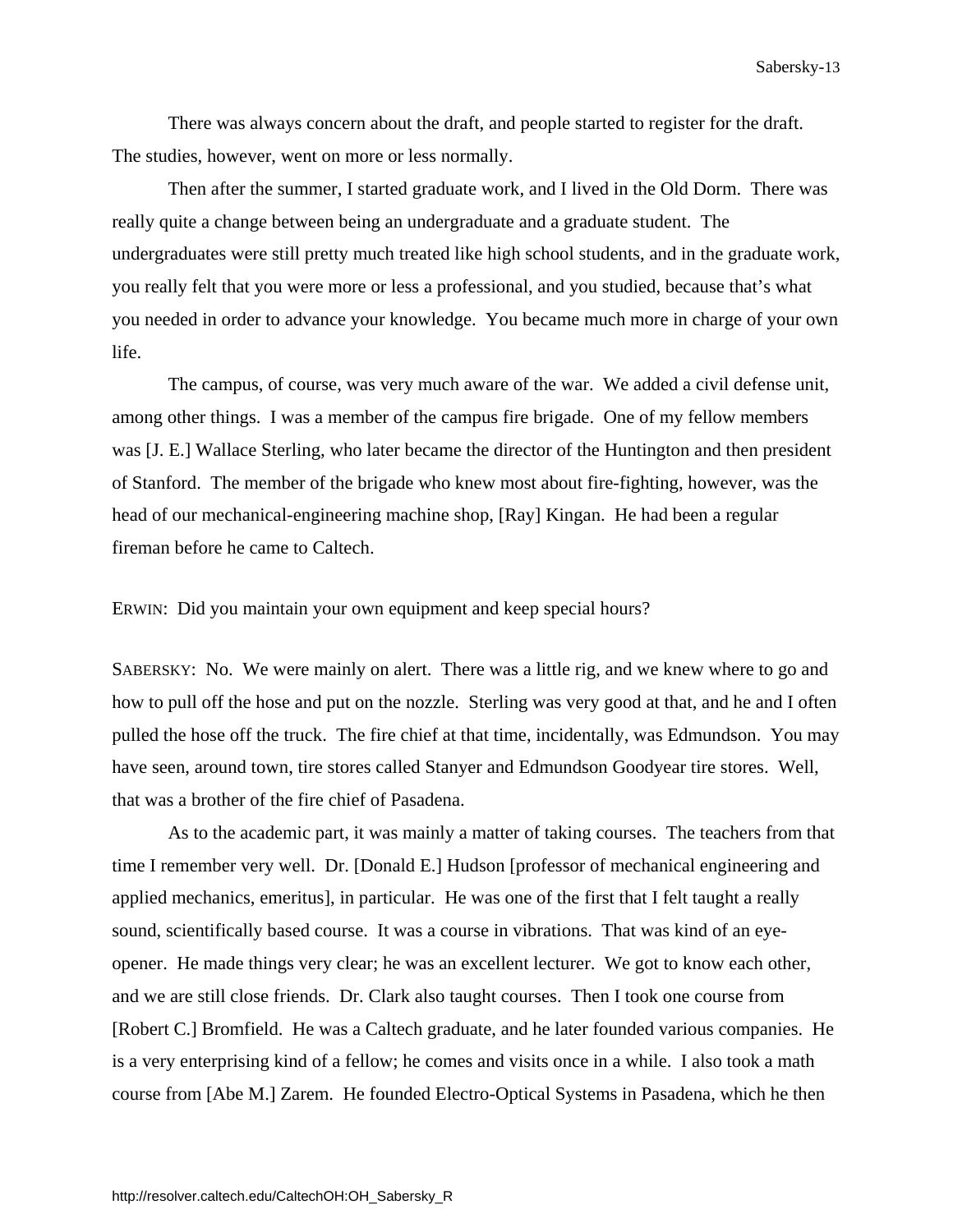<span id="page-18-0"></span>sold to Xerox. He's involved in all sorts of things. He's a Caltech Associate, and he comes to Caltech once in a while. Another teacher I remember well is [Peter] Kyropoulos. Kyropoulos was a very interesting man; I learned a lot from him. He had close contacts with General Motors and was devoted to engines. I learned a lot from him about real engineering problems as well as about a proper general professional attitude. He later went to General Motors and worked there for the rest of his life.

### **Begin Tape 1, Side 2**

SABERSKY: After one year, then, we all got the MS degree [1943]. I was particularly close to one fellow student, Jack [John T.] Bowen. Bowen had taken a job at Aerojet [Engineering Corporation] at the time. Now, Aerojet was located at [285 W.] Colorado Boulevard, exactly where the Rusnak automobile agency is now. It was an automobile agency at the time also; of course there were no automobiles being sold during the war, so it was empty space, and that's what Aerojet rented. Bowen worked there. I only had the vaguest notion what the company did, because their work was all confidential and restricted. Then one day I got a call from A. M. O. Smith, who was chief engineer at Aerojet, asking me if I wanted to work there. I had gone to various interviews but I hadn't made up my mind yet, so I did accept the offer. A. M. O. Smith, let me point out, still lives around here. He was the first chief engineer at Aerojet. He then went back to Douglas Aircraft and retired from [McDonnell] Douglas maybe five years ago or so [A. M. O. Smith retired in 1975—ed.], an outstanding man in fluid mechanics. He did some very fascinating work in that field. But at that time, he was asked by [Theodore von] Kármán [director of the Guggenheim Aeronautical Laboratory at the California Institute of Technology (GALCIT), 1930-1949, d. 1963] to come to Aerojet. And you know the history of Aerojet; it was founded by Kármán, and some of the key people there were Kármán's associates.

ERWIN: Had you known Kármán much prior to that?

SABERSKY: No, not really. I once got his signature when I was made a member of Tau Beta Pi. That's an engineering fraternity organization of undergraduates. One of the things you had to do as a pledge was get the signature of every other Tau Beta Pi member on the campus, and Kármán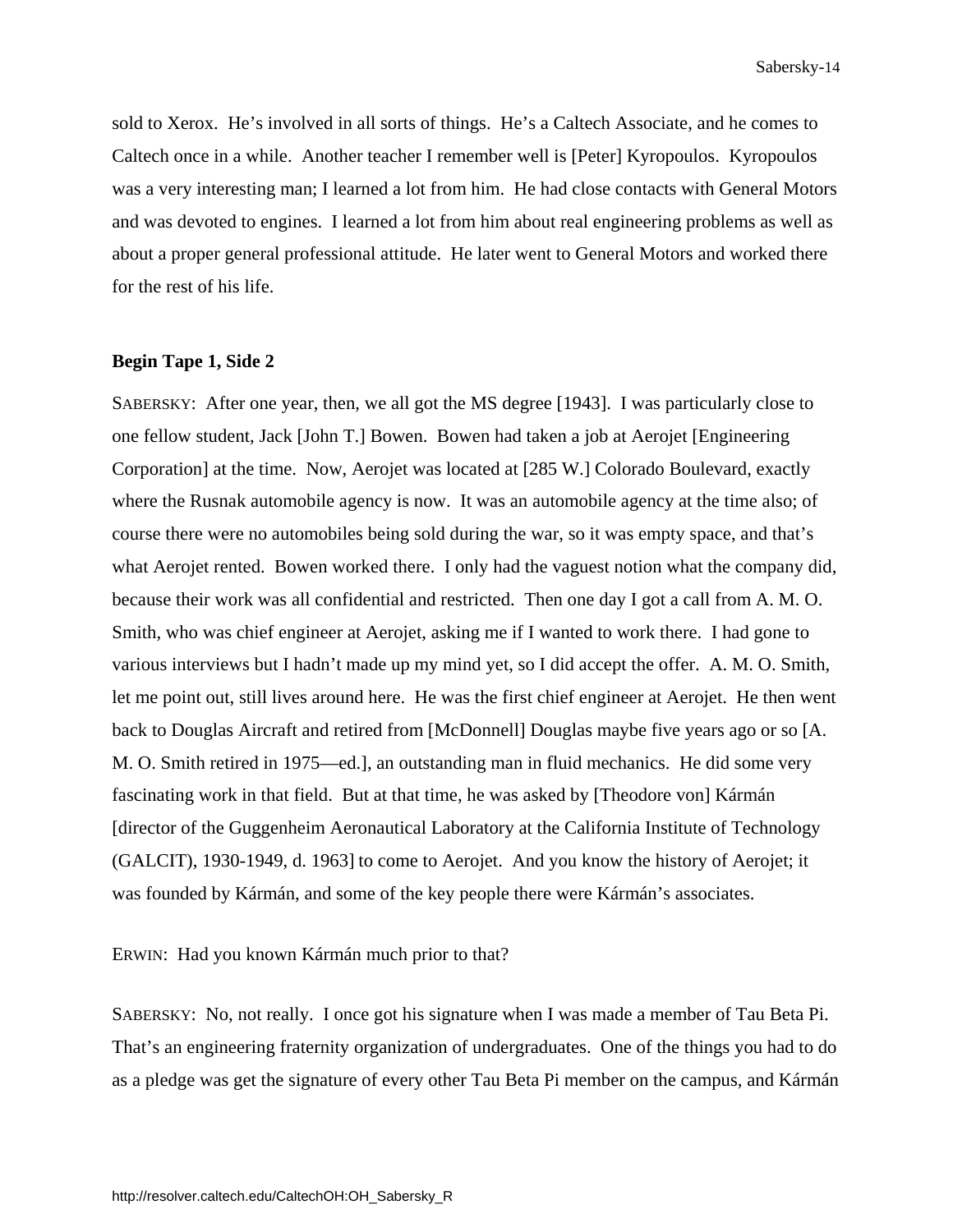was an honorary member, so I got his signature. And I'm glad I did; it's kind of a nice collection of signatures of people; a lot of them became famous later on.

 So I went to Aerojet, and that was a very, very fortunate thing for me to have done. It started an association with Aerojet which essentially lasted from then through 1970.

ERWIN: So you consulted for them.

SABERSKY: Yes, later on. But at first I worked there full time, from 1943 to 1946. In fact, I started July 4th; there were no holidays then. A. M. O. Smith is the one who had called me and hired me, but it turned out that I was going to work for Martin Summerfield, who is a Caltech graduate also. He got his PhD in physics, and he got to be close to Kármán. He was in charge of a particular development project. I got to work for him, and this was a very lucky thing. He was really a wonderful kind of a guy. He was not only very intelligent and very smart and very knowledgeable, but he had a large amount of enthusiasm, enough to get everybody else inspired. It introduced me to industrial engineering in the most favorable way possible. I had a couple of associates with whom I became close friends—Chan [Chandler C.] Ross and Marvin Stary, both of whom are around here. We really had a wonderful time doing engineering work.

ERWIN: What were you doing?

SABERSKY: We worked on sustained-duration liquid rocket engines. Aerojet built the first sustained engine, meaning one that in principle could run for a long time. Now, "a long time" always turned out to be five minutes or something like this, but the solid-fuel rockets that Aerojet started to build, the jet-assisted take-off units, had operating times on the order of twenty seconds. The sustained engines had a large storage of liquid propellants, which then were pumped into the thrust chamber. You could run it as long as the fuel would last. So I got a lot of exposure to the design of these combustion chambers and the pumps; I got to work a lot with pumps—pumps for the propellant.

ERWIN: Who was actually using these?

SABERSKY: These were development projects; the applications were not all that definite. One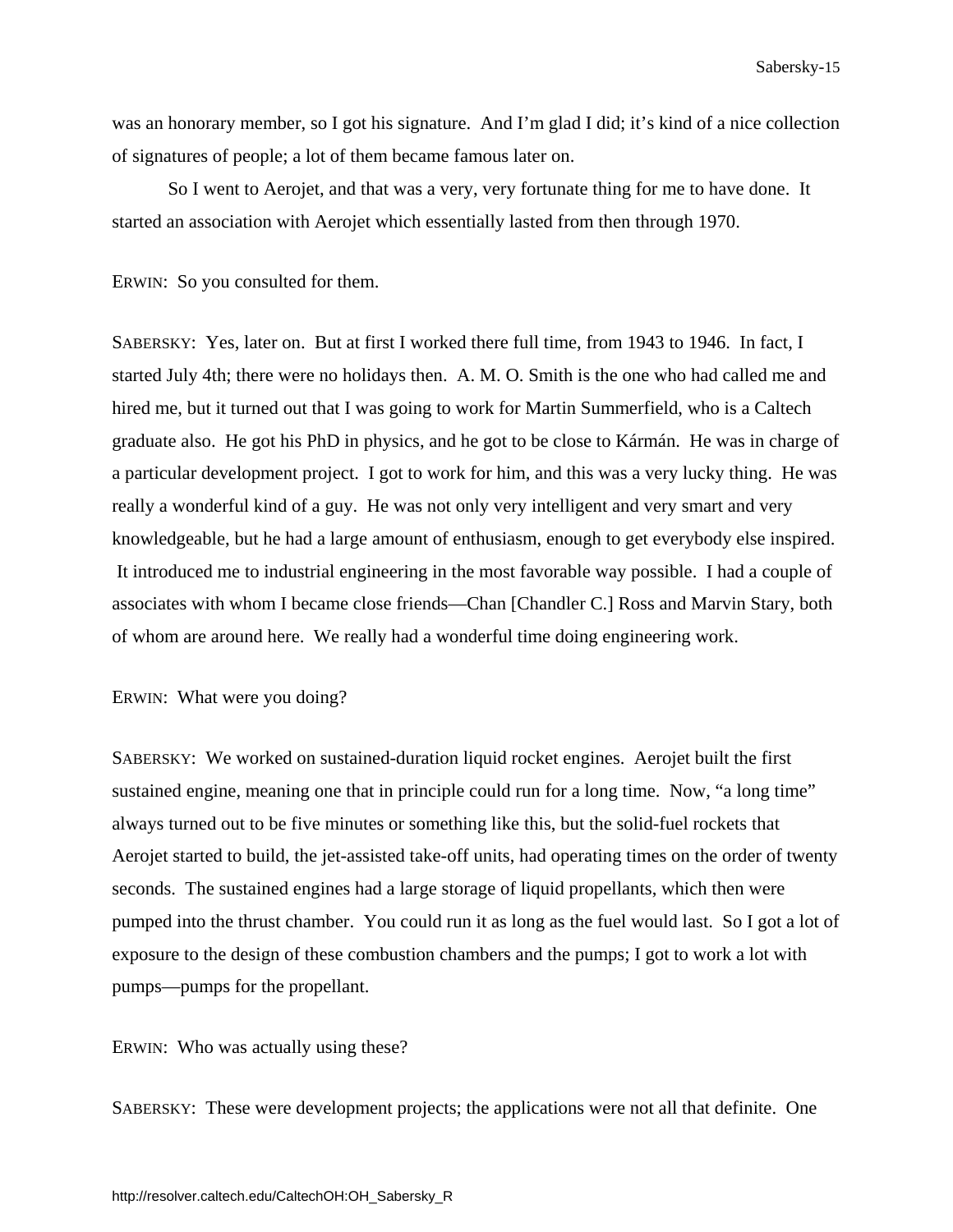possible application was to high-speed airplanes. There was one developed in Germany about the same time. Here, Northrop had a plane—at least on the drawing board—that might have used one of these engines. The airplane project was called Avion. Mr. Northrop came to see us once. I didn't really meet him, but he was there talking to Summerfield. Later on, it turned out that these sustained liquid rocket engines were the engines needed for our missiles; The Titan engine is an outcome of that. Now, these missiles were not quite visualized at that time, but it turned out that these were the first steps toward that kind of a unit. So this was all new. We really had a chance as the first ones to develop pumps for these propellants and the combustion chambers, the injectors for it, and to learn all about these propulsion engines and particularly about the heat transfer. The combustion temperatures in the rocket chambers are very high— 5,000 degrees or so—and it took quite a lot to cool them. In fact, I had always been interested in heat transfer even in my undergraduate years, and the rocket work certainly reinforced my interest. I got a chance to use my heat transfer knowledge, and later I continued research on heat transfer when I came back to Caltech.

 At Aerojet, there was cooperation with JPL [Jet Propulsion Laboratory]. JPL also did work on rockets, and they had test facilities, and some of the things we designed were tested there. Cooperation is the right word, although there was a lot of rivalry between the two.

ERWIN: How was JPL set up at that time?

SABERSKY: It also was set up by Kármán, but it was closer to Caltech and of course was not commercial. It was set up as an arm of Caltech, pretty much like now, but at the time I think it was funded by the army and not by NASA. But it was completely supported by the government for development, and Aerojet was supposed to do the more commercial work. Aerojet was started by supplying jet-assisted take-off units to airplanes. Those were solid-fuel rocket motors, kind of little bombs that were attached to the sides of the airplane and were supposed to help them take off, particularly from short runways.

ERWIN: The aeronautics part of the engineering division always seemed to have a kind of independence to it. Is that true?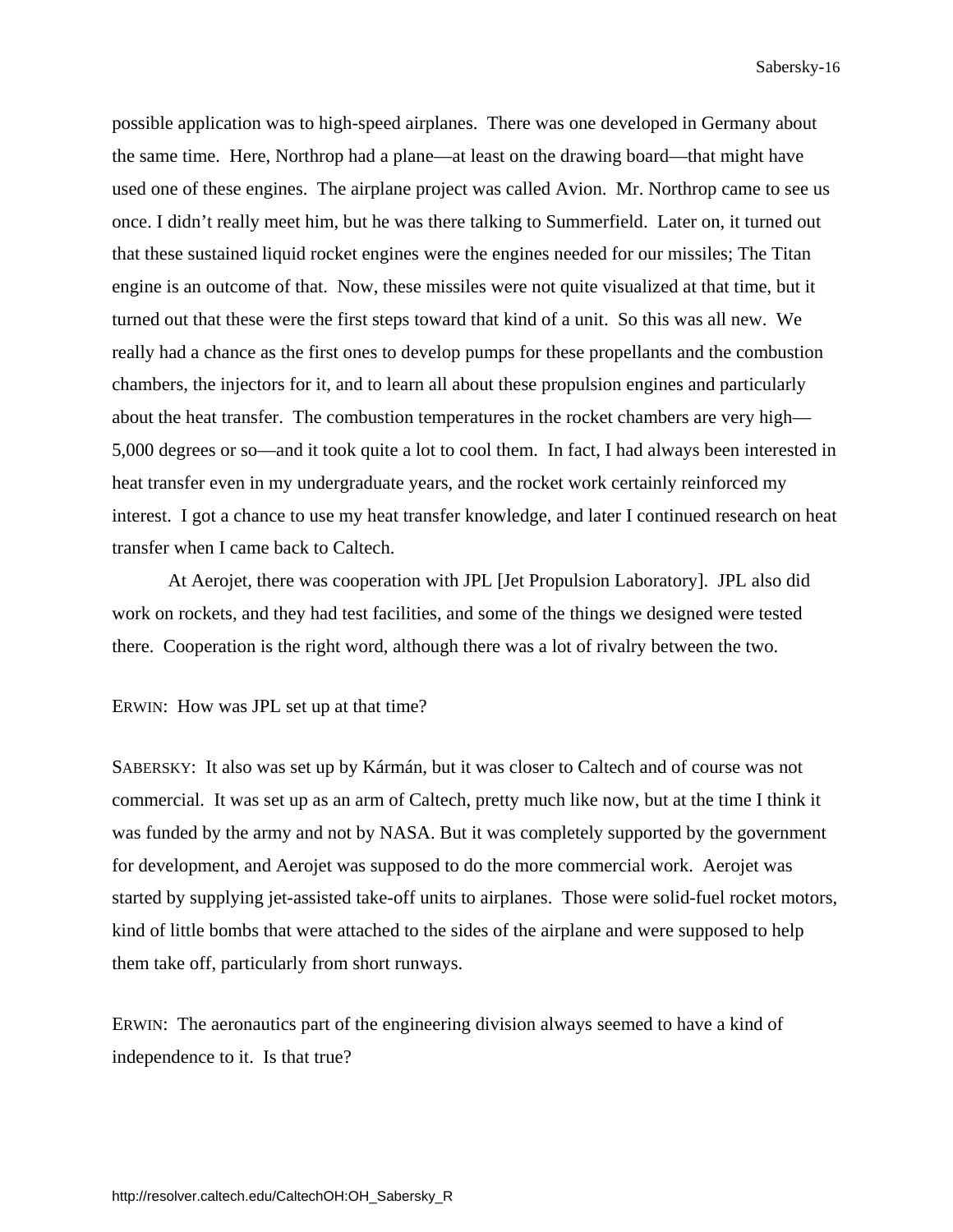SABERSKY: You're very observant. And it still does in a way. In a way, it's supposed to be just another group within engineering, and it has an executive officer and so on. But they do have this title of director of GALCIT [Graduate Aeronautical Laboratories, California Institute of Technology]. Although the director reports to the division chairman, he has a somewhat special position.

 The aero group was more independent then and right after the war than they are now, I think, partly because [Clark] Millikan was the head of GALCIT [then named the Guggenheim Aeronautical Laboratory of CIT], and Millikan had a lot of personal stature.

ERWIN: Kármán, before him, had the personal stature, too.

SABERSKY: Yes. Now, how it worked in those days I'm not so sure, but it was no doubt similar. I don't know enough about the organization to know if Kármán was supposed to report to [Franklin] Thomas or not. But I think that whatever was done was done directly with [Robert A.] Millikan. I remember one case where Kármán said he told Millikan, "I think I have a solution for this problem." And Millikan replied, "Do you think it is the best solution?" Whereupon Kármán countered with, "*A* solution is better than anything I had hoped for." [Laughter] So he apparently reported directly to Millikan. When the son, Clark Millikan, was in charge of aero, it was a little bit that way, too. Aero was internally certainly much better organized. For example, when the aeronautics group presented a proposal for appointing a faculty member, there was rarely a question. They had enough clout to get it through, which was not at all true for the other groups. But I don't know that this was ever formally acknowledged.

ERWIN: There's something called the Guggenheim Jet Propulsion Center, which came into existence in 1948.

SABERSKY: Yes. I think this was purely to increase confusion. [Laughter] That's facetious. What happened is that [Harry] Guggenheim sponsored jet propulsion centers in several universities; I think there was one in Princeton and one in Purdue and one here.

ERWIN: These were academic entities?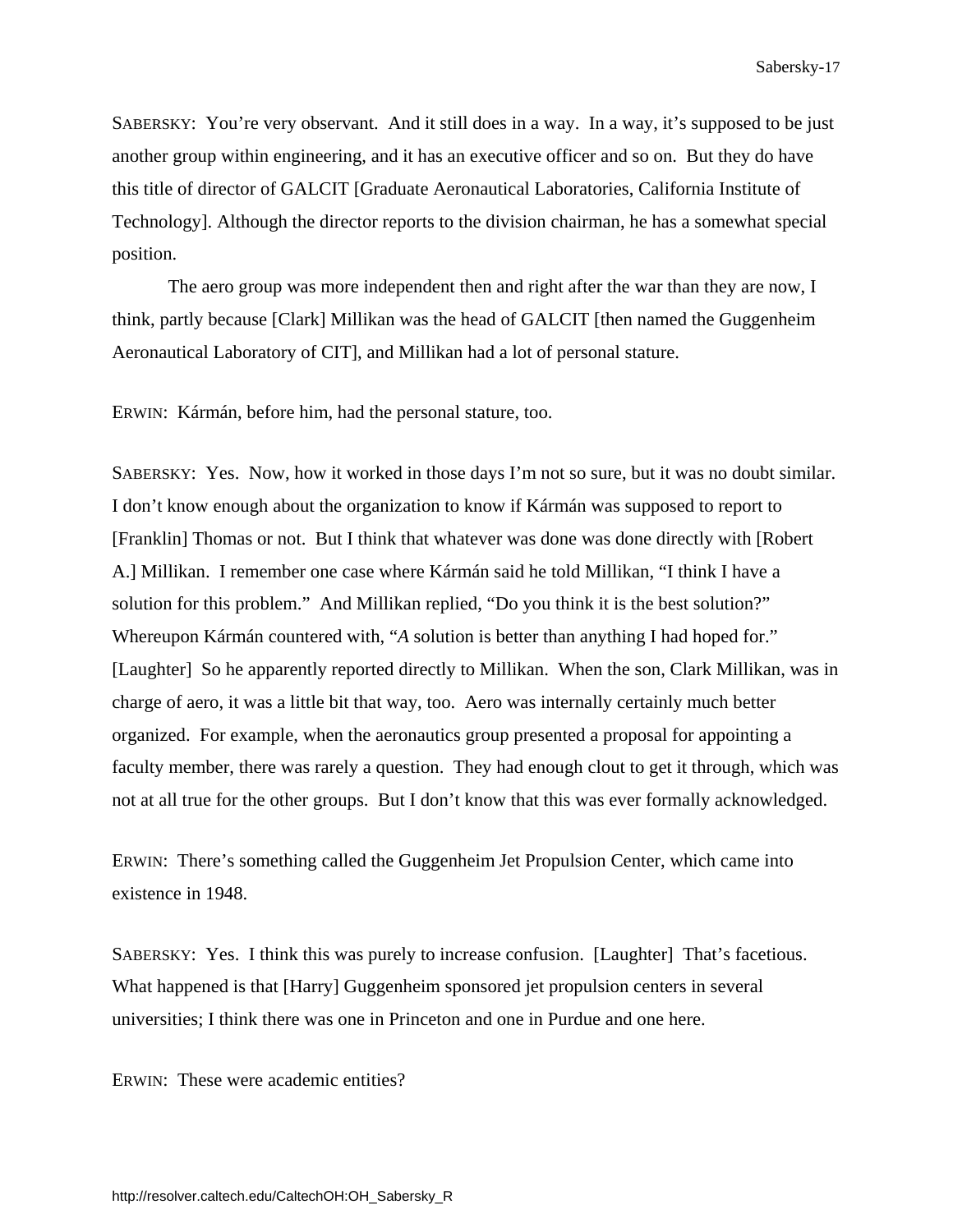SABERSKY: Yes. And I think he asked that they be named Guggenheim Jet Propulsion Centers. So that's why they're named that way. That group, however, certainly was a part of the engineering division. Unfortunately, the name of the group is similar to "Jet Propulsion Lab," but there is no organizational connection between the two.

 Now, the Guggenheim Jet Propulsion Center was not entirely a part of aeronautics but, rather, was connected to both aeronautics and mechanical engineering. The head of the center, I think, was called the Goddard Professor of Jet Propulsion. The first one to hold this position was [Hsue-Shen] Tsien, and Duncan Rannie succeeded him. The center was definitely a part of the engineering division and, again, there was no connection with the Jet Propulsion Laboratory except the kind of contact that any faculty member can have with JPL.

ERWIN: But they were working on the same kinds of things.

SABERSKY: Yes, but the approach [of the center] was broader and directed towards more fundamental questions in the field, such as combustion and fluid mechanics. The center could have been called "Fluid Mechanics Center" or something like this, just as well.

 Now, to heighten the confusion, Rannie, as well as [Frank E.] Marble [Richard L. and Dorothy M. Hayman Professor of Mechanical Engineering and professor of jet propulsion, emeritus] had in the past worked at JPL; but, again, there is no formal connection between the center and JPL now.

ERWIN: Do you happen to know how Tsien came to be the first director?

SABERSKY: Yes. He was one of Kármán's outstanding graduate students; he was very close to Kármán, and Kármán thought a lot of him. He was a very exceptional person, and when the war was over he was the logical one to head the center.

ERWIN: So he had done all of his graduate work here.

SABERSKY: His graduate work here, yes. And he wrote papers with Kármán and worked with him closely.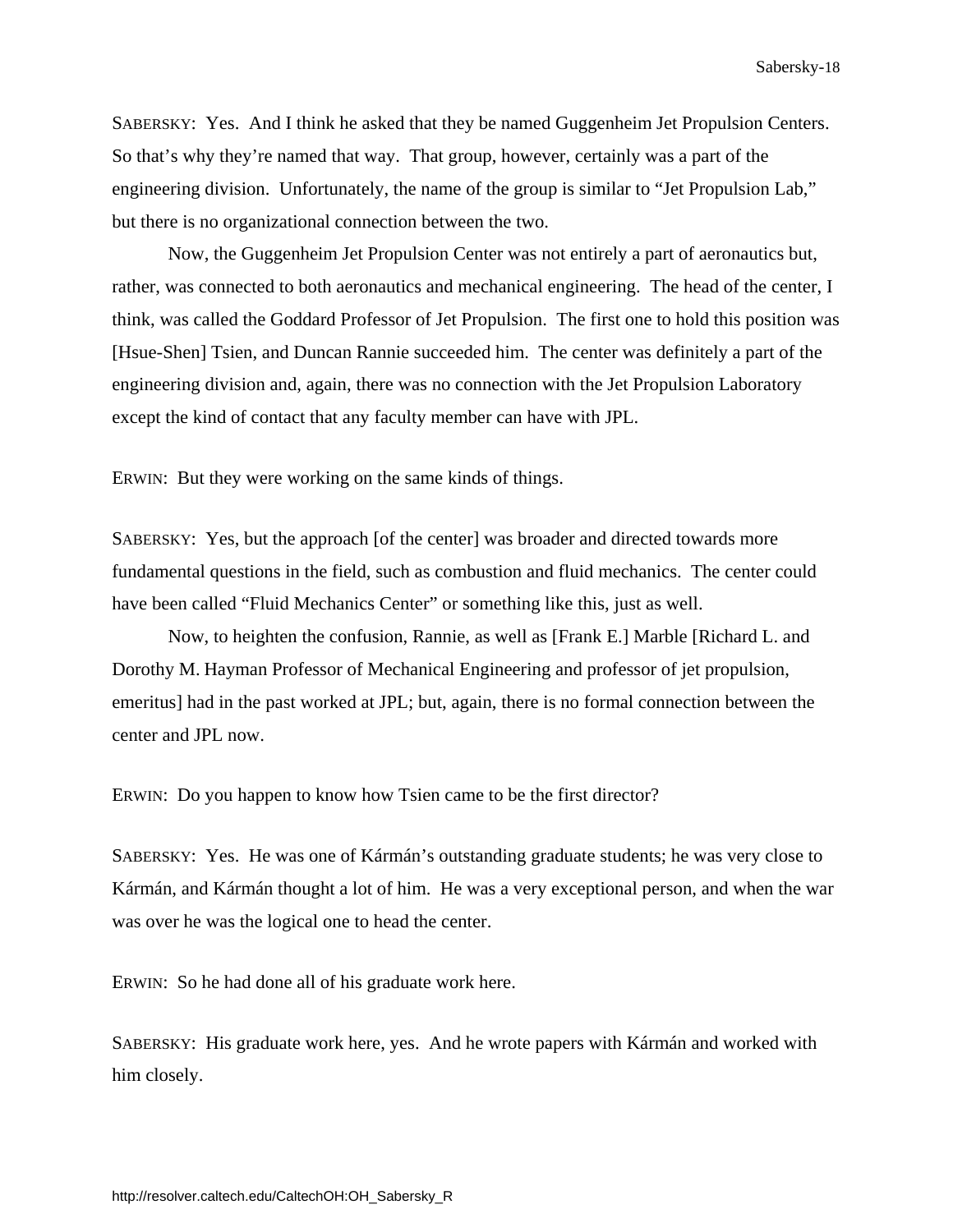ERWIN: We were talking about Aerojet.

SABERSKY: Now, I pointed out the influence that Summerfield had on me. I'm still in contact with him, just got a letter from him recently. He is still very active, and he runs a laboratory in the Princeton area—a commercial organization, Princeton Combustion Research Laboratories. The company is conducting combustion studies, and Summerfield himself still has this great enthusiasm. It's really a wonderful experience to spend time with him.

 Another person with whom I had contact from my Aerojet days was [Fritz] Zwicky [professor of astronomy, d. 1974], because Zwicky was an Aerojet employee then, too. I had the good fortune to see him quite often, for example, at dinner after work. He had dinner in the Athenaeum [Caltech faculty club] or in the Pasadena Athletic Club, and some of us would join him there. So there was a lot of discussions and talk. He was a fascinating person, with all kinds of ideas and a really very original mind and a very forceful personality. I had the good fortune not to work for him. I think it must have been very difficult to work for him. In fact, this good friend of mine, Bowen, found that out. He started out working for him, but that didn't last very long.

ERWIN: When did Zwicky come on the faculty?

SABERSKY: He already was on the faculty, I think [Fritz Zwicky joined the Caltech faculty in 1925—ed.], so he may have been on a leave of absence from Caltech while he was at Aerojet. More and more people recognize Zwicky's stature these days. Somebody from astrophysics here pointed out just the other day that he thought of Zwicky as one of the really outstanding people in astronomy and that Zwicky had done much original work and had started the work on supernovae. I think he was not fully recognized at the time because he himself was always the first to point out his great achievements; that, in turn, always raised a sense of opposition in others. But now that he cannot be his own agent anymore, people are beginning to recognize more and more on their own his stature and the importance of his work. Zwicky was much involved in Aerojet's work. There's a big book on him, a biography that came out recently. It turns out that Zwicky kept very accurate notes, a diary, on what he did day by day, and the book is based on this diary. Aerojet is mentioned on many pages of the diary.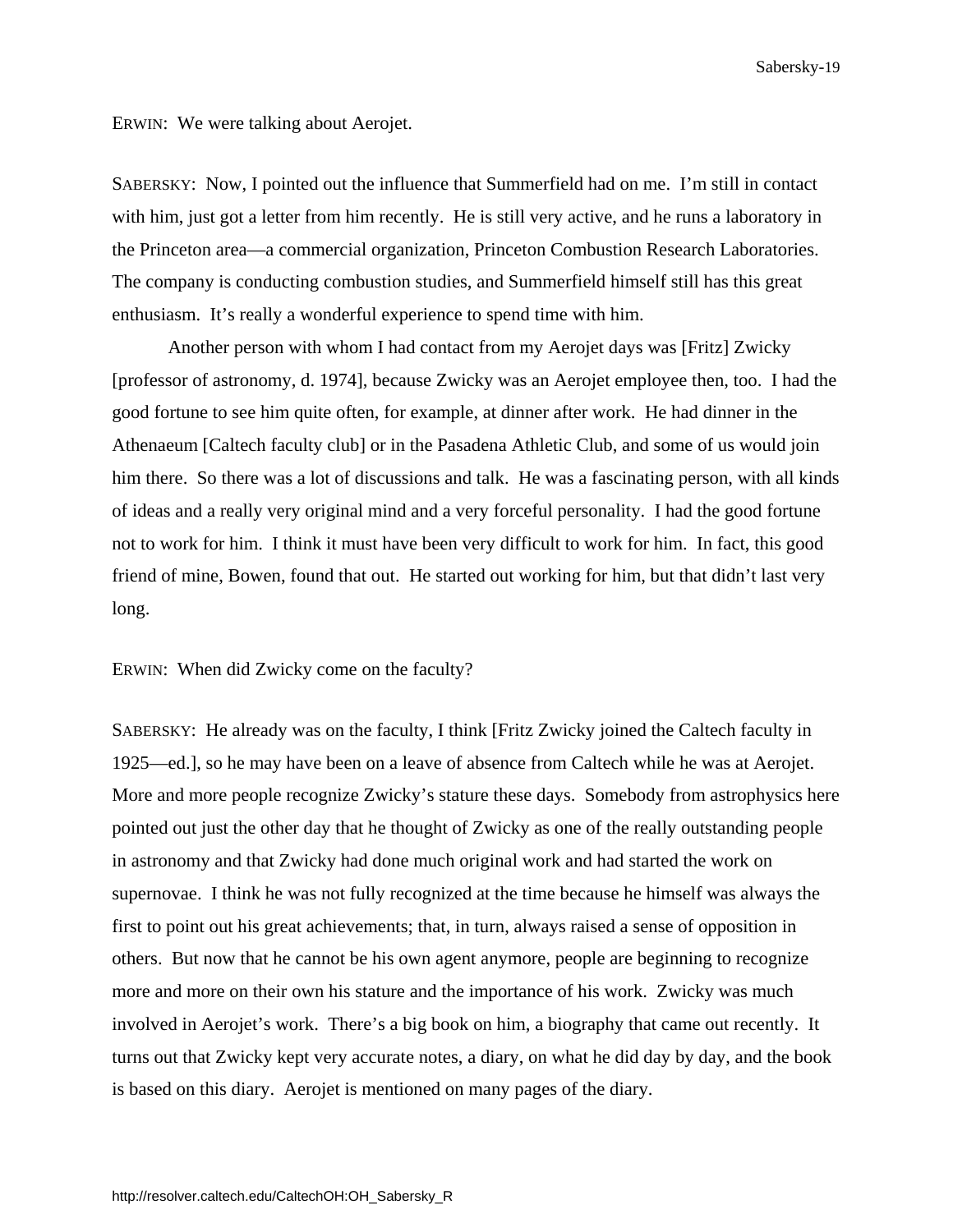ERWIN: He was Swiss, is that correct?

SABERSKY: Yes. And he never did become a citizen of the U.S., because he felt that the United States wouldn't grant him full citizenship, as there is this restriction that a naturalized citizen cannot become president. He thought that way he would be a second-class citizen, and he didn't want that.

 That didn't cause any trouble until much later, in the fifties or so. All during the war, that didn't cause any problem. He was involved in all the high-level conferences and whatnot; he was not restricted in any way. It caused some problems later.

 Another person I met there [at Aerojet] and whom I got to know much better later on is Bill [William E.] Zisch, a really fantastic kind of a person, too. I credit him with the great rise of Aerojet that took place in the fifties and early sixties. He also was brought to Aerojet by Kármán. He started at Aerojet in an administrative position and later became involved in top management. His influence was very strongly felt, and I think the growth of Aerojet into a major company in the propulsion field is largely due to him. I got to know him a little bit, and I think he was interested in listening to me—not necessarily that he did what I might suggest, but he was interested in talking to me. And it was due to that that my later connection with Aerojet was maintained for twenty years or so.

### ERWIN: Due to your connection with him?

SABERSKY: I think so, yes. Then when his influence decreased, and a new management took over, later on, in the seventies, then my connection also faded away. Of course, Zisch is very active now as a trustee, and he's also vice chairman of Science Applications International, a company with headquarters in the San Diego area.

### ERWIN: What is that?

SABERSKY: That's a large consulting company. It's a company which has dozens of offices all throughout the country and does special projects, mainly for the government. Their main office is in La Jolla. Another one is in the Washington area, and there's one in the Newport, Rhode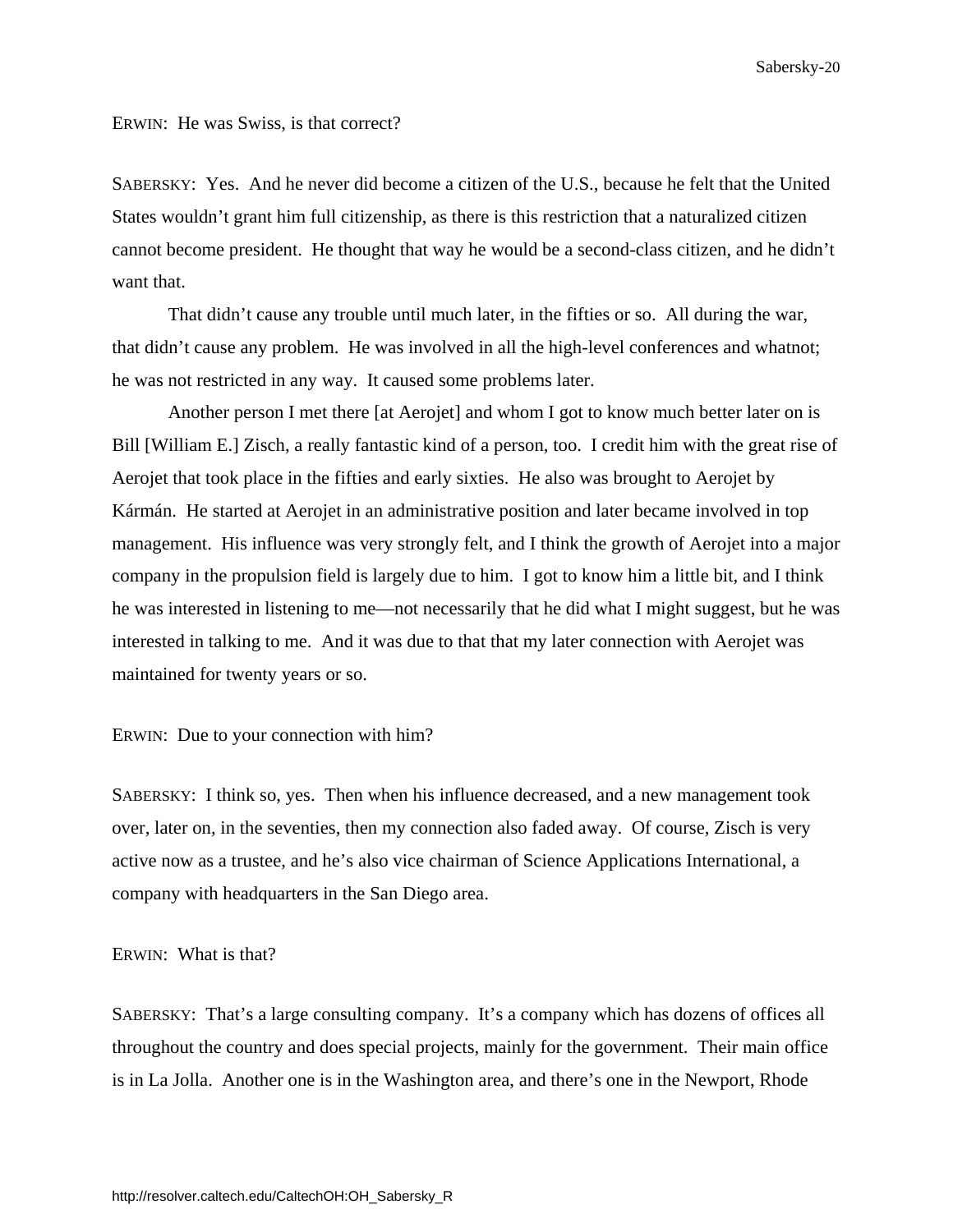<span id="page-25-0"></span>Island area.

 Let me mention one more thing before leaving the subject of Aerojet. At the end of the war, early '46, I was asked to go to Washington to make some contacts with the navy and other government agencies. In that connection, I had the opportunity to see the people at the Applied Physics Lab [at Johns Hopkins]. There, as a young lieutenant, was Jim Van Allen. He's about my age, and we were both reasonably young at the time. We were asked to work together, and he and I outlined the design for the Aerobee. The Aerobee was an exploratory rocket for space exploration and atmospheric exploration. It was a very useful unit, and that contract went on for something like thirty-five years at Aerojet. Actually, Van Allen referred to it in a book to which he contributed a chapter on the history of the sounding rocket; that's what those rocket units were called. [Van Allen, James A., John W. Townsend Jr., and Eleanor C. Pressly, Chap. 4, "The Aerobee Rocket," *Sounding Rockets*, ed. Homer E. Newell Jr. (New York: McGraw-Hill, 1959)] He mentions these meetings in Washington in early '46. He had just gotten married. And he was very understanding of my situation, as I was trying to arrange a date with my future wife in New York. I tried hard to make contact with her from his apartment in Washington, and he was helpful in facilitating my telephone calls to New York.

 Then, in '46, with the war over, there was a question whether I would stay on with Aerojet or not. I did not, and I came back to Caltech. But my ties to Aerojet have always been very strong, and I still know a lot of people there. Apparently, there are many ties between former Aerojet employees, and as a consequence some old Aerojet people still get together for lunch every couple of months. The next luncheon is next Friday, here in the Athenaeum. [Laughter]

 In 1946, then, I came back to Caltech. Engineering certainly had a little different atmosphere from before the war.

### ERWIN: What made the decision for you?

SABERSKY: Well, I felt that the thing to do was to do some more graduate work. I had a master's degree, but some advanced graduate work seemed to be necessary for a sound engineering career. It would have been very attractive to stay at Aerojet, and it wasn't an easy decision. I remember [Dan A.] Kimball, who was the executive vice president and who also had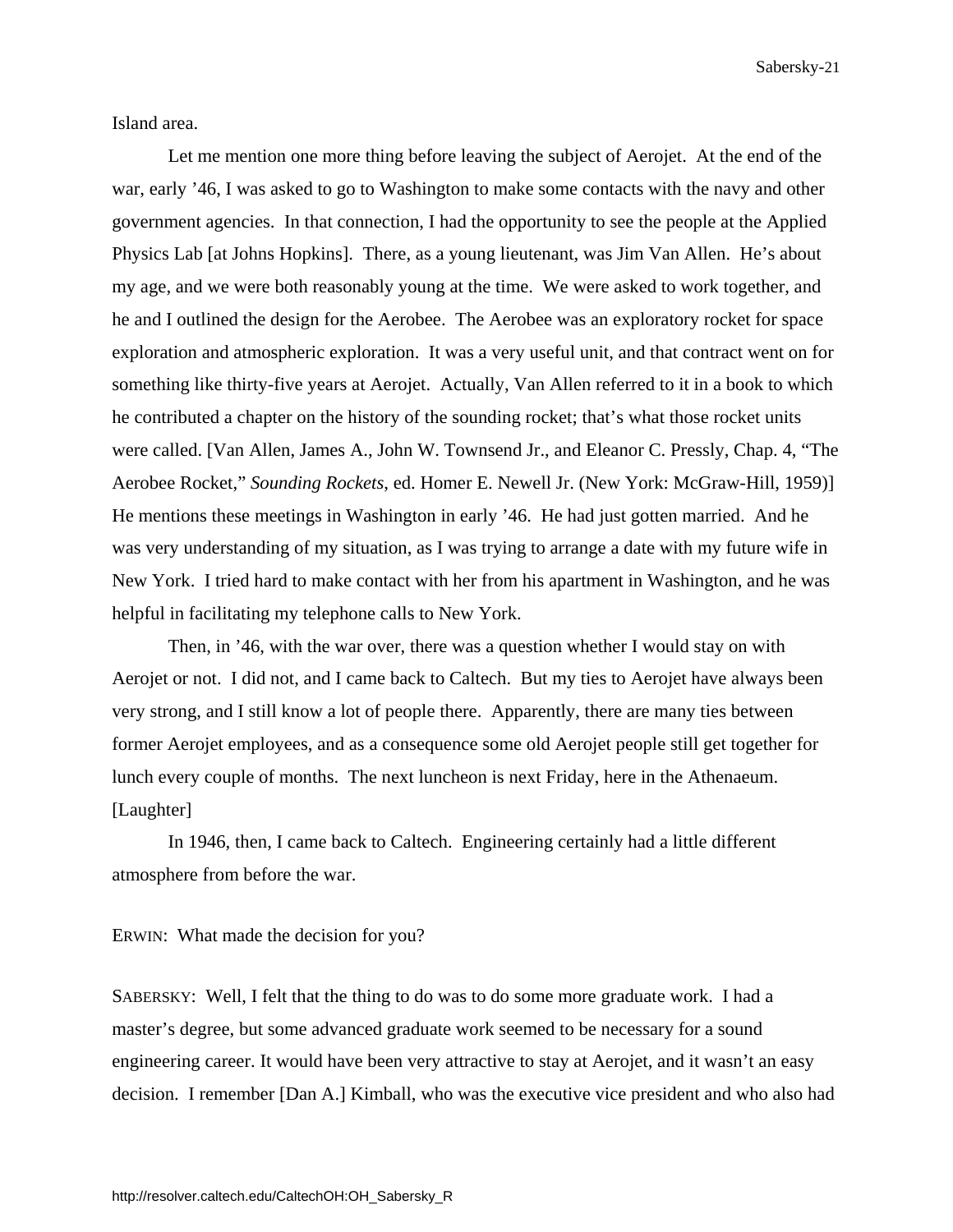a lot to do with Aerojet's growth, called me in and wanted to know why I wanted to go back. He said, "Well, a doctor's degree. You know you can do it if you want to; you don't really have to prove it." But I'm certainly glad I did go back.

ERWIN: Were you married by that time?

SABERSKY: Yes. So it seemed like an unreasonable time to go back to school, but that's what I did. As I said, the atmosphere at Caltech had changed, partially because of the new people who were now here and who were setting the tone. I guess [Frederick C.] Lindvall [chairman of the engineering division, 1945-1969] was principally responsible for that, as he assembled the faculty team. The person I got to know and worked with was Duncan Rannie, a very outstanding man—very quiet, very low key, but with perfect integrity and a deep understanding of engineering and science. It's really from him that I learned what engineering science and research is about, what engineering is based on, what the basic laws are, and what the assumptions are. I learned from him to think clearly about a problem and to interpret your results objectively.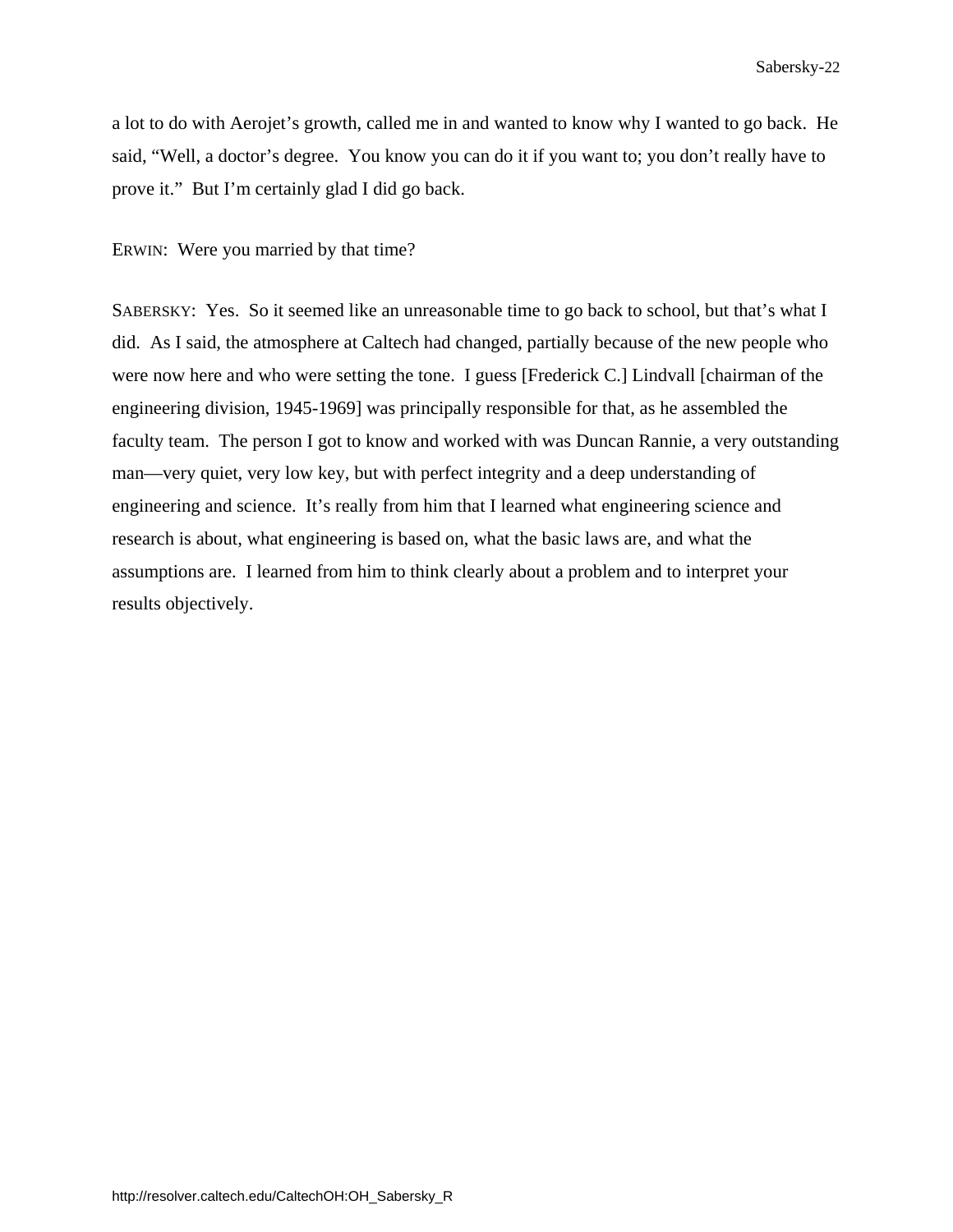# **ROLF H. SABERSKY SESSION 2 April 12, 1990**

#### **Begin Tape 2, Side 1**

SABERSKY: I had just said a few words about Rannie. He was going to be my advisor when I returned from Aerojet to continue my studies after my master's degree. I think I may have mentioned that he was really an outstanding personality, a true scholar, who had a deep and clear and rigorous understanding of fundamentals. I learned a lot from him. He was very professional, with perfect professional integrity. He was also very low key and abhorred ostentation. To some degree, that fitted Caltech pretty well. He had worked closely with Kármán. He was one of the real, true students of Kármán, as he got his degree with Kármán as an advisor, and Kármán thought very highly of him. He was out in industry during the war. He also had just come back, and he had received a faculty appointment here. A close friend of mine, Jack Bowen, and I were Rannie's first advisees. We worked together on a project which, of course, was of interest to Rannie. He had worked on axial flow compressors when he was out in industry, and there were many problems to be investigated. He had outlined a project to design and investigate axial flow compressors. We started essentially with nothing, and the first task was to actually build a great big compressor. All of the construction and mechanical design had to be done or organized by us. I think Bowen did most of it; he was an excellent engineer. The test compressor was located in this building [Franklin Thomas Laboratory of Engineering], in the subbasement. The project was done under navy sponsorship, and eventually, when we didn't use the compressor anymore, the navy took it to Monterey, and for all I know, it's still there.

ERWIN: Was the building named Thomas?

SABERSKY: Yes, this building. Well, now, wait a minute, I don't think it had a name then. I think the name Thomas was added later. I should also mention that this building consists of two parts. There's the old part and the new part; we are in the old part, and if you look outside, there's a metal plate there that covers up the dividing line between the two buildings. The new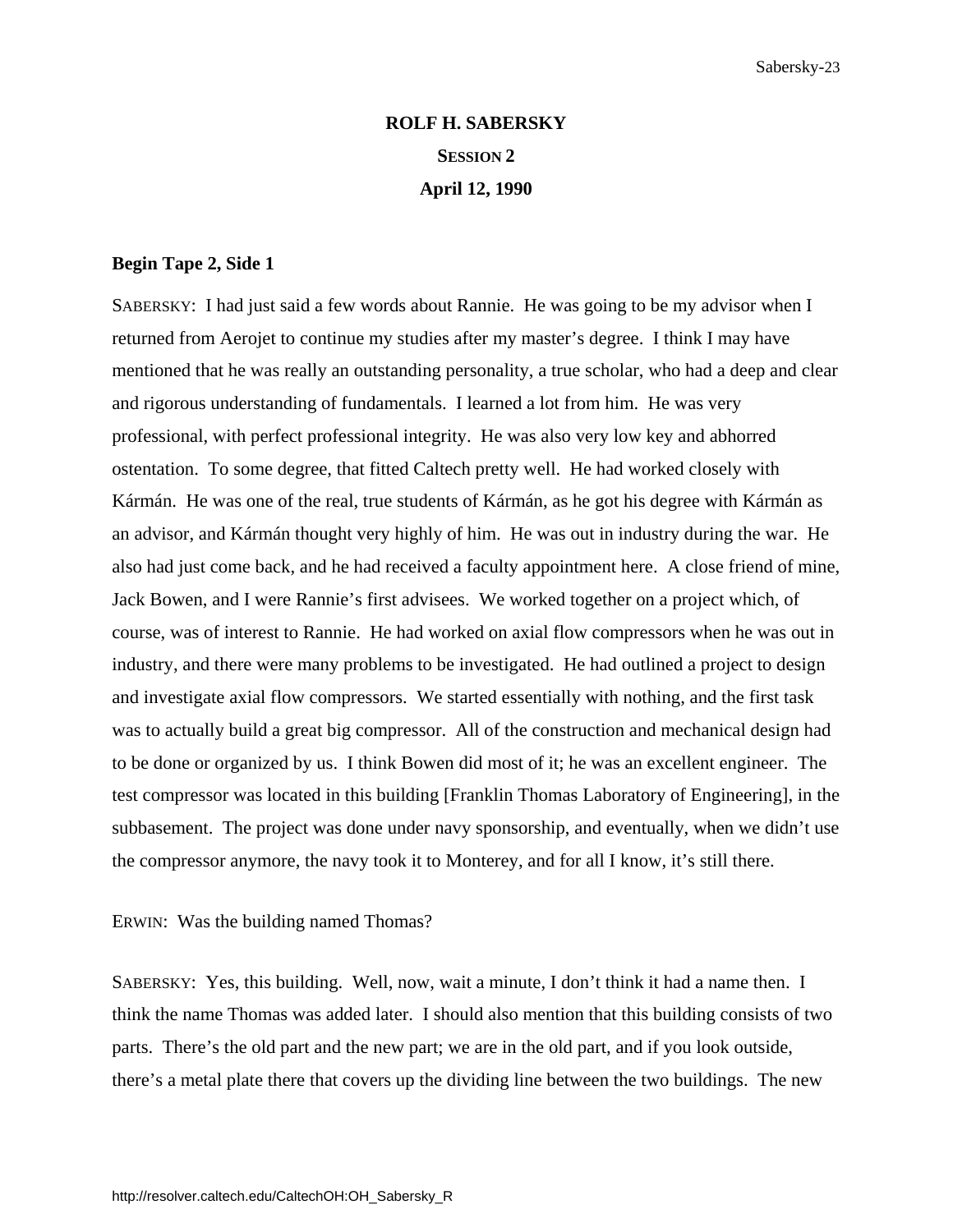one was added while we were working on the axial flow compressor project [1950]. It may well have been at that time that the building, as a whole, was given Thomas's name.

 During that time, after coming back, I also took some courses. Among the faculty who gave the lectures were Carl Anderson [professor of physics, d. 1991] and Vic [Henry Victor] Neher [professor of physics, d. 1999]. Vic Neher comes around and visits every once in a while; he lives up in Watsonville. I also took a course from Charlie Lauritsen, that's the older Lauritsen. I mentioned before that he taught a course when I was a sophomore, but then I took another course with him when I came back to school after the master's degree and being at Aerojet. I also remember very excellent courses that I took from Clark Millikan and [Hans] Liepmann. Those were the people who were very active in teaching at that time.

 Eventually, in 1949, I got my [PhD] degree. Then there was a question of what I would do now. I interviewed at a number of industrial places and also applied at Caltech. I did accept the Caltech offer, and I was an instructor first, for a year. That category, I'm not sure if it exists anymore. At the time, new faculty members would frequently start as instructors, so that's what I was for a year.

ERWIN: Was that sort of a probationary category?

SABERSKY: Well, I don't really know. That's an interesting question. You know, tenure wasn't a major issue at that time. None of us worried about tenure at all. It wasn't such a big step, and it kind of occurred in the course of promotions. I'm not sure if the rule was in effect then that the institute has to decide after six years whether to grant tenure or terminate the appointment. I'm not sure that that rule existed. Somehow, tenure wasn't much on the mind of any of us. So just exactly what the position of instructor implied I am not sure, but it was the first step.

 I also, at that time, started a rather regular arrangement with Aerojet, by which I would consult there once a week. That met the Caltech regulations, and this arrangement with Aerojet turned out to be really most interesting. The two activities I pursued at the time complemented each other very well, and I benefited a lot from the industrial connection and appreciated it very much. That arrangement lasted for some twenty years.

ERWIN: Who else came onto the engineering faculty about this time?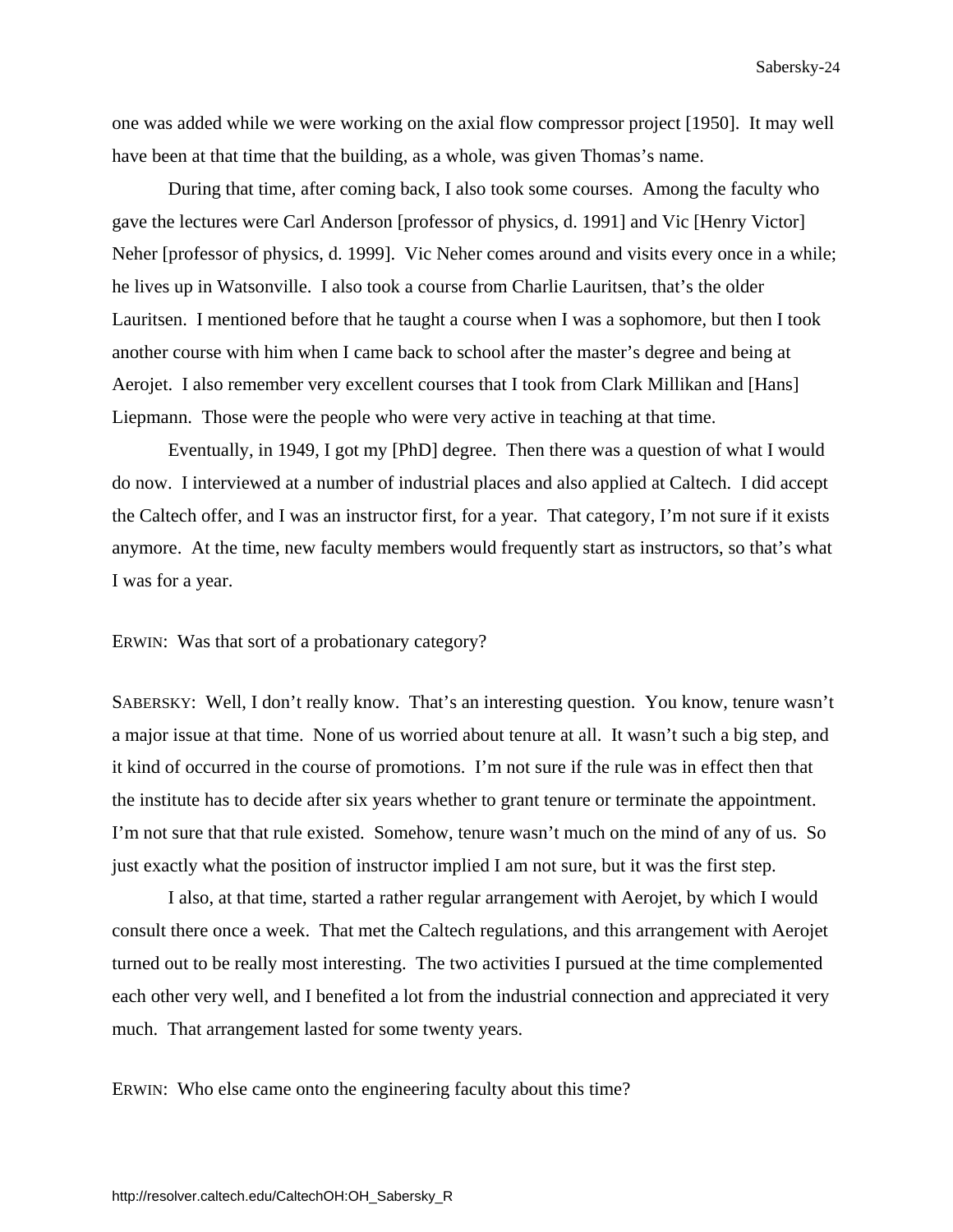SABERSKY: The people I recall who joined at about the same time were Dave [David Shotwell] Wood [professor of materials science, d. 1998], who is in materials science and recently retired but, like me, continues to come to the campus pretty much every day. Charlie [Charles H.] Wilts [professor of electrical engineering, d. 1991], Bob [Robert B.] Leighton [Valentine Professor of Physics, d. 1997], and Frank Marble. Of the people already on the faculty for some time and with whom I had the most contact, I recall especially Rannie, Hudson, Kyropoulos, and [Dino A.] Morelli [professor of engineering design, d. 1972]. They were all most capable, very fine, effective and interesting people. Kyropoulous later went to General Motors; his main interest always was cars. Morelli was a very vivacious, outgoing, machine designer, a unique personality. Those persons to a large degree determined the atmosphere in the department.

ERWIN: And Lindvall.

SABERSKY: Lindvall was the division chairman.

ERWIN: You didn't include him in that group; I just wondered why.

SABERSKY: Lindvall was the division chairman, a level above the regular faculty, and I didn't have all that much direct contact with him.

ERWIN: I see. Those people you mentioned were the ones you had most contact with.

SABERSKY: Right, whom I would interact with and who had a direct influence on what I would learn and what I would do. Lindvall did that in a much more indirect way. In addition, Lindvall was also very low key. He was rather effective in getting things done, but his way was certainly low key.

 I think I started out teaching thermodynamics and then fluid mechanics and later heat transfer. My colleagues and I rotated teaching these courses periodically.

 Now, the curriculum at that time was still very rigid. I mentioned before that when I was a student here, it was pretty rigid, in the sense that the courses you had to take were pretty well prescribed and there wasn't much flexibility that would have allowed you to select other courses. The required curriculum was fairly broad, in the sense that the students in electrical engineering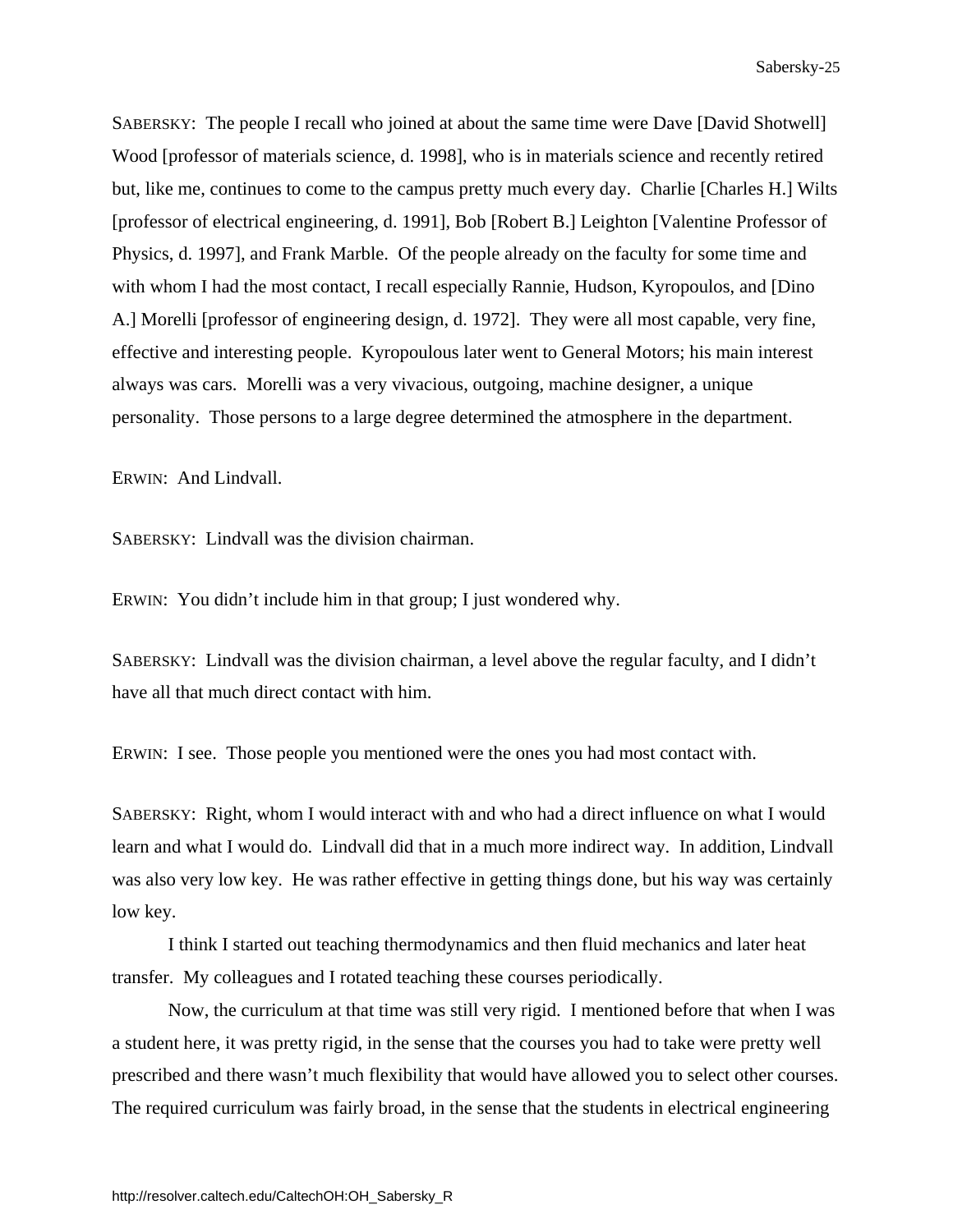would have to take thermodynamics and the mechanical engineers would have to take electrical engineering courses. That, incidentally, made Carver Mead take thermodynamics, and that's where I met him the first time.

 The curriculum remained pretty much unchanged for quite a few years, but then a few things happened, and I'm not exactly sure in what sequence or exactly what year. But around the middle fifties, there began to be a large drop in enrollment in what I call the non-electrical engineering activities: That's the engineering activities excluding computer science and electrical engineering, so it's mechanical, civil, aero, and so on. I've kept charts ever since then, and this chart shows the number of students—or, rather, graduating seniors—in all the areas I mentioned as a function of the years. As you can see, somewhere around '55, '57, there's a large drop in enrollment, and the number changes from around forty to around twenty or so. It's always hard to trace down what causes things like that. But during that time, the emphasis—and perhaps more important, the publicity—was all directed towards science and physics. No matter whether a spectacular project was essentially an engineering project or not, it was credited to physics. This was true for all the nuclear work, for all the space work and satellite work. Students in high school got the impression that these feats were all the work of physicists, and if you wanted to be part of that, you had to study physics. So the young students came here and they all enrolled in physics. As a consequence, the number of students who selected engineering, and particularly the non-electrical type of engineering, decreased very significantly during that time.

ERWIN: Why did you make the distinction between the electrical and the non-electrical?

SABERSKY: The distinction is based on the kind of courses people would take. Those interested in aero and mechanical and civil engineering formed a fairly close-knit group, taking rather similar courses. Those interested in electrical engineering formed a clearly different group, interested in electronics, semiconductors, and so forth. So there were two distinct spheres of interest, among the students as well as the faculty. The two groups also had different histories and traditions.

ERWIN: Yes, I understand electrical engineering had for a long time been in the physics division.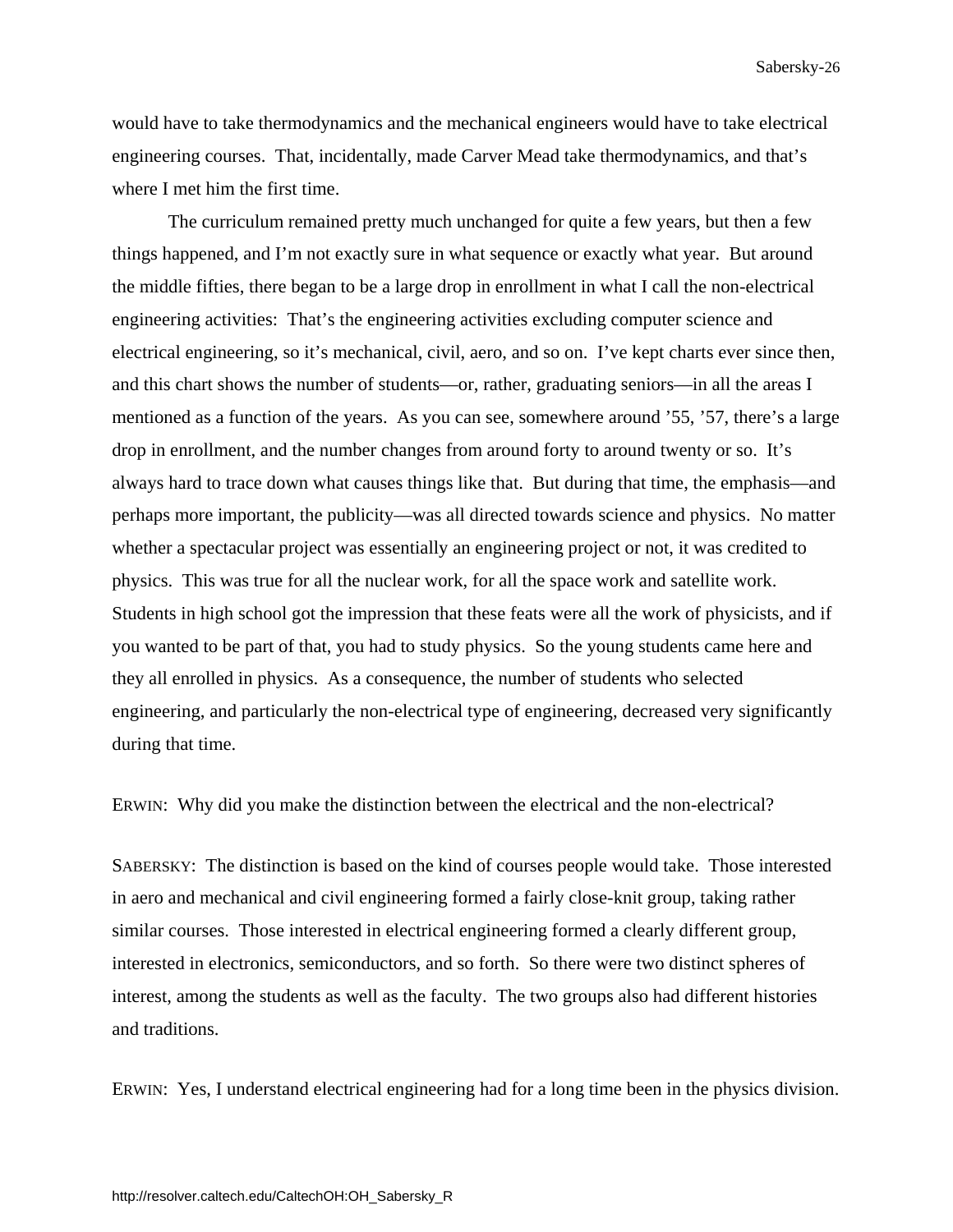SABERSKY: Yes. I think that may have changed just before or just after the war.

ERWIN: 1949 to '50, I have here.

SABERSKY: OK, so it was right after the war. Bob Leighton, for example, graduated in electrical engineering when it still was part of physics. And Charlie Wilts, too. They had just graduated before the war and they were in that area. Now, Lindvall also was an electrical engineer, basically. His interests were very broad, but I think technically he was an electrical engineer.

 Something else happened with the curriculum. I mentioned that it was pretty structured. Then, in addition, people tried to add more and more courses to it. There's always this tendency—and I'm sure you've run into it in your field, too—that the faculty feels that every engineer should have had a course in materials science and should have had a course in applied mechanics and should have had a course in surveying, and then you can go on—business law, and ethics, and all that. Pretty soon the curriculum tended to become unmanageable; there were many too many courses.

ERWIN: What period are we talking about?

SABERSKY: Again, the late fifties. Realizing all that, then, the faculty made a complete 180 degree turn. And both of these factors may have played a role, the decreasing enrollment as well as the overloading of the curriculum. They sat back and said, "Well, really, it doesn't make all that much difference exactly what courses everybody took. The important thing is that each student would take some real good courses." As a result, the requirements became very flexible, and the option "engineering and applied science" was started for undergraduates. We did away with all the special engineering options, such as mechanical and civil engineering. The curriculum was now very flexible. You just had to select, essentially, so many units of engineering courses. There was a realization that engineering was changing very fast and you couldn't educate people anymore to design a steam turbine or an internal combustion engine or a bridge or a dam or something very specific like that. It was realized that it wasn't likely that somebody would go out and get a job in which he would be required to design, on his own, something specific, such as an internal combustion engine. Instead it was thought more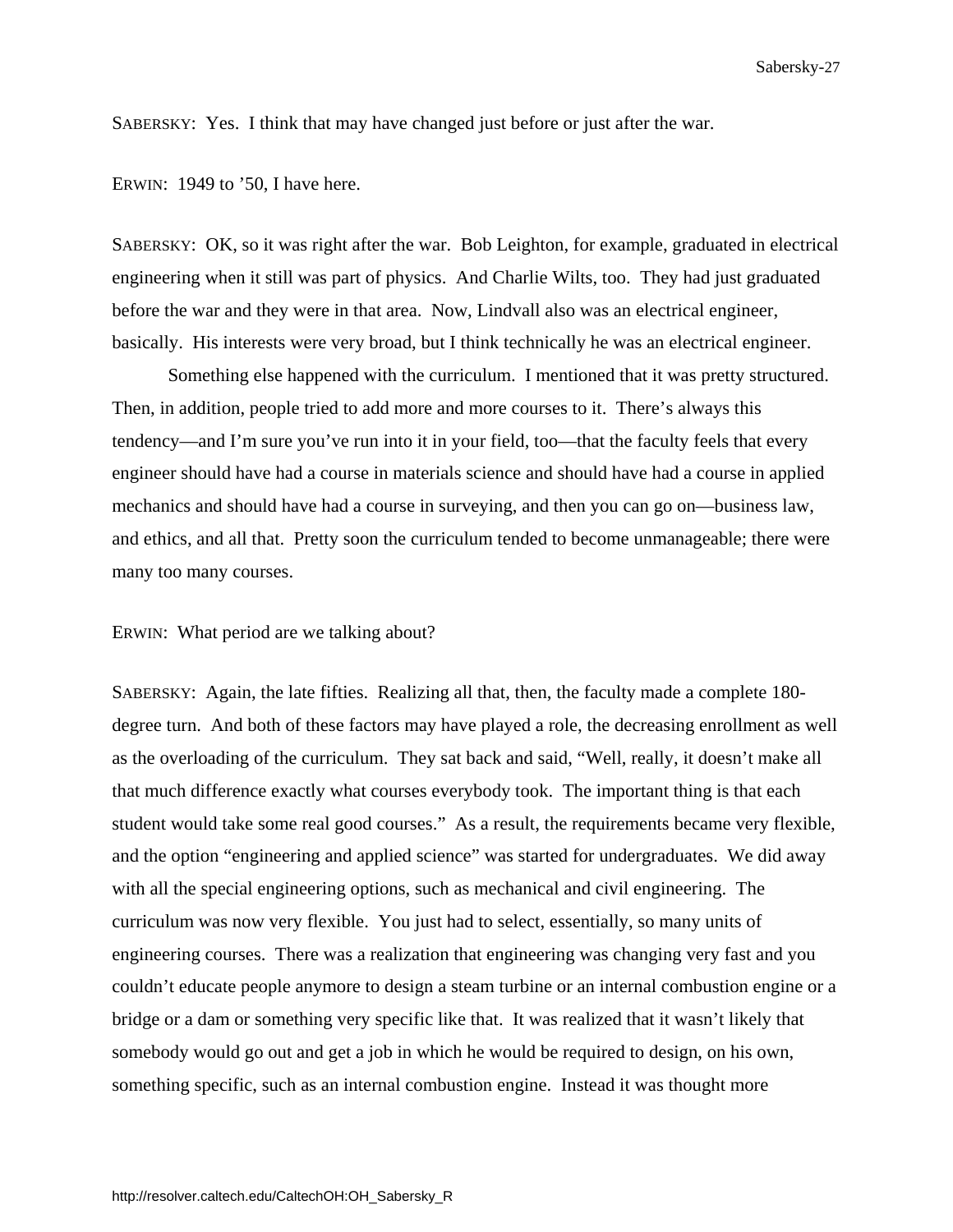appropriate to prepare the student for a much broader range of things. The changes, I think, worked out well, and it turned out that students took some good courses—fundamental courses—and learned how to attack a problem. They were then well prepared to make up on their own the detailed knowledge required for a particular specialized field. And after all, you know, if you take a term's course, that's about ninety hours, or two to three weeks, of full-time study. If somebody knows how to attack a new field, it is quite feasible to make up for such a course in a relatively short time. In addition, our industry is quite prepared for that, and the older employees are generally quite willing to teach a newcomer some of the basics of their specialty. This system, fortunately, works very well. Actually, I have had the opportunity to see some of our BS graduates who went into industry, and I could see that they really were able to tackle almost any kind of problem. They're good in the machine shop, and they're good in writing proposals, and they have the necessary mathematical and analytical background. If it's something new, it doesn't take them very long to catch on. So the principle on which our curriculum is based seems to work very well.

ERWIN: It's not entirely clear to me whether this loosening up of the curriculum at this time came about mostly as a result of external pressures.

SABERSKY: I'm not so sure, either. I mentioned two possible influences, but I wouldn't be able to prove that those were the only ones. There was this decrease in enrollment, and that was certainly an outside factor.

ERWIN: You implied it was based on a misapprehension of what engineering really was.

SABERSKY: That's the way I felt. Public perception depends a lot on the press and the media, and also on the job market. I think what finally made it turn around, in the eighties, was the job market. It turned out that physicists didn't get any jobs anymore and engineers got pretty good jobs, so that's what turned it around. But then, at the same time, we realized that you can't—at least, not at Caltech—you can't have these narrow specialties anymore.

ERWIN: What about the influence of *Sputnik*?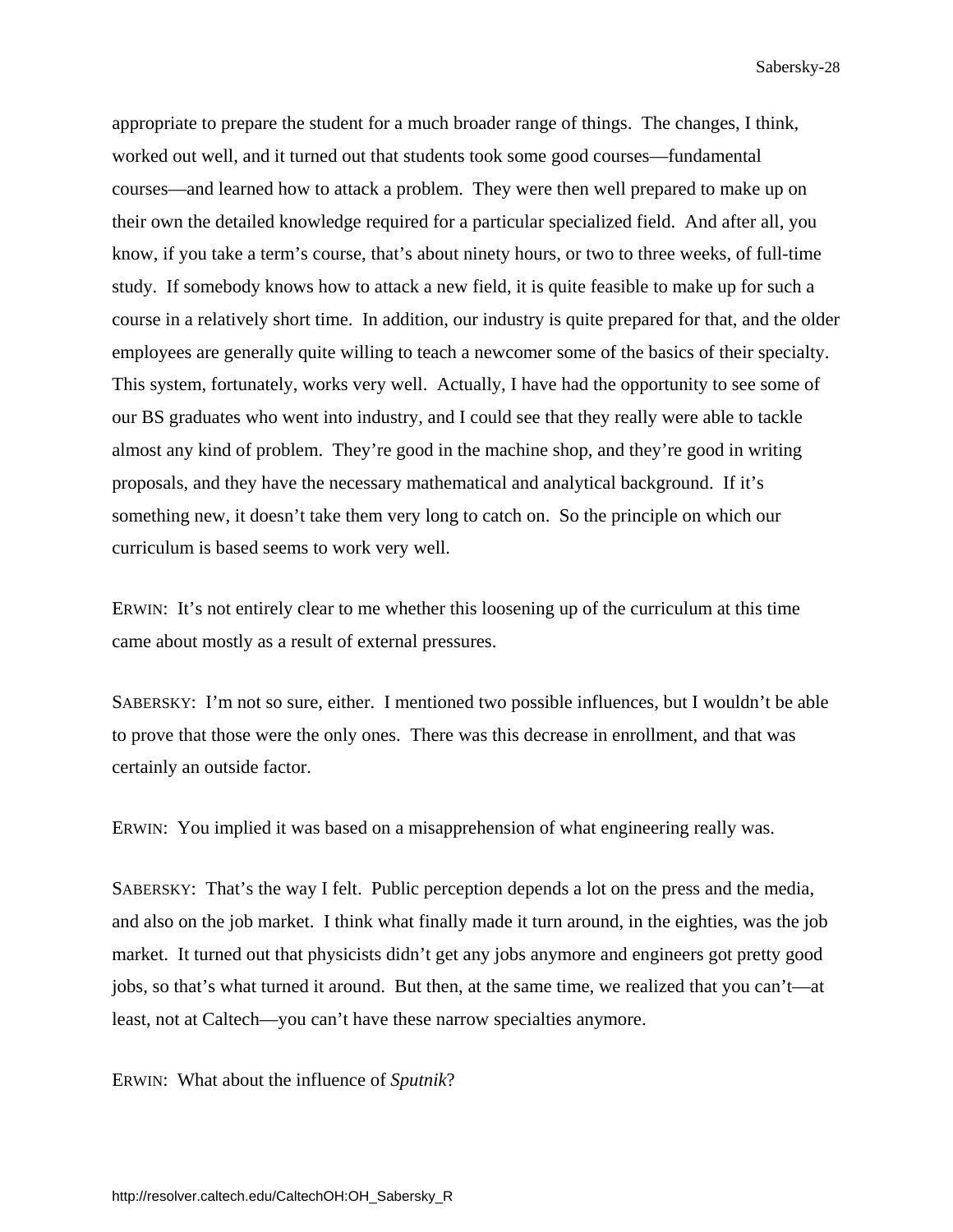SABERSKY: *Sputnik* occurred around that time, in '57. And it looks like that's just when the engineering enrollment dropped. I used that argument, but it was shown to me that it was not a very good argument, because those people who graduated in '57 had come to school four years earlier! So it may have been the atmosphere surrounding space travel and satellites that brought this about, more than the actual *Sputnik* event. Of course, the nuclear power development had a lot to do with it, too. Nuclear power was considered very high tech, and it was considered the domain of physicists, no matter what, even though all the problems were engineering problems.

 This flexible curriculum, by the way, served very well, although I think we may have gone a little too far; it may be a little too flexible now. Over the last few years, a number of the faculty in Engineering and Applied Science have been pushing for something a little more structured. The reason I say that it's a little too loose is that although most of the students here will select a good set of courses and get a good education, there are always two or three each year who get by with a set of courses that don't hang together very well and don't make too much sense. I think, therefore, that it would be better to offer well-thought-out groups of courses and then let the student select one of these packages. Somebody interested in mechanical design would take a certain package, and somebody who's interested in civil engineering would take a somewhat different one, and so on. I think the faculty may be going that way.

ERWIN: When the curriculum loosened up, it became important for an advisor to step in and offer some guidance.

SABERSKY: Yes, and that worked well in most of the cases. But the advisor in our present arrangement has no power. So if a student wants to take the advice, and most of them do, it works fine. But if the student really doesn't want to, he or she can usually get around it. The catalog is law, and nowhere does it say anything in the catalog that there is an advisor or that the advisor has certain powers. Without changing the advisor system, however, you could list these course packages in the catalog and require the student to pick one. Even then, at Caltech you can always petition to get a modification. These modifications could then be considered carefully before being approved.

 I was quite concerned at the time when there was this big drop in enrollment. It's really not that there weren't good students around; there were plenty of good students. But we had, at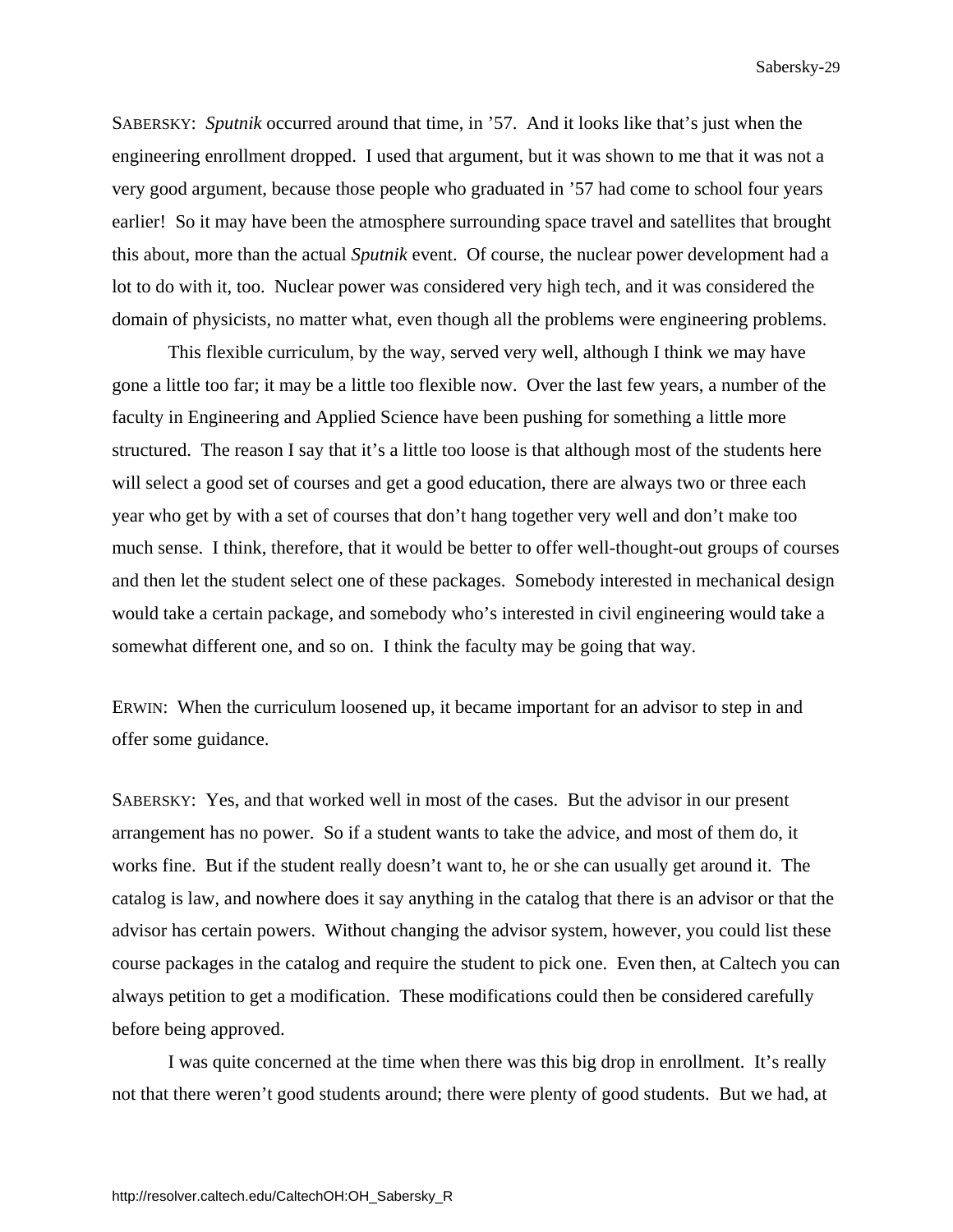Caltech, limited enrollment like we have now, and the freshmen who come here don't apply for a particular division but just to Caltech. So if all the physicists wanted to come to Caltech, well, they were taken in, and then there wasn't any room for engineers. Actually, at that time I even went to Dr. [Lee A.] DuBridge [Caltech president 1946-1968] once and suggested that we maybe accept students directly into the divisions. That suggestion, however, didn't find much backing. I guess in twenty years' time or so, the situation turned around by itself and now there are plenty of students in the engineering options. But I was a little unhappy at the time that we didn't have control over the enrollments in our division.

 The flexibility of the organizational structure in the engineering division worked out pretty well, too. As an example, I might mention the way nuclear engineering was accommodated. There was a lot of pressure—I don't know if you remember that—for nuclear engineering in the late fifties. This was the thing of the future, and there was a lot of pressure on schools to establish nuclear engineering departments. A lot of schools did. It was important for students to be able to get the degree that emphasized the fact that they had studied in this area. It was also important for such reasons as getting fellowships and grants for nuclear engineering, which were available at that time. What Caltech did was to create an option in nuclear engineering. Now, what an option is isn't all that clear. It is a somewhat informal subdivision of the division. It's very easy to create an option as well as to abandon it. It doesn't take much red tape to do either. So we created an option in nuclear engineering. Later, when nuclear engineering became less important, the option just quietly disappeared, without affecting the faculty members, their courses, or their research. We had the same faculty before and after the nuclear engineering option was abandoned; just the title of some of the faculty members was changed from professor of nuclear engineering to, say, professor of applied mechanics.

 In this connection, let me point out something else interesting. We had, over the years, emphasis on nuclear power, as I said, and emphasis on various other topics, such as energy and pollution and all kinds of things like this. As the topics changed, we could very easily establish groups that would work on those problems and make proposals and obtain fellowships, and so forth. It turns out that the basic science and engineering for all of these topics is the same. For any one of them, you still need thermodynamics and heat transference, fluid mechanics, and so on. This experience made it very clear that it's really the fundamentals that count, and the emphasis in fundamentals has served Caltech pretty well.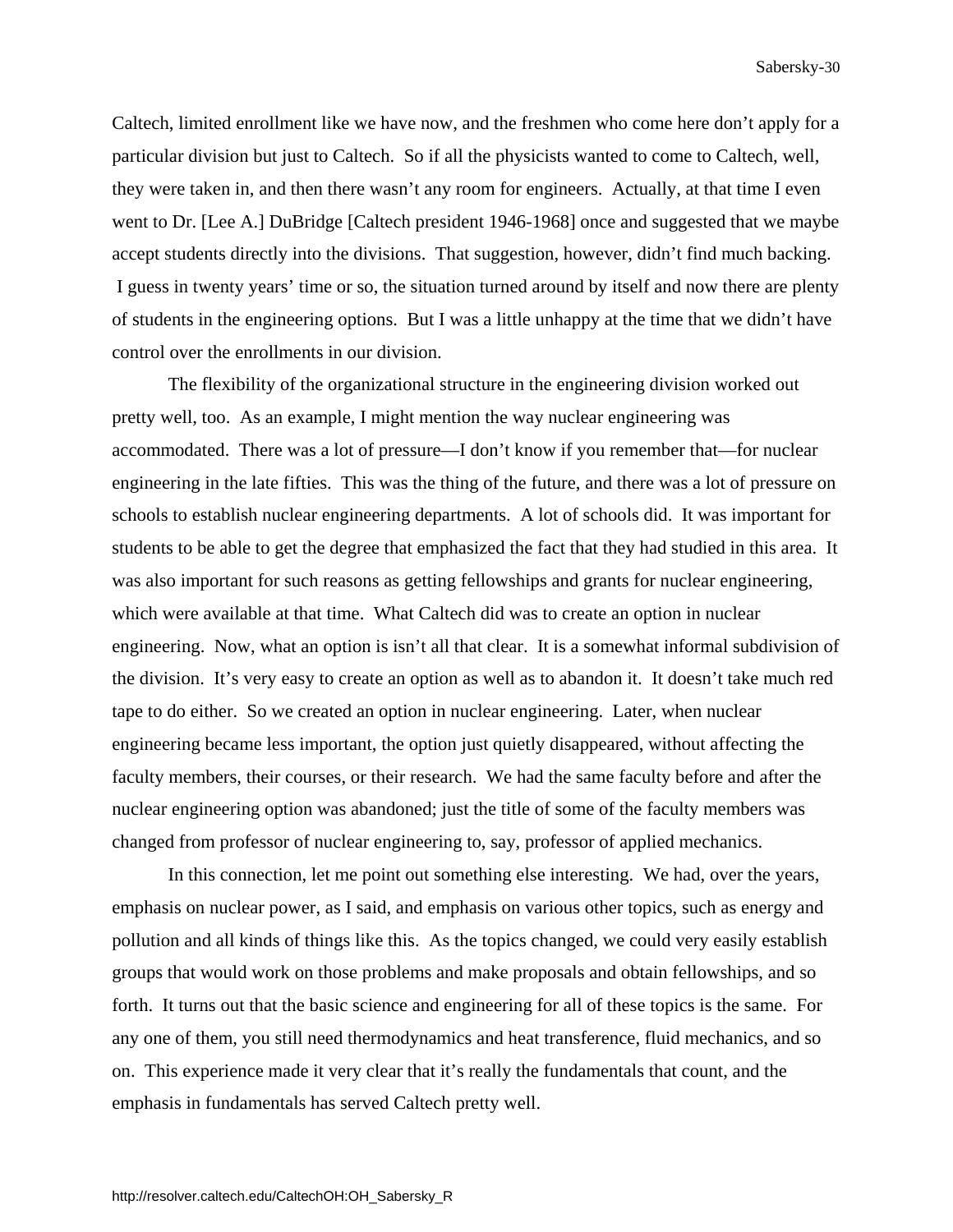ERWIN: It seems, though, that in the late sixties there was a lot of emphasis on environmental engineering. But if, as you say, the fundamental work was largely the same as for other subjects, then it's a little bit misleading to see these new options coming and going.

SABERSKY: Somewhat. But the faculty certainly did address environmental problems vigorously, and the only point I wanted to make was that the research in this new field required the same fundamentals that were applied to the research on energy and nuclear power. The interests of our faculty and the curriculum we offered were entirely suitable for this new area. I might add that the environmental problems also involved a lot of chemical engineering. The chemical processes in the atmosphere and the study of very small particles as carried out by Professor [Richard C.] Flagan [Irma and Ross McCollum-William H. Corcoran Professor of Chemical Engineering and professor of environmental science & engineering] are examples. This development will lead to new research projects and eventually to new graduate courses as a natural development of the mechanical engineering field.

ERWIN: Well, there's social pressure—I guess that's what I'm driving at—social pressure to put labels on things.

SABERSKY: Yes, and let me say that the establishment of an option advertises quite correctly the fact that we are able to work in the new area and that we are interested in doing so. It advertises this fact to both graduate and undergraduate students, as well as to possible donors, which could be the agencies of the federal government or private people. So it's important to use these labels, like nuclear engineering or environmental engineering, to make clear to the outside that, yes, we are interested and prepared to work in these areas.

ERWIN: Did you ever reach the point where you got so many new labels on things that it began to be too diffuse?

SABERSKY: No, somehow that didn't really happen. For example, the environmental engineering option is well established, but in a way it is still a part of the civil engineering group—in particular, the group that was interested in hydraulics, the people in Keck [W. M.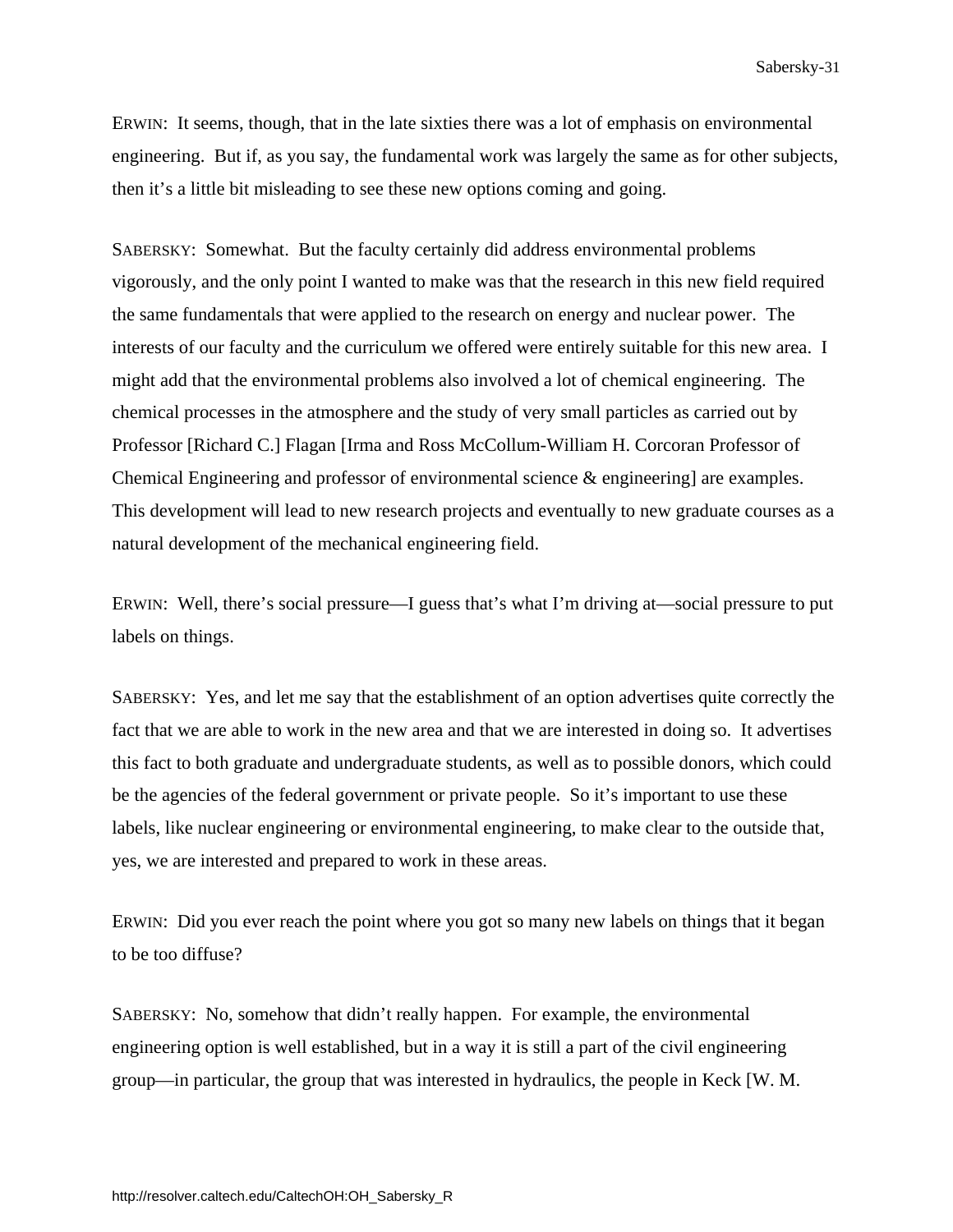Keck Engineering Laboratories]. The new areas are tackled by persons already on the faculty, and it's not that you have to get a different crew of people for each new area.

 I might say a word about accreditation, which bothers us periodically. There exists professional accreditation for engineers. You have that, too, for lawyers and other professionals. The course program for these professions gets accredited. In this case, the accreditation is done by a group that was created by various professional engineering societies. We always have problems with them, because they like a course program that is very structured and written down and where the courses are exactly specified. Although we usually meet their requirements in spirit, it's very hard to prove that we do. So they come every six years, or if we are not behaving well, they come every three years. Each time, we have long discussions on whether we are accreditable or not. They like to specify so many hours of this subject and so many hours of that subject and a certain amount of engineering design. It becomes a little awkward. We have tried to remain accredited without really compromising our own ideas too much. So far we have been successful. But each time, it's a question of whether we should ask for accreditation or not. So that's something always hanging over us a little bit. For us, however, it is not a major problem, and there are people on the faculty who feel, quite correctly so, that if it becomes too onerous, we should just forget it.

ERWIN: That's an interesting point, though, because it points up the difference between Caltech and other schools.

SABERSKY: We have a little more freedom there. In a way, however, we feel a responsibility to the other schools to speak out on the subject and hopefully to have some influence on the accreditation process.

 I should say a word about the student quality. It's a little hard to assess that, but I have had the opportunity to watch students for forty or fifty years now. I think the quality of students is really getting better every year; they're extremely capable. And it's kind of interesting: Even though there are a lot of problems in education in the country, the top people are still outstanding, and Caltech has been fortunate to get the top. I think that each year the students are a little better. The overall trend, I'm sure, is up. The students are really outstanding. The students who graduate with a BS—which, after all, is four years of study, which these days is not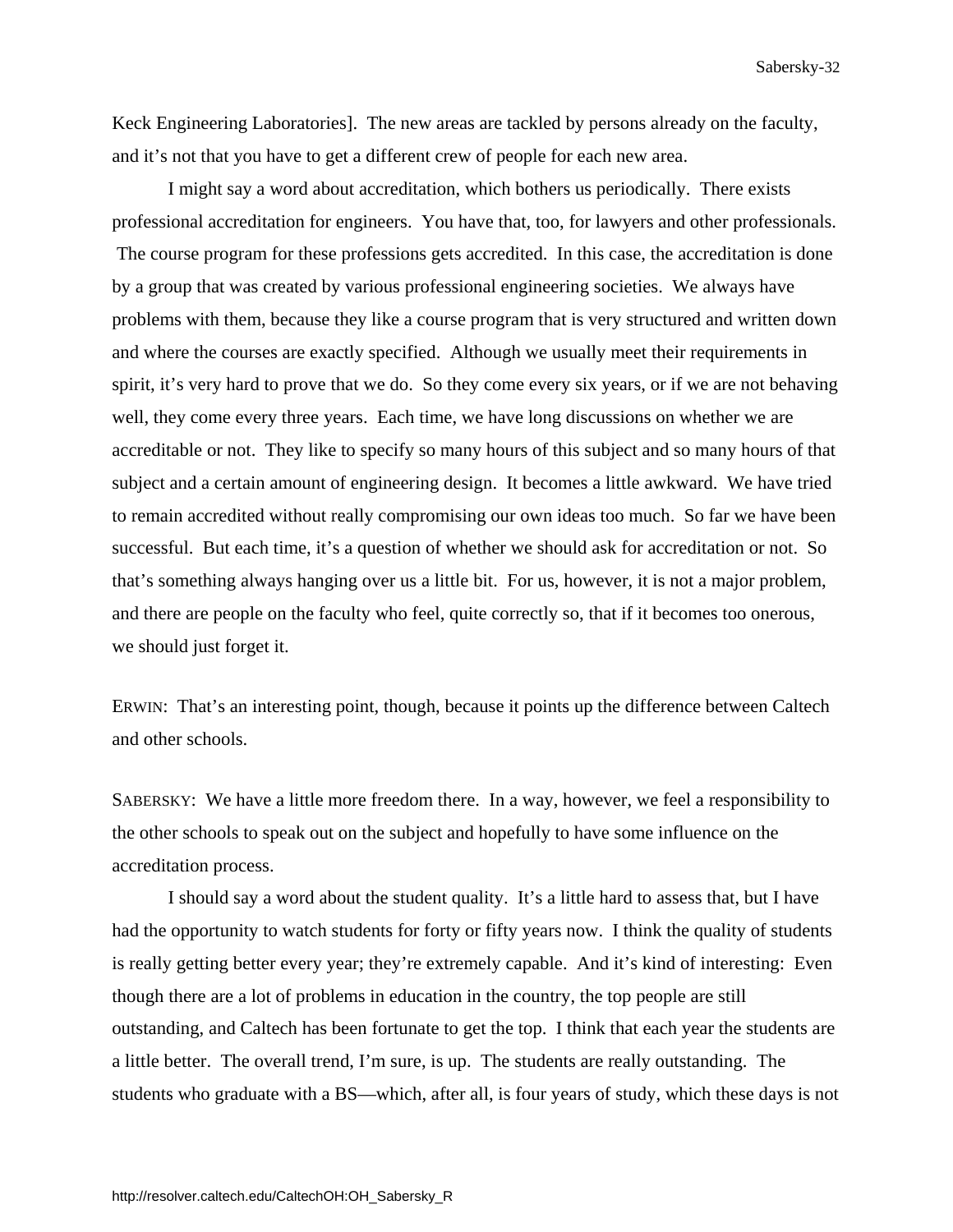considered very much—are very capable professionals. As I mentioned before, I've seen them in companies and they do very, very well. They are able to learn, and learn on their own, what they need to know beyond the material they studied at Caltech.

ERWIN: Has there been any appreciable difference with the admission of women?

SABERSKY: That's interesting. There were, of course, lots of discussions before on what the admission of women would do and would not do to the Caltech campus. In fact, there was really very little effect that I could see—certainly from the point of view of the faculty. I think what happens is that the women who are admitted are just like the men: They are very hard-working, very intelligent, highly motivated toward technical studies of one kind or another. They are no different in character or behavior from the men. So it certainly hasn't made any difference as far as the academic work is concerned. At times, we had undergraduates over to our house, and the women weren't any different from the men.

ERWIN: And you've had your share in engineering?

SABERSKY: Yes. Well, of course, there were never very many anywhere. In general, I could never see any problem brought about by the admission of women. They seem to get along with the men in the class without any problem, and women and men work together, just like any other group of students. In short, the admission of women had much less effect on the character of the campus than one might have expected. That was interesting and surprising.

 You asked me earlier about the effect of presidents and provosts on the department. Of course, on the working level you don't feel the effect very directly. There could, of course, be a change in atmosphere if the president is very different from the previous one. But so far, the divisions have really had enough autonomy—in fact, the individual faculty members have had enough autonomy—so that the effects are not felt very directly. Where it does count is in the ease with which you can get academic appointments. The number of appointments that a division gets is somehow allotted, and the president and the provost have a lot of influence on that. Now, that is a very important effect. In that connection, I feel that the process of appointing new faculty members has become awfully cumbersome. In Lindvall's time, he would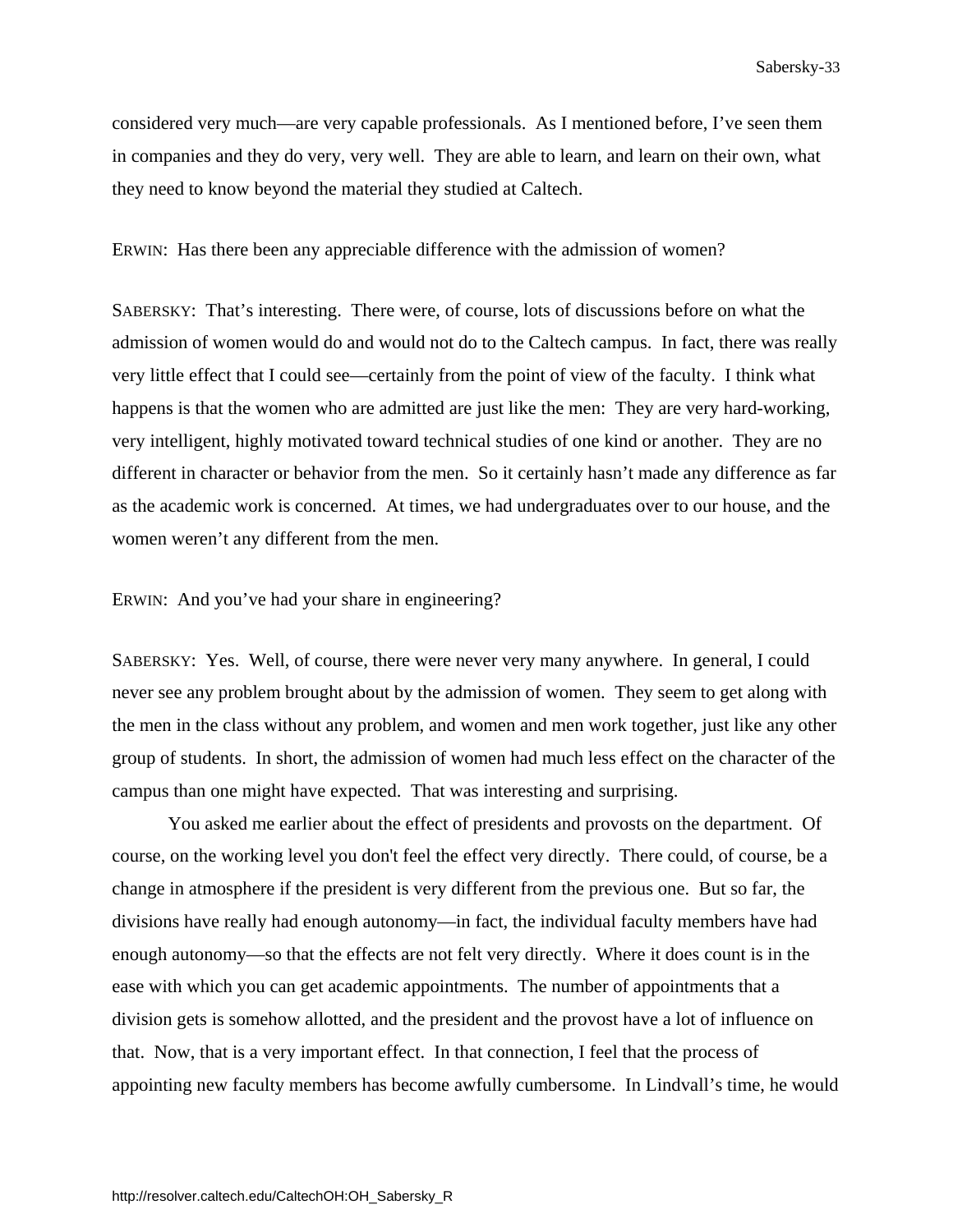listen at length to the discussions of the faculty concerning a proposed appointment and then, in his inimitable way, he would say, "Yes, I think I get the drift." Then he would do what he thought ought to be done, and that was it.

ERWIN: And then you would be presented with the new faculty member?

SABERSKY: Yes, he would appoint one. So, summarizing, the process would be something like this: A group would make a proposal for a new appointment, and he would look at it. Then he would present it to the faculty of the division. He would then listen to the long discussion. After that, he would make up his own mind and handle it accordingly.

 Now the process has become very formal—not only at our school, of course; it's nationwide—and it involves outside letters and comments and long discussions. Then the proposed appointment has to be defended to the satisfaction of the other division chairmen and to the Institute Administrative Council. It becomes very difficult. And now, even before you can start the appointment process, you have to be permitted to form a search committee. It has become very cumbersome.

ERWIN: Is that as a result of tenure?

SABERSKY: No, I don't think so. I don't know what it's a result of. It started here quite some time ago, but I'm not sure that it didn't start at every other school about the same time. I don't know if it had anything to do with the fairness rules and the ability to prove that there wasn't any favoritism. I don't know if it had to do with that, or if schools themselves thought that it ought to be done more formally. Of course the schools want to be sure they get absolutely the best and don't make a mistake. But if you don't make any mistakes, often you don't do anything. This is purely my personal view, but I think it's much too cumbersome.

 The other thing I worry about for the development of the division is this tenure business. The tenure rules, the way I understand it, were formulated to protect young faculty members. But I think the way it turns out, it just puts more and more pressure on them. There is this rule that you have to decide after six years, or some such time, whether to allow the new faculty member to stay or not, and if not, you have to fire that faculty member. During that time, then, a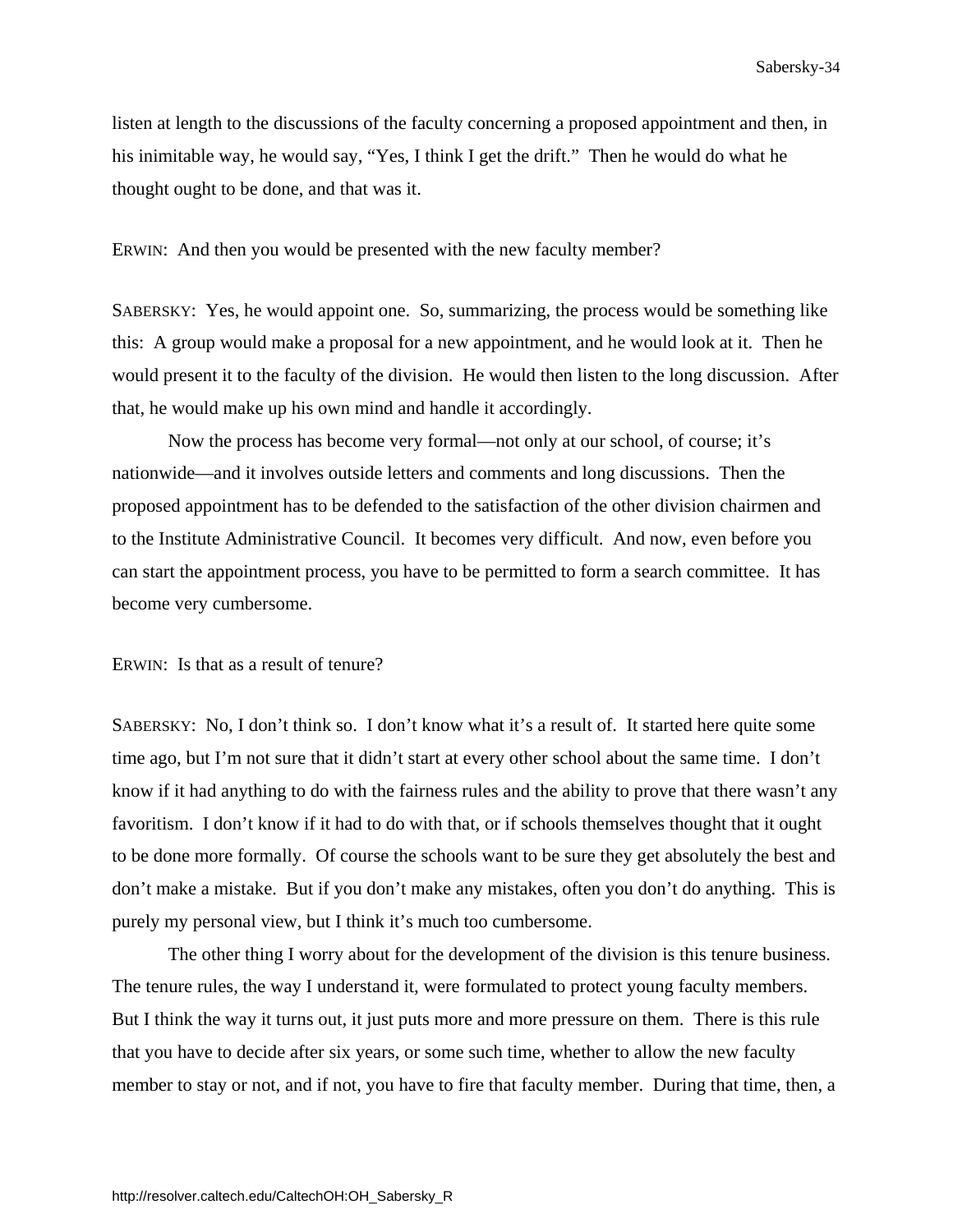<span id="page-39-0"></span>young faculty member has to make his or her name in teaching and in research and in getting support and has to become internationally known. All this probably at a time when many of them are getting married, are forming a family and having children. I think that's just a tremendous pressure on a person. Then, if tenure is not granted, the rest of the world concludes that the person was fired, which will make it so much the harder for the person to get another job. I think the young faculty members would almost be better off without tenure. Then, you know, if somebody decides to leave—and that can be, more or less, by mutual agreement—they can just say, "I didn't like it there, and I'll try to go somewhere else." Presently, the pressure on the young faculty members doesn't make for very nice working conditions.

ERWIN: I know that in some areas it makes for a lot of very rushed and somewhat flimsy contributions to the literature.

SABERSKY: Sometimes, but that doesn't often occur, because here those contributions are looked at very carefully. It's not just the number of publications. It's interesting, in the case of new appointments at Caltech, that not only the professors in the area and the division chairman but even the provost will frequently read the papers of the candidate in detail and discuss them with the others. In short, I think these hurdles you have to overcome to appoint a new faculty member present a bit of a problem. People here are very much aware of it, but I don't know if it's going to change.

ERWIN: We haven't talked very much about your own research work.

SABERSKY: Yes, I want to summarize that now. I was always interested in heat transfer, even when I was an undergraduate here, but my interest was certainly strengthened when I worked at Aerojet, where one of my jobs was to cool rocket thrust chambers. The combustion takes place in these chambers. The pressure is generally quite high, and the heat transfer rates are extremely high, way beyond anything you usually encounter in any other application. Just to give you an example, in current rocket designs the heat-transfer rates in the nozzle, like in the thrust chamber for the space shuttle, are about twice that at the surface of the sun. I was very much interested in these cooling problems. After Aerojet, in 1946, I came back to Caltech as a graduate student.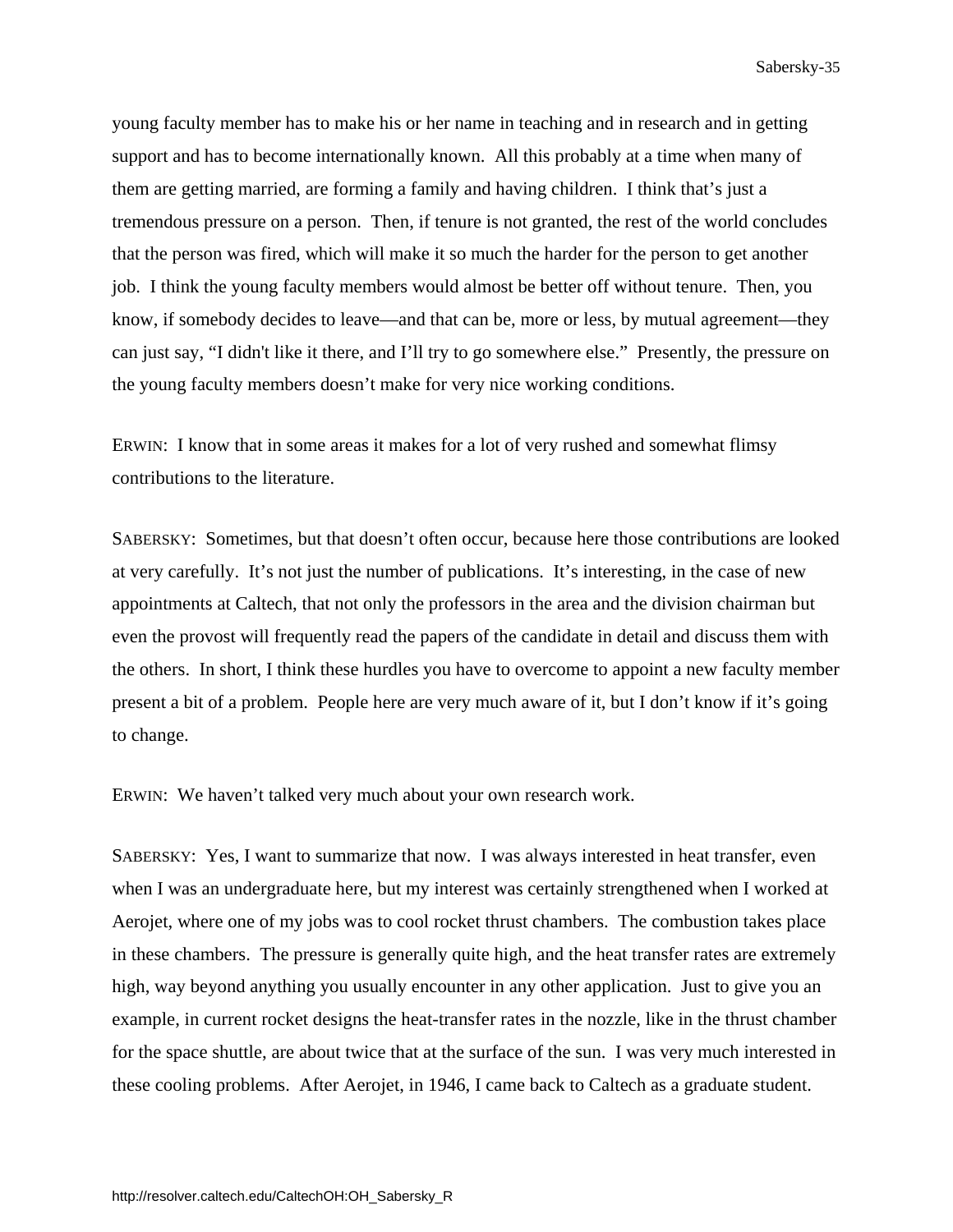When you are a graduate student, it's difficult enough to find a good advisor, and once you do that, you work on a project that's of interest to him. For this reason I worked on axial flow compressors, as I mentioned before, until I had my degree. But then, when I was appointed to the faculty, I did go back to heat transfer. I did work on boiling heat transfer first. To explain what that is, think of a surface cooled by water, which is flowing over the surface. The problem becomes particularly interesting when the temperature at the surface becomes so high that the water starts to boil. Then you have little bubbles forming, and the question then is, Is that good or is that bad for cooling the surface? How much does the heat transfer improve, and are there limits to it? And so on. This is the subject I worked on first. Now, research here—probably everywhere, but certainly at Caltech—involves very much the graduate students; in fact, they usually do most of the work, and that was certainly the case for me. The first student I had, and who worked on boiling heat transfer, was Ed [Max Edmund] Ellion. After working several places, he went to Hughes [Aircraft Company] and became director of research or development of a particular area. He recently retired from Hughes, but I think he formed his own company. He did some very fine work on boiling heat transfer. Most of his experimental work was carried out at JPL at the time.

### **Begin Tape 2, Side 2**

SABERSKY: I continued the work on boiling but also worked on liquids near the critical point. The critical point occurs when pressure on the liquid becomes so high that there no longer exists any difference between liquid and vapor. So you don't have the two phases anymore, like liquid and vapor, but there's just a continuous change from a dense to a less dense fluid as the temperature is raised. These changes, of course, have an influence on the heat-transfer characteristics. We did work in this area, and the two people who come to mind there are Karl Knapp and Ed Hauptmann. Ed Hauptmann remained a very good friend of mine, and just recently we came out with a book by Acosta, Hauptmann, and myself. [*Fluid Flow: A First Course in Fluid Mechanics*, by Rolf H. Sabersky, A. J. Acosta, and Edward G. Hauptmann (Englewood Cliffs, N.J.: Prentice-Hall, 3rd ed., 1989)]

 Certain problems of free convection were directly related to the heat transfer, to fluids near the critical point, and for this reason we investigated certain aspects of free convection in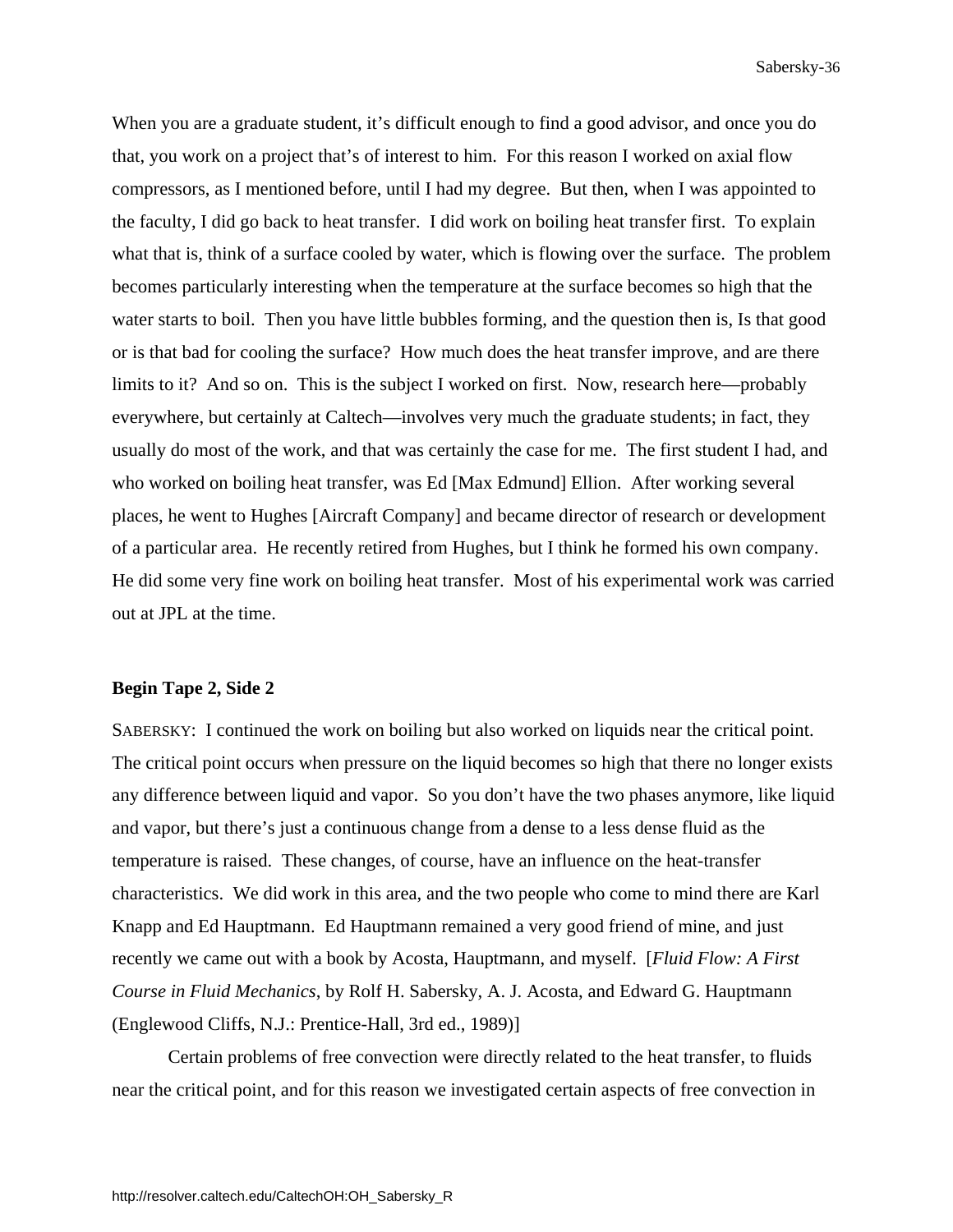Benar cells. The person who worked on that problem was Dick [Richard C.] Nielsen. He did a very careful thesis, which involved both experimental and analytical work. After graduation, he went to work for J T Thorpe, a company here in the Los Angeles area that is a manufacturer of big industrial furnaces. He's president of that company now. He very quickly got used to doing all of the work necessary to run a company, from union negotiations to counting bricks to analytical work, quite independent of what he did at Caltech for his research, a good illustration of the flexibility of Caltech graduates.

 In parallel, I had started another line of research, and that was heat transfer to fluids that flow in rough tubes. Flow over rough surfaces is an important subject, both for predicting friction in tubes as well as heat transfer. Very little was known at that time about the behavior of fluids in rough tubes and their effect on heat transfer. So we started that as a project, and the man who did most of the work on that, and did very excellent work, was Duane Dipprey, who is currently the associate director of JPL. One of the real difficulties was to build a tube with a controlled roughness, and he did some beautiful engineering work on that.

ERWIN: What would be an application of the rough tubes?

SABERSKY: Many tubes are rough to start with, whether you want them to be or not. Then, when using them, you have to know to what degree roughness improves the heat transfer and increases the friction. You could also intentionally roughen tubes, in order to increase the heat transfer rate, which would allow you to transfer a given amount of heat in a shorter tube. In such a case, you would also have to overcome a larger pressure drop. So there are always trade-offs, but it's for applications like this that you have to know what the effect of roughness is. That was recognized long ago for the friction. There are classical papers on the friction drop in tubes, written a long time ago, and the results are quoted in all the textbooks. But there was very little—almost nothing—on the effect on heat transfer. Dipprey provided the information on heat transfer, and he also proposed an analytical model that turned out to be very good and is generally accepted now. He really did a beautiful job. He and I are still in close contact.

 I continued work on heat transfer in tubes, which is one of the basic heat transfer problems. This time an interest developed in the flow of dilute polymer solutions in tubes. It had been shown that a little bit of a polymer—which is a long chain molecule manufactured by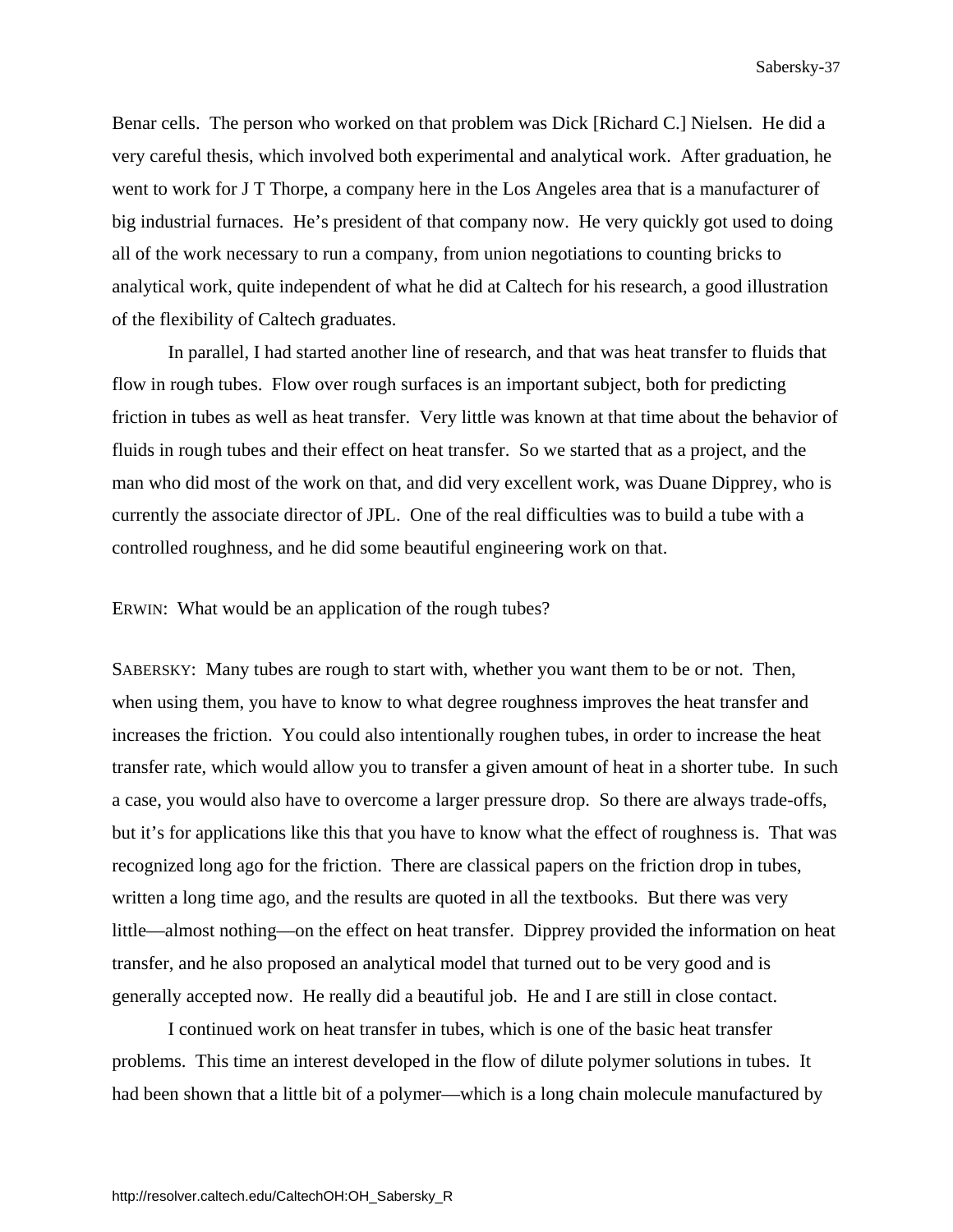the plastic industry—when added to water, would change both the friction and heat transfer characteristics. And here, again, a lot of people had done work on friction but not on heat transfer. Nevertheless, engineers also need the information on heat transfer. That was a niche we could fill very nicely. It was very thoughtful of other people not to work on the heat transfer and leave that for us!

ERWIN: It seems that you were pretty consistent; your research spanned a long period of time.

SABERSKY: Yes. So we investigated various polymer solutions and the results were interesting. The person who worked on that was Paul Debrule. He is now a vice president at SAIC— Science Applications International Corporation.

 We later on continued that work and studied polymer solutions of a different kind and at different concentrations. It so happened that there was an application that came along which could possibly benefit from our work. People were trying to develop a non-misting kerosene for use in aircraft. A fuel was to be developed that, in case of a crash, would form not a mist but bigger droplets, which are less likely to lead to an explosion. You may remember that just a few years ago, they actually took a plane and intentionally crashed it close to here, in Palmdale. This plane was using such a non-misting fuel, and the test was to demonstrate its effectiveness. JPL was involved in that, too. In connection with this program, we conducted a series of heat transfer and friction tests on this fuel.

 At this time, I had a general interest in investigating a number of fluids that were not "well behaved," like water or air; in the technical jargon, those fluids are called non-Newtonian fluids. Aside from the polymer solutions, I also was interested in naturally occurring fluids that are handled commercially and behave differently from Newtonian fluids. One of these was tomato juice. We worked on that, and the experiments were actually performed at JPL. We got a hold of a lot of tomato juice, which was donated by Carnation. At my insistence, we measured the friction and heat transfer characteristics of this fluid. I must admit, however, that the student who carried out the experiments, Eric Matthys, was very embarrassed about the whole thing! He did all the work in one day, I think, to get it over with. [Laughter]

ERWIN: Well, can it be told simply what the non-Newtonian characteristics of tomato juice are?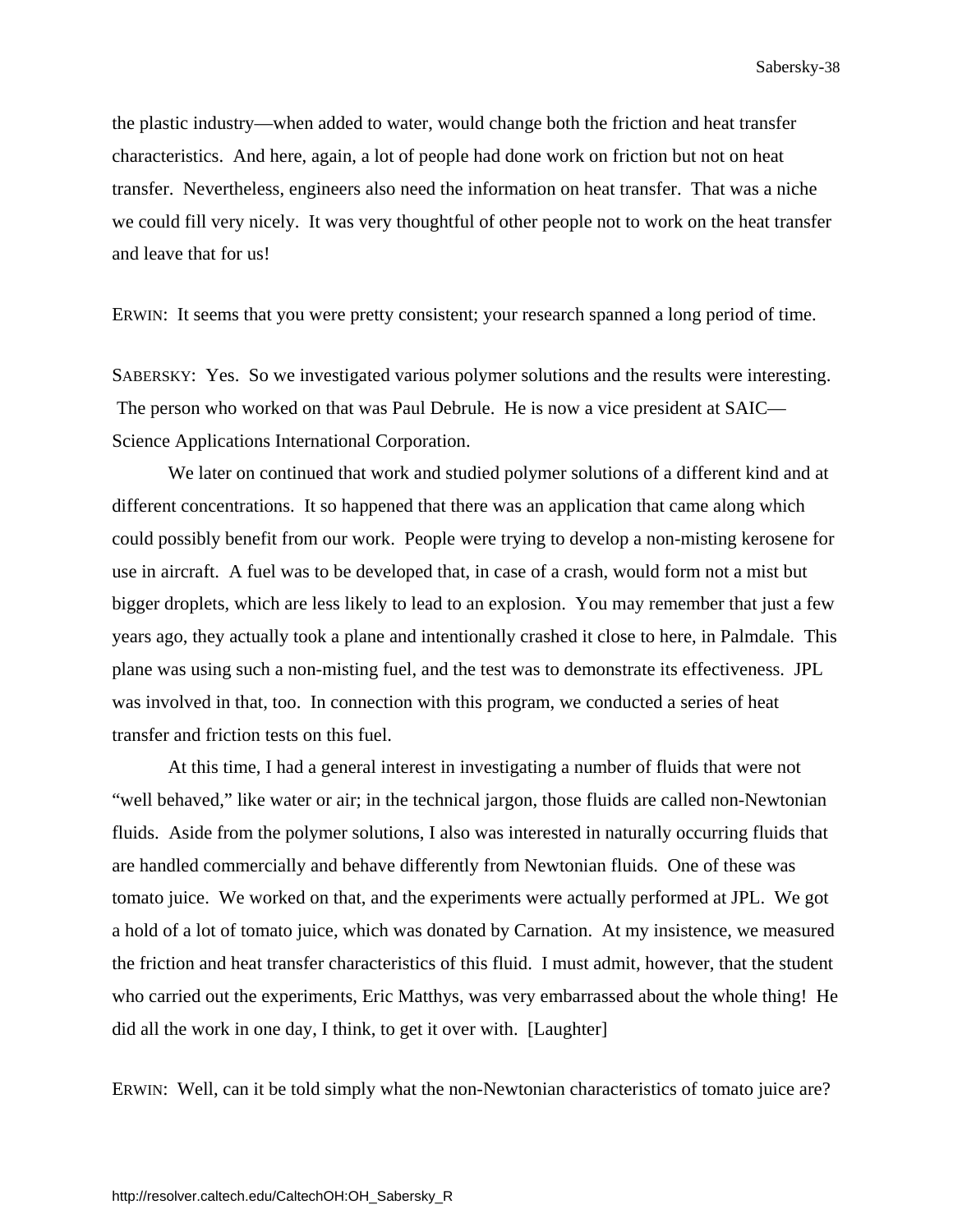SABERSKY: The tomato fibers influence the heat transfer, and for the same flow rates, you get a different heat transfer rate for tomato juice than for pure water. You've got to have this information in order to design a good heat exchanger. Now, tomato juice, that wasn't just picked out of the air facetiously. Tomatoes are a big crop in California. Tomato sales are about \$400 million each year. The tomatoes are used mainly for juice and ketchup and paste. All of the crop comes in over a short period during the year, and it has to be quickly processed to avoid spoilage. This involves heating the substance and a lot of heat exchange. We wanted to start looking at some of the problems in that industry, being quite aware that we are by no means ready to solve any of their problems. But we wanted to get at least a little bit of an idea on how a fluid of this sort behaves. In this connection, we had previously visited Hunt Foods and Carnation to find out what they do, in order to get some feel for their operation. They have large pieces of equipment to process this tomato product, and it is really interesting to see it work. If you now think of Campbell's Soups, in addition to Hunt and Carnation, you realize that there are a lot of tomatoes to be heated. So I thought we shouldn't be aloof, and [we should] get involved in this kind of industrial operation.

 As I mentioned earlier, the person who was involved in this work was Eric Matthys, and he is a professor at U.C. Santa Barbara now and doing very well and working very hard.

 In a parallel effort, we also studied the flow and heat transfer characteristics of flowing granular material. That subject fitted into the general category that although very relevant and important, had not been worked on by a thousand and one persons over a hundred years. I got exposed to the problem in an interesting way. I was making a visit to Procter & Gamble at the suggestion of our development office. The engineering group of Procter & Gamble was concerned with soap granules. Granules hot from the processing area were to be cooled before being packaged into bags or cartons. They were going to build a heat exchanger for this purpose in which the granules would flow over horizontally arranged, cooled pipes. It quickly became quite clear that neither they nor we knew anything about either the flow or the heat transfer to a flowing granular material. So I thought that would be a nice topic to work on. We came back to Caltech and set up a little apparatus that would allow us to watch granules flowing over a cylinder. Then we started to make more serious experiments and got a little bit of support from the National Science Foundation.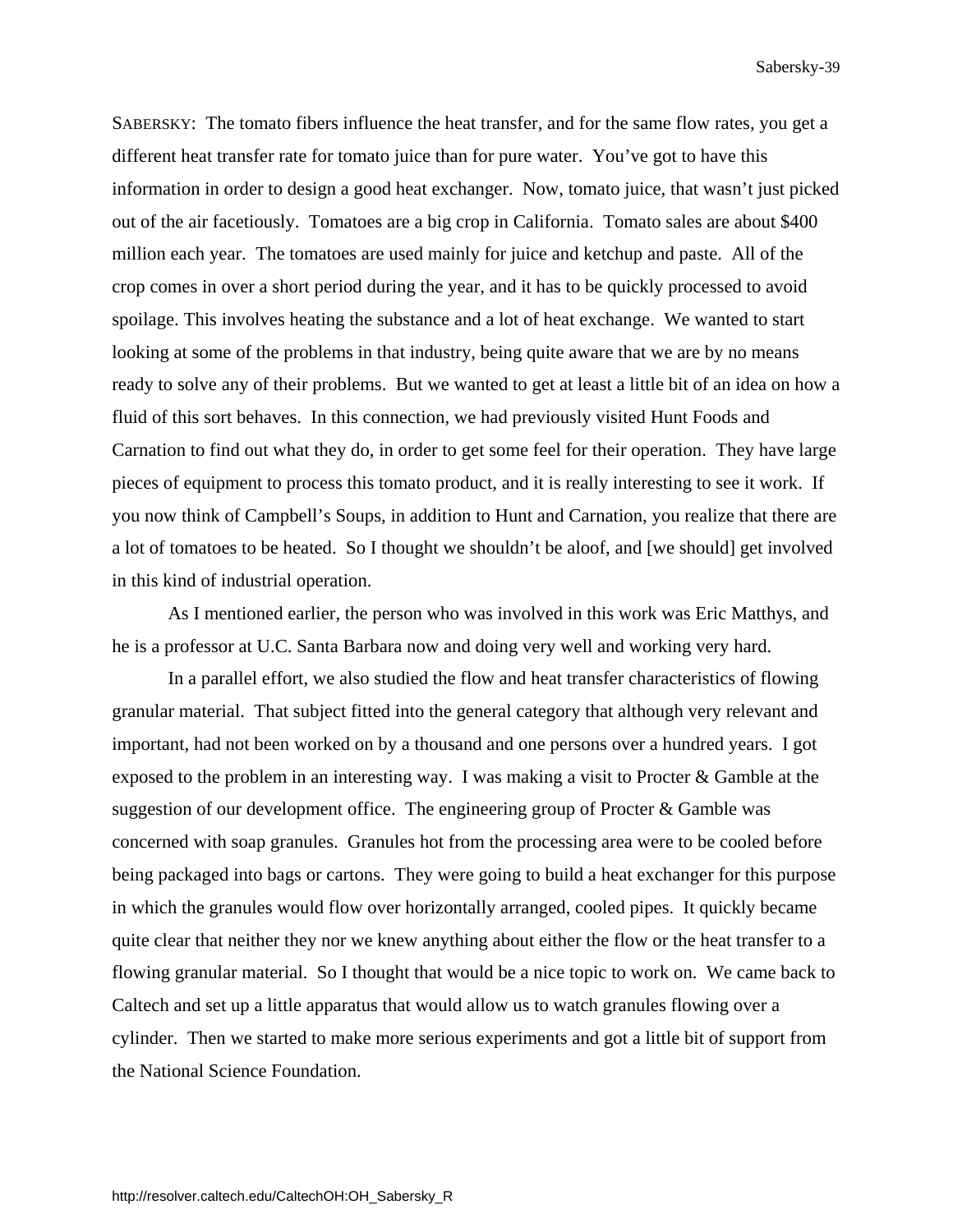### ERWIN: Did you get any from Procter & Gamble?

SABERSKY: They helped here and there a little bit. There was a Mr. [Robert L.] Kramer, a Caltech alumnus, who was very interested in Caltech and he gave us some money for our project out of his personal funds, which we really appreciated. But over the years we also got NSF [National Science Foundation] grants, the first of which was for \$16,000. At the time, that carried us very nicely for a year or even more. We set up a small hopper and supply system and let granules flow over a flat plate and made heat transfer experiments. And this involves an interesting point. As I said before, many people do friction experiments, but relatively few perform the corresponding heat transfer experiments. Furthermore, the heat transfer aspect is not only important for industrial use, it also gives you quite a lot of insight into the mechanics of the flow, because the heat transfer is very sensitive to changes and densities and velocities and therefore tells you a lot of what's going on inside that fluid.

 We started the work on granular materials in the early seventies or so, almost twenty years ago. The more we studied this problem, the more we realized we didn't understand much of what was going on. The first student who worked on granular materials was Bill [William Noel] Sullivan; he did a beautiful job. He is now at Sandia [National Laboratories] and has worked on all kinds of different problems. The Caltech program fortunately gives students a sufficiently broad basis that enables them to work in many engineering fields. Quite a number of students worked on the granular material. We were fortunate that, a few years after the program was started, Dr. [Christopher E.] Brennen [Richard L. and Dorothy M. Hayman Professor of Mechanical Engineering] also developed an interest in granular flow. We then worked jointly on this program and got joint grants. Some of the students he supervised and some of them I did, although, with most of them, we both were involved in their work. The program is still continuing now, under the direction of Dr. [Melany L.] Hunt [professor of mechanical engineering] and Dr. Brennen. It is now realized that the applications are more plentiful than once thought. For example, the geologists are interested in rock slides, and it turned out that the same kind of mechanism governs these slides. This seems to be true also for some of the snow avalanches. In that case, the snow is in the form of small crystals, and it's cold enough so that the liquid phase isn't important. In addition, granular material, such as coal and grain, is transported in huge amounts everywhere.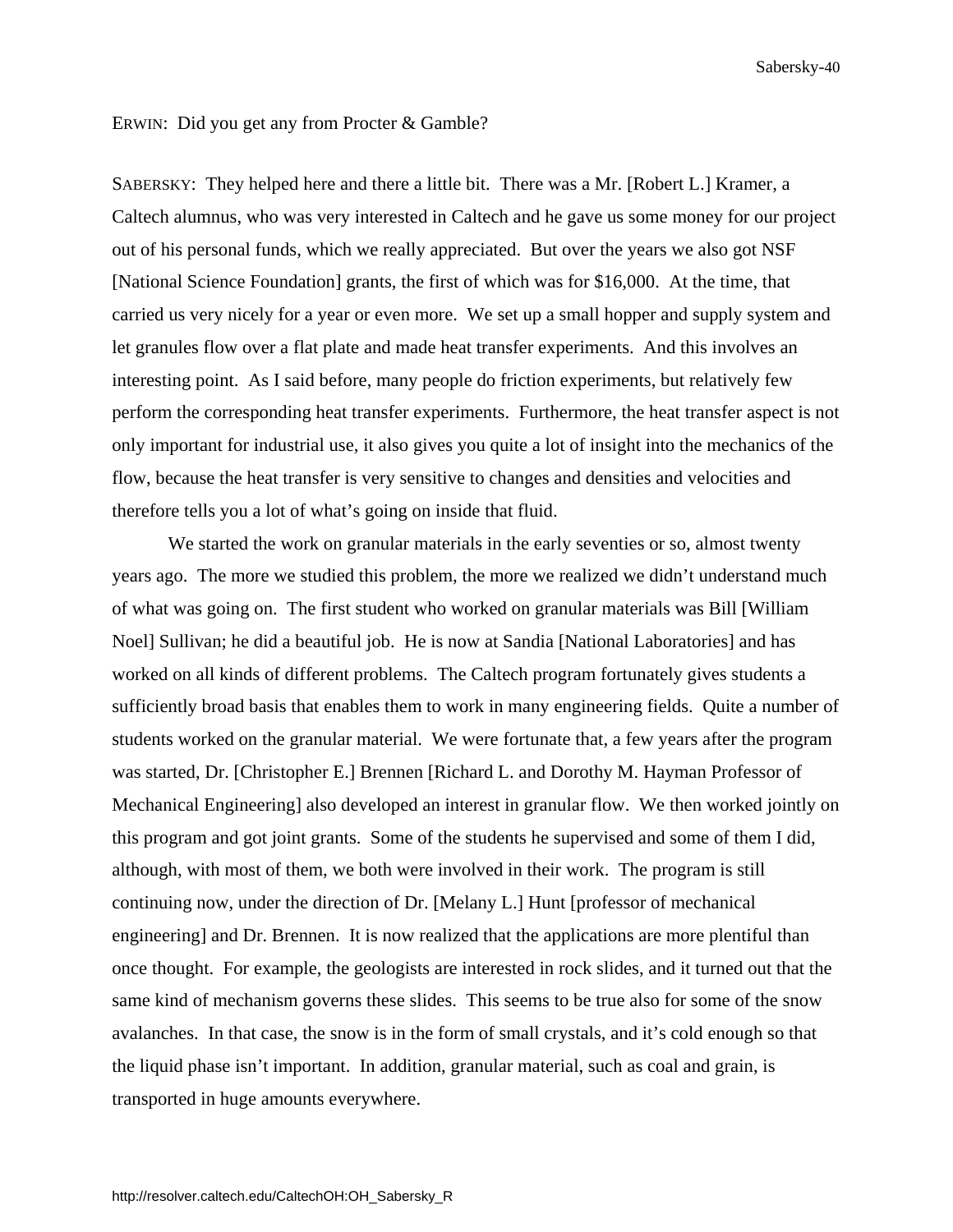At times, we also got support from Union Carbide, whose engineers were interested in our project because they had to transport plastic beads; the plastic that they make—polyethylene, or whatever—comes out in small beads. The equipment for this transport—chutes and hoppers—was large and costly and had to be properly designed. So there's a fair amount of interest in the flow of granular material, and I was really pleased to see the other day that Dr. Hunt got a request for a proposal for work in this area, which is unheard of—not just an unsolicited proposal but a request for proposal from the Department of Energy.

ERWIN: Are you still working on that now?

SABERSKY: No, I'm not working on anything, but I'm here and interested in seeing what my younger colleagues do. I'm an observer now, and I follow their work.

ERWIN: You didn't mention the pollution work.

SABERSKY: Yes. Well, that was kind of an extracurricular activity.

ERWIN: Now, this was during the late sixties, early seventies, during Harold Brown's administration [Caltech president 1969-1977].

SABERSKY: Probably. I was just interested in smog, and the ozone component in particular; and I talked to Dr. [Fredrick H.] Shair about it. Then we got a hold of an ozone detector and certain other instruments, and Shair and I performed a set of experiments indoors. I guess that was one of the first times somebody measured anything indoors. This has become very popular since then, in connection not only with smog but also with the kinds of things that give off vapors in the house—plastic furniture and things like that. But at the time, we were mainly interested in smog and ozone and how that would behave indoors. Our results were quite interesting, because we found out—I'm not at all sure if we were the first ones, but we found out that if you have a house or a room or any closed space, the ozone disappears very quickly. Ozone is very reactive, and there's enough stuff around in a room that reacts with ozone, and consequently the ozone level decreases to one-tenth or so of the outside level in a very short time.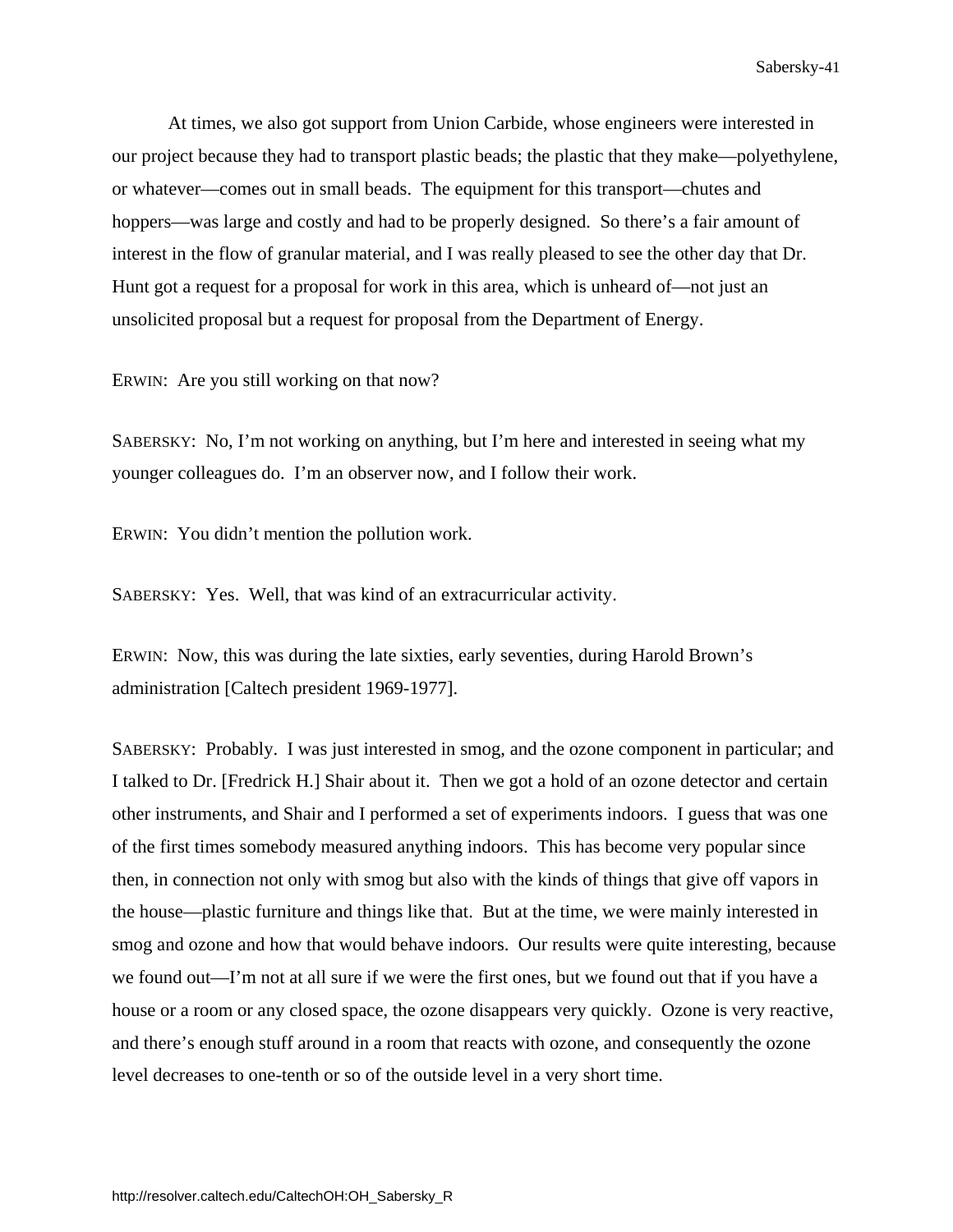ERWIN: So on a smoggy day, you should close up your house.

SABERSKY: Exactly. And reduce the ventilation, unless you need it for other reasons. You don't have to worry about any lack of oxygen, because California residential houses are leaky enough. So, just close windows and doors up as well as you can, and you will have no ozone to speak of inside.

 I might also mention that one summer I made an arrangement with a student, Gordon Petersen, to drive a car all over Los Angeles all along the freeways and measure the ozone concentration inside the car. It turns out that even in a car, the ozone level goes down to about one-third of what it is outside, and that's usually below the level at which it is really disagreeable. Again, the result showed that if you keep a space pretty well enclosed, the ozone goes away. So that is the story of our involvement in the pollution business. As I mentioned before, this was not really a research project but more of an extracurricular activity. Nevertheless, we did publish our results. [G. A. Petersen, R. H. Sabersky, "Measurements of Pollutants Inside an Automobile," *Jour. Air Pollution Control Assn.*, 25(10): 1028-1032, 1975]

ERWIN: In 1975 to '76, in the annual report of the engineering division, you turn up as an investigator in at least six projects.

SABERSKY: Maybe that's advertising! [Looking over list] Some of these overlap.

ERWIN: Did that make your life more complicated?

SABERSKY: No, I don't know that it was much different from any other time. I really never had an awful lot of students. You can get a pretty good indication of the work load by the number of PhD students, and I hardly ever had more than two PhD students at the same time. It is true, however, that in addition I had at times a number of students who worked for the so-called professional degree, the ME degree—mechanical engineering degree. They were often graduates from the navy, from the Monterey Post-Graduate School. I enjoyed working with them, and we conducted some interesting research. But I rarely had more than two PhD students at the same time.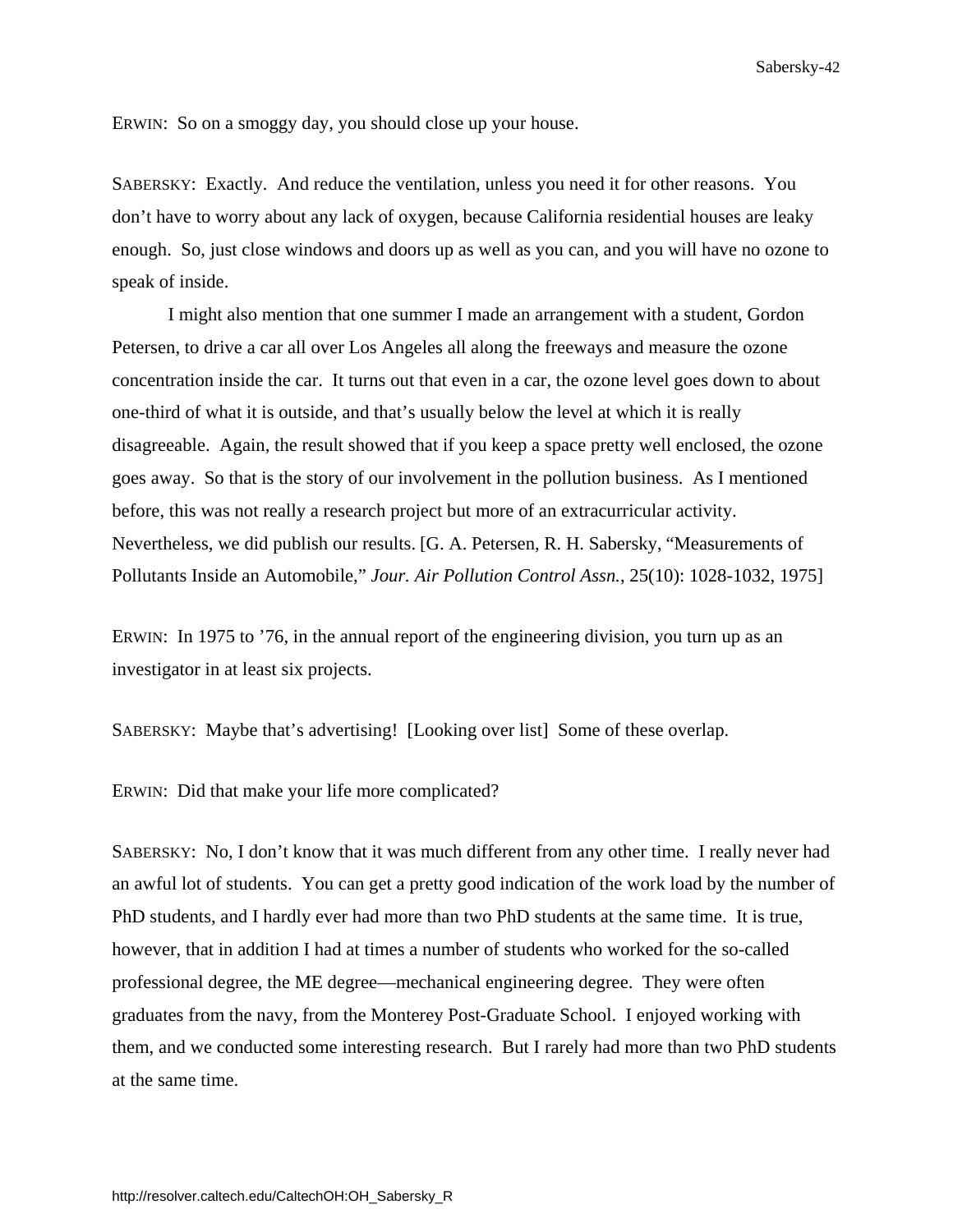ERWIN: Can you explain just a little bit about the engineering degree, what that is?

SABERSKY: As you can see from the records, it's hardly ever used. It's a degree that involves some research, and usually takes an additional year after the master's degree. I don't know why it was originally introduced; maybe it was thought that there was a demand for it. When I was involved with it, it was used mainly for students who came from the navy or the air force who were assigned to an additional one or two years of graduate work. There was an arrangement that allowed them to take it at Caltech. That professional degree then was more than a master's degree and included some research. Sometimes we also had students from other countries who had a limited amount of time they could spend here. I remember in particular one from South Africa and one from Kenya; they were able to spend an additional year after the master's degree, and in that time they could get the professional degree, which gave some formal recognition to the end of their studies. The student from Kenya, by the way, is now what we would call president of one of their universities. Then, just recently, just last year, a man from the U.S. Army was here for two years. We were able to complete a little research project, which led to a nice publication, and he got an ME degree.

ERWIN: Does it correspond to any European degree?

SABERSKY: I don't know that it directly corresponds to a particular degree. The professional degree shows that the recipient did some research. It is really used only in those special situations.

ERWIN: I want to talk just a little bit about your 1968 article in *Engineering and Science*, "Who Will Take the Lead in Engineering Education?" [vol. xxxi, no. 7, April 1968]. It seemed to me you made some very interesting statements there, about what the definition of an engineer was. Do you recall that?

SABERSKY: Well, this had to do with the push towards physics and the overemphasis on pure physics and mathematics. Our admissions policy would weigh performance in math and physics very heavily, perhaps too heavily. I was concerned that we would have too few people studying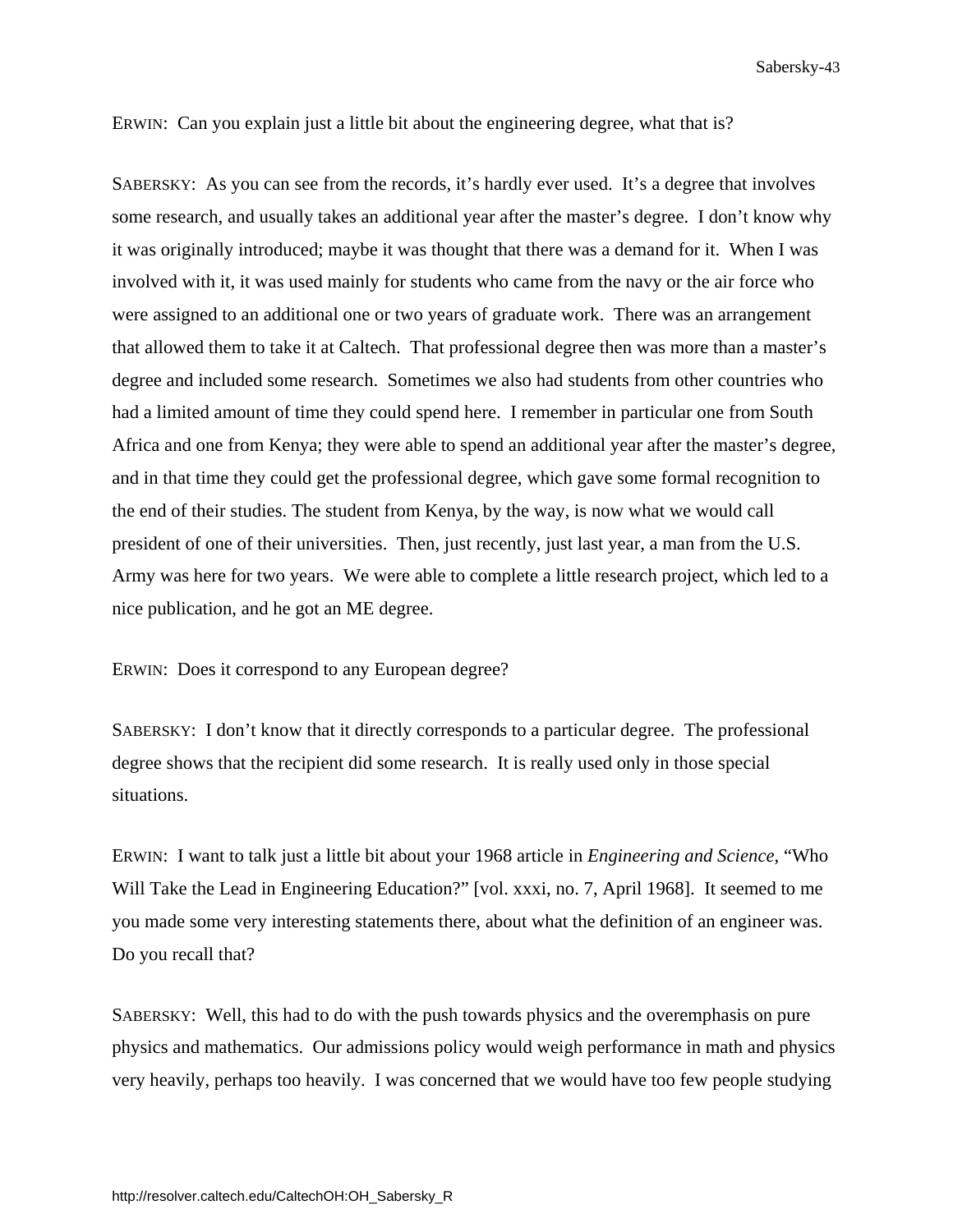engineering because of admissions policies that were too restrictive. Now, years later, I think the problem has more or less solved itself.

ERWIN: There was a shortage, though, of engineers.

SABERSKY: Well, let me say a word about shortage. I made statements about that, and I think they still apply. But there are two sides to shortage. I think usually when people talk about shortage it is because they feel there ought to be more engineers employed in various industries, particularly in our civilian industry.

 But there's another angle, which became clearer to me later on. Having the engineers available doesn't necessarily mean that they get employed by the industry that needs them. And I think really what is required more than just educating more engineers is to see to it that the engineers permeate the industry, as well as the appropriate government organizations, more heavily. In other words, the demand for more engineers has to be there. There are a lot of places where we think there ought to be engineers, but just having them wouldn't be enough; we have to have the desire from the industry and government organizations to employ them. Just producing more engineers without having that desire will just depress the engineering profession more, status-wise and financially.

ERWIN: How do you think the profession is right now?

SABERSKY: Well, I don't know. We may well have too many engineers graduating for the jobs that I see.

ERWIN: As a whole, has engineering lost its identity?

SABERSKY: No, it hasn't lost it, in the sense that it wasn't any better before. Engineers don't have a very strong identity or organization, unfortunately.

ERWIN: Is that because they do so many things?

SABERSKY: Perhaps. Also the concept "engineer" includes an awful lot of people with BS